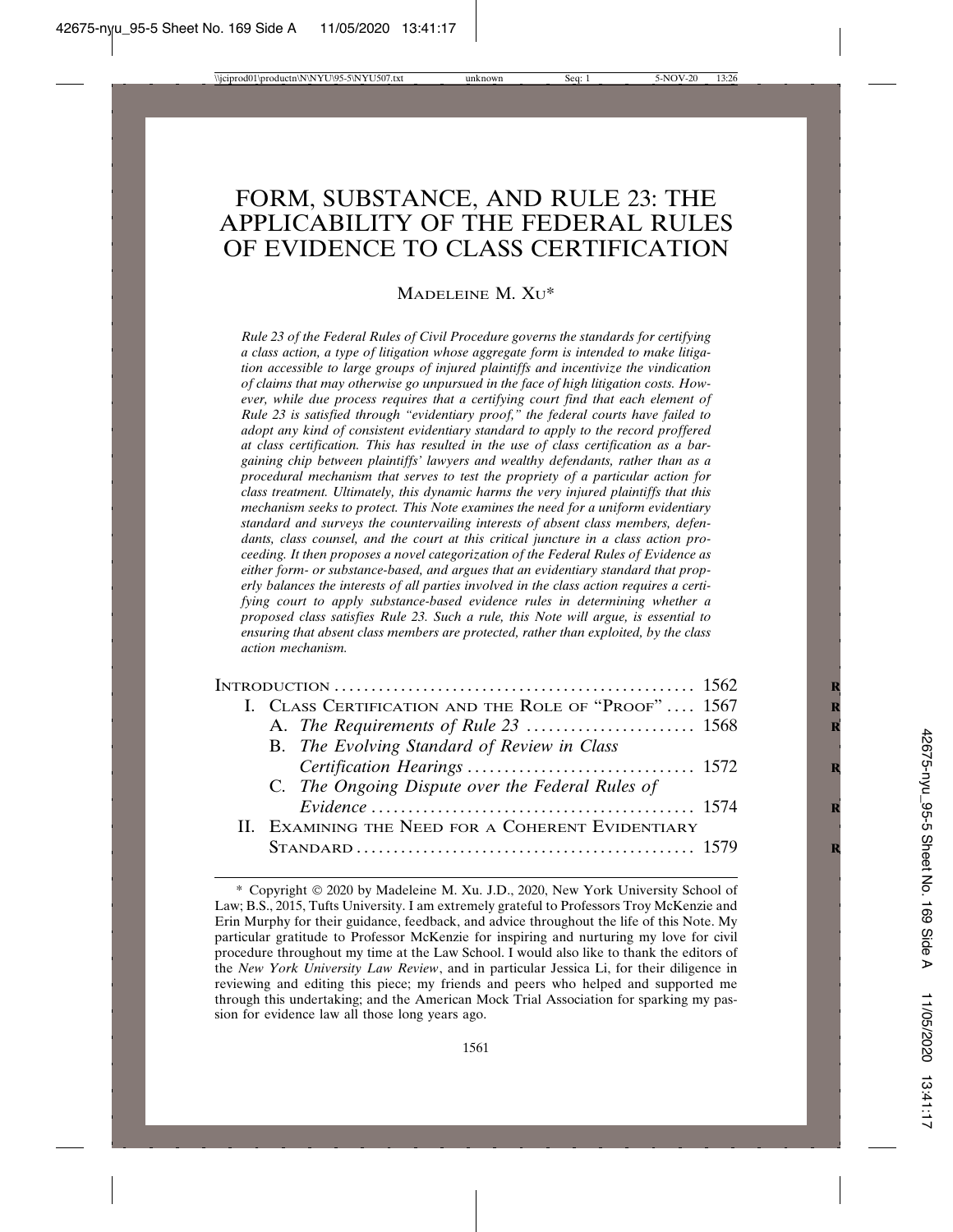|  | A. Blackmail Settlements and the Stakes for the         |  |
|--|---------------------------------------------------------|--|
|  |                                                         |  |
|  | B. Sweetheart Settlements and Incentives for Class      |  |
|  |                                                         |  |
|  | C. The Role of the Court in Enforcing Due Process  1588 |  |
|  | III. A FORM/SUBSTANCE EVIDENTIARY RULE FOR CLASS        |  |
|  |                                                         |  |
|  | A. Form and Substance in the Federal Rules of           |  |
|  | $Evidence \dots 1591$                                   |  |
|  | B. Class Certification and the Form/Substance           |  |
|  |                                                         |  |
|  |                                                         |  |

#### **INTRODUCTION**

In the immediate aftermath of the Deepwater Horizon oil spill, Mikal Watts, a well-reputed plaintiff's attorney, filed a class action against BP under Rule 23 of the Federal Rules of Civil Procedure.1 Watts claimed to represent a class of 42,000 Vietnamese fishermen, all of whom had suffered economic losses due to BP's annihilation of the Gulf Coast's fishing industry. Watts's case, along with all other civil matters related to Deepwater Horizon, were consolidated in a multidistrict litigation in federal district court in New Orleans.2 In March of 2012, facing the prospect of hundreds of billions of dollars in liability, BP settled, agreeing to create a \$2.3 billion fund for the fishermen.3 The court approved a settlement class, certified under Rule  $23(b)(3)$ ,<sup>4</sup> wherein Watts would receive some \$400 million in attorneys' fees.5

That is, he would have, if it had not been discovered that Watts's inventory of Vietnamese fishermen did not exist.6 While Watts had filed more than 40,000 claims on behalf of his purported clients, federal agents discovered that his client roll included 7000 made-up Social Security numbers, 15,000 stolen ones, and dozens of ineligible

<sup>1</sup> *See* Francesca Mari, *The Lawyer Whose Clients Didn't Exist*, ATLANTIC (May 2020), https://www.theatlantic.com/magazine/archive/2020/05/bp-oil-spill-shrimpers-settlement/ 609082; *see also In re* Oil Spill by Oil Rig "Deepwater Horizon" in Gulf of Mex., on Apr. 20, 2010, 910 F. Supp. 2d 891 (E.D. La. 2012), *aff'd sub nom. In re* Deepwater Horizon, 739 F.3d 790 (5th Cir. 2014).

<sup>2</sup> *In re Oil Spill*, 910 F. Supp. 2d at 900–01.

<sup>3</sup> *Id.* at 901, 909.

<sup>4</sup> *Id.* at 903. For more on Rule 23's requirements, see *infra* notes 45–50.

<sup>5</sup> Mari, *supra* note 1.

<sup>6</sup> United States v. Warren, 728 F. App'x 249, 252 (5th Cir. 2018) (detailing that only 786 individuals from the 40,000-plus clients Watts claimed submitted claims, and only four were found to be eligible for payments).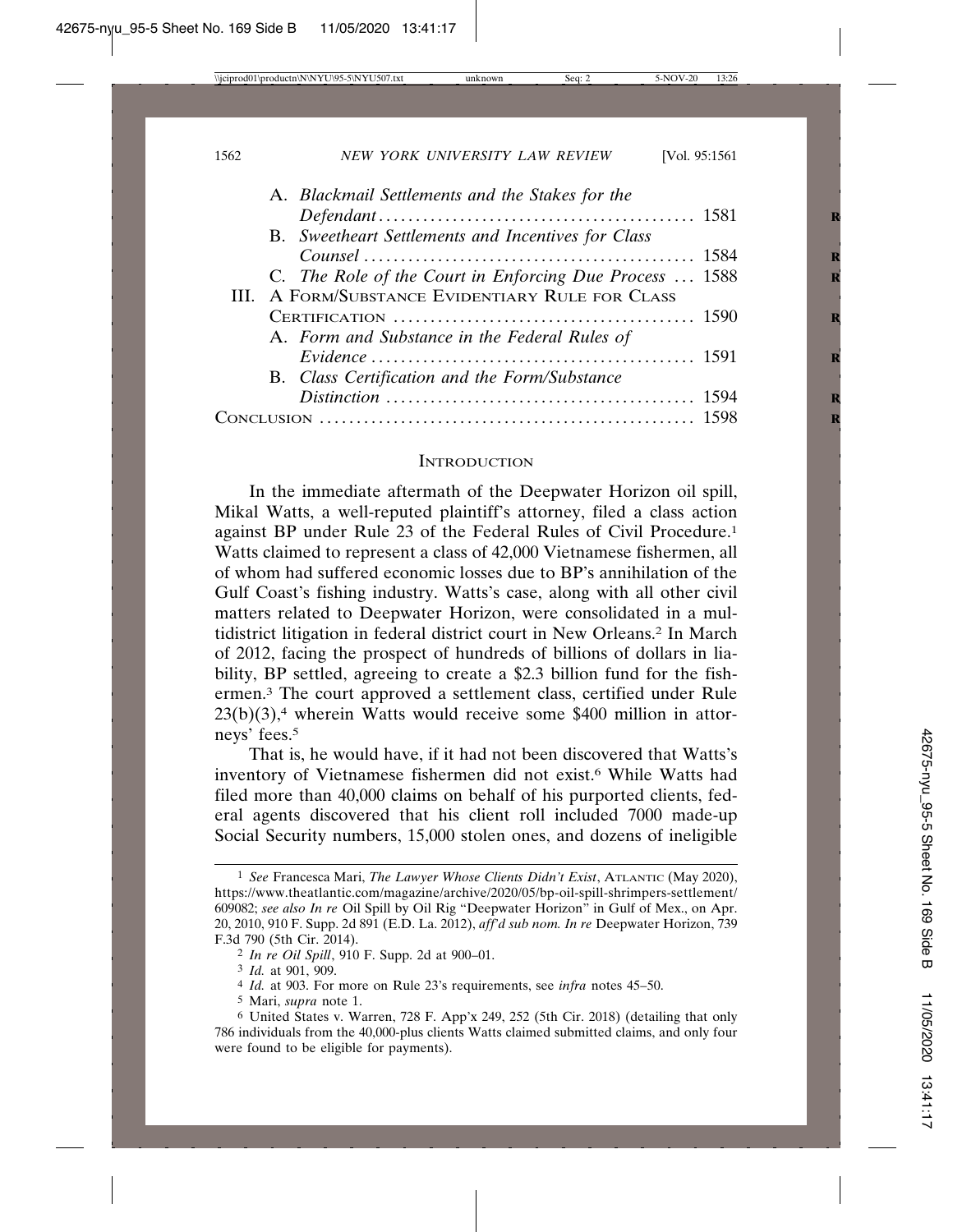claimants, including "a casino employee, a cosmetologist, a librarian, a soldier fighting in Afghanistan, a Buddhist monk, a Catholic priest, 240 people who'd died before the spill—and one dead dog named Lucy Lu."7 As the courts sorted through this mess, real victims—fishermen whom Watts had claimed as clients—waited in purgatory, bound by the terms of a settlement that was now on the chopping block, and legally barred from recovering for their injuries in any other way.8

When BP agreed to the settlement, Watts had gloated to his law partners: "BP pays the \$2.3 [billion] whether the proof supports it or not."9 It didn't—but that discovery came too late for the fishermen whose claims had been extinguished nonetheless. Meanwhile, despite facing federal charges for fraud, Watts was ultimately awarded \$18 million in attorneys' fees.10

The question of proof is at the heart of a growing debate in the field of aggregate litigation. Aggregate litigation, like the type brought against BP after Deepwater Horizon, changes the nature of a case by incorporating economies of scale into the classic plaintiff-versusdefendant formula. This scale transforms the interests, the stakes, and the consequences of litigation. Class actions, the most well-known form of aggregation, allow one or more named plaintiffs to bring claims against one or multiple defendants in pursuit of an interest shared by a group of nonlitigants so numerous that it would overwhelm the mechanism of joinder.<sup>11</sup> The representation of this group the putative "class"—puts at the heart of the litigation the rights of not only the named parties but of parties who are not at the table. Rule 23 of the Federal Rules of Civil Procedure places the burden of safeguarding the interests of absent class members squarely at the feet of the court.12 However, while Rule 23 lays out the elements required to certify a class in detail, it offers scant instruction as to how these elements should be evaluated by the certifying court—in other words, how these elements should be proven.

11 *See* FED. R. CIV. P. 23(a)(1) (requiring that joinder of all members of the putative class be "impracticable").

<sup>7</sup> Mari, *supra* note 1.

<sup>8</sup> *Id.*

<sup>9</sup> *Id.*

<sup>10</sup> *In re* Oil Spill by Oil Rig "Deepwater Horizon" in Gulf of Mex., on Apr. 20, 2010, MDL 2179, 2019 WL 5864740, at \*3 n.7 (E.D. La. Nov. 8, 2019) (order denying motions to recuse).

<sup>12</sup> *See* Taylor v. Sturgell, 553 U.S. 880, 897 (2008) (detailing the responsibility of the court to ensure adherence to the "special procedures" put in place to protect the interests of absent members of a putative class).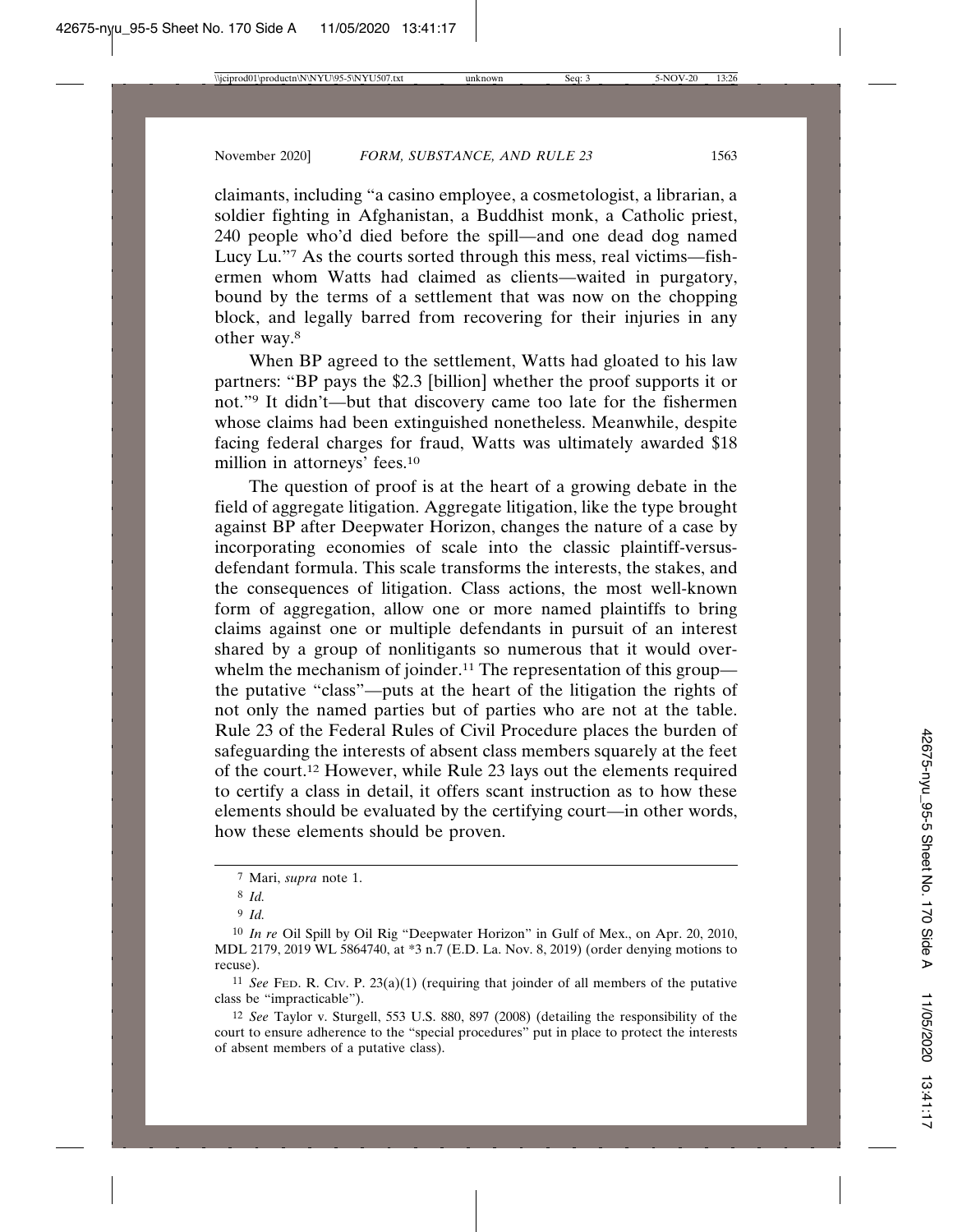Rule 23 does not articulate the burden of proof that the movant must satisfy in order for the court to grant class certification.13 The Rule is also silent as to what extent the record must be developed in order for the court to rule on a class certification motion.14 Most importantly, Rule 23 sets forth no evidentiary rules or standards governing the materials the parties can offer in support of or in opposition to class certification.15 This is especially problematic, as courts have long recognized that while the decision as to whether to certify a class must be separate from the merits of the underlying claim,16 in many instances, a factual determination must be made in order for the court to make a finding on an element required for class certification.17 In such cases, courts typically engage in a factual inquiry at class certification even if that factual inquiry overlaps with the merits.18 However, despite the vital role that evidence plays in the courts' assessment of putative classes, most class certification hearings hew to an unwritten "no rules of evidence apply" rule that results in ad hoc judgments about what types of evidence will be considered in rendering the court's opinion.19

16 Eisen v. Carlisle & Jacquelin, 417 U.S. 156, 177–78 (1974) (holding that a court cannot make a decision regarding an element of Rule 23 based on the court's assessment of whether the case was a good case on the merits).

<sup>17</sup> Even seemingly cut-and-dry elements like Rule  $23(a)(1)$ 's numerosity requirement can necessitate a factual finding. *See infra* Section I.A.

18 *See, e.g.*, *In re* Hydrogen Peroxide Antitrust Litig., 552 F.3d 305, 312–15 (3d Cir. 2009) (delving into expert evidence regarding the feasibility of determining antitrust impact classwide where such inquiry was central to the existence of predominance under Rule 23(b)(3)). *Hydrogen Peroxide* stands for the general proposition that *Eisen* precludes a merits inquiry only where one is not necessary to determine whether an element of Rule 23 is met. *Id.* at 316–17. In light of these overlaps, some courts have even begun conducting evidentiary hearings *in advance of* class certification in order to make preliminary findings on the elements likely to be contested at class certification. However, even in ordering such evidentiary hearings, these courts have failed to articulate a clear evidentiary standard to be applied. *See, e.g.*, Jaffree v. Wallace, 705 F.2d 1526, 1536 (11th Cir. 1983) (finding that a hearing is required before a court can deny certification on grounds that the class representative is inadequate), *aff'd*, 466 U.S. 924 (1984); Int'l Woodworkers of Am. v. Chesapeake Bay Plywood Corp., 659 F.2d 1259, 1268 (4th Cir. 1981) (finding an evidentiary hearing essential when "the written record leaves serious questions as to the propriety of class certification"); Shepard v. Beaird-Poulan, Inc., 617 F.2d 87, 89 (5th Cir. 1980) (finding that a court should ordinarily conduct an evidentiary hearing), *remanded on reh'g*, 638 F.2d 909 (5th Cir. 1981); Marcera v. Chinlund, 565 F.2d 253, 255 (2d Cir. 1977) (holding that courts should order an evidentiary hearing if a party requests), *vacated on other grounds sub nom.* Lombard v. Marcera, 442 U.S. 915 (1979).

19 *See* Linda S. Mullenix, *Putting Proponents to Their Proof: Evidentiary Rules at Class Certification*, 82 GEO. WASH. L. REV. 606, 606 (2014) [hereinafter Mullenix, *Putting*

<sup>13</sup> *See* FED. R. CIV. P. 23.

<sup>14</sup> *See id.*

<sup>15</sup> *See id.* This omission, in particular, stands in contrast to Rule 56, which allows parties to object that material used to support or oppose the motion for summary judgment is not reducible to admissible evidence. FED. R. CIV. P.  $56(c)(2)$ .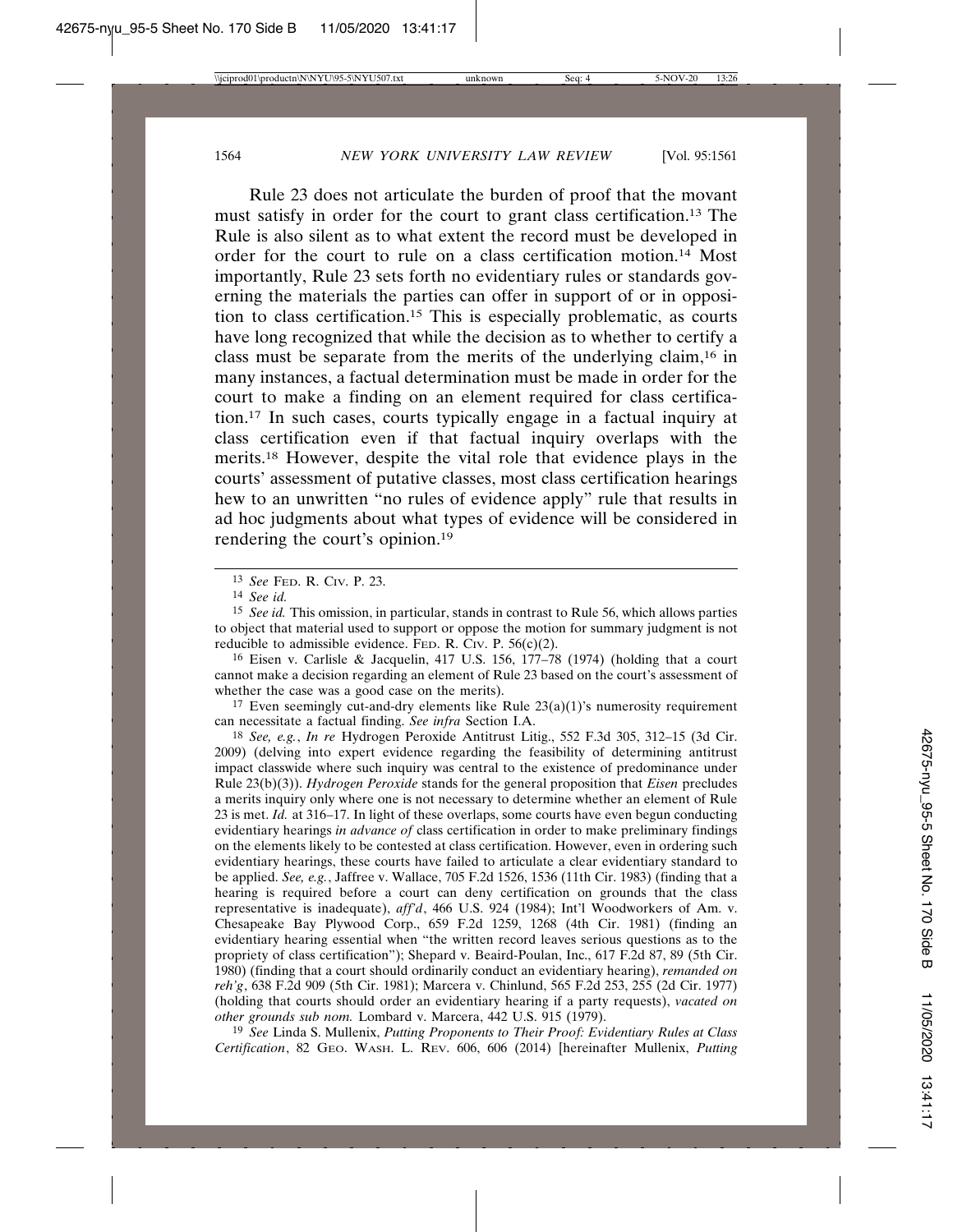The Supreme Court has reinforced the importance of evidence at class certification, instructing that plaintiffs must "satisfy through evidentiary proof" the requirements of Rule 23.20 However, it has steadfastly refused to explain what type of "evidentiary proof" is required. In light of this lack of guidance, the lower courts have developed varying degrees of attachment to the Federal Rules of Evidence in class certification hearings. Relying on Supreme Court dicta regarding the admissibility and reliability of expert testimony presented in support of class certification,21 many circuits, including the Third Circuit,22 Sixth Circuit,23 Seventh Circuit,24 Ninth Circuit,25 Eleventh Circuit,<sup>26</sup> and district courts within the Second Circuit,<sup>27</sup> Fourth Circuit,28 Fifth Circuit,29 and D.C. Circuit30 conduct full *Daubert* hear-

*Proponents to Their Proof*] (describing the "often cited precept[ ]" that "no rules of evidence apply" in class certification hearings).

20 Comcast Corp. v. Behrend, 569 U.S. 27, 33 (2013).

21 *See* Wal-Mart Stores, Inc. v. Dukes, 564 U.S. 338, 354 (2011) (expressing "doubt" as to the district court's position that Federal Rule of Evidence 702 and the standards in *Daubert v. Merrell Dow Pharmaceuticals Inc.* "did not apply to expert testimony at the certification stage of class-action proceedings").

22 *In re* Blood Reagents Antitrust Litig., 783 F.3d 183, 187–88 (3d Cir. 2015) ("[A] plaintiff cannot rely on challenged expert testimony, when critical to class certification, to demonstrate conformity with Rule 23 unless the plaintiff also demonstrates, and the trial court finds, that the expert testimony satisfies the standard set out in *Daubert*.").

23 *In re* Carpenter Co., No. 14-0302, 2014 WL 12809636, at \*3 (6th Cir. Sept. 29, 2014) (finding that the district properly applied the *Daubert* standard to expert evidence presented at class certification "[g]iven the Supreme Court's statement in [*Dukes*]").

24 Messner v. Northshore Univ. HealthSystem, 669 F.3d 802, 812–13 (7th Cir. 2012) (finding that expert testimony that is critical to certification of a class can only be used if a district court makes a conclusive ruling on the expert's qualifications).

25 Ellis v. Costco Wholesale Corp., 657 F.3d 970, 982 (9th Cir. 2011) (ruling that "the district court correctly applied the evidentiary standard set forth in *Daubert*" to expert testimony presented at class certification).

26 Sher v. Raytheon Co., 419 F. App'x 887, 890 (11th Cir. 2011) (finding reversible error in the district court's failure to "sufficiently evaluat[e] and weigh[ ] conflicting expert testimony on class certification" and refusing "to conduct a *Daubert*-like critique of the proffered expert['s] qualifications").

27 Hughes v. Ester C Co., 317 F.R.D. 333, 340 (E.D.N.Y. 2016) (finding that the *Daubert* standard for expert testimony is proper at the class certification stage, but only insofar as it is used to establish Rule 23 requirements); Chen-Oster v. Goldman, Sachs & Co., 114 F. Supp. 3d 110, 114–15 (S.D.N.Y. 2015) (same).

28 Good v. Am. Water Works Co., 310 F.R.D. 274, 284–85 (S.D. W. Va. 2015) (applying *Daubert* to evaluate expert testimony presented for class certification).

29 Cannon v. BP Prods. N. Am. Inc., No. 3:10-CV-00622, 2013 WL 5514284, at \*5–6 (S.D. Tex. Sept. 30, 2013) (finding it reasonable "to consider the admissibility of the testimony of an expert proffered to establish one of the Rule 23 elements" in the class certification process (quoting Unger v. Amedisys Inc., 401 F.3d 316, 323 n.6 (5th Cir. 2005))).

30 Campbell v. Nat'l R.R. Passenger Corp., 311 F. Supp. 3d 281, 296 (D.D.C. 2018) (invoking the "heavy weight of authority" to find that a full *Daubert* analysis must be performed before expert testimony in support of class certification can be excluded).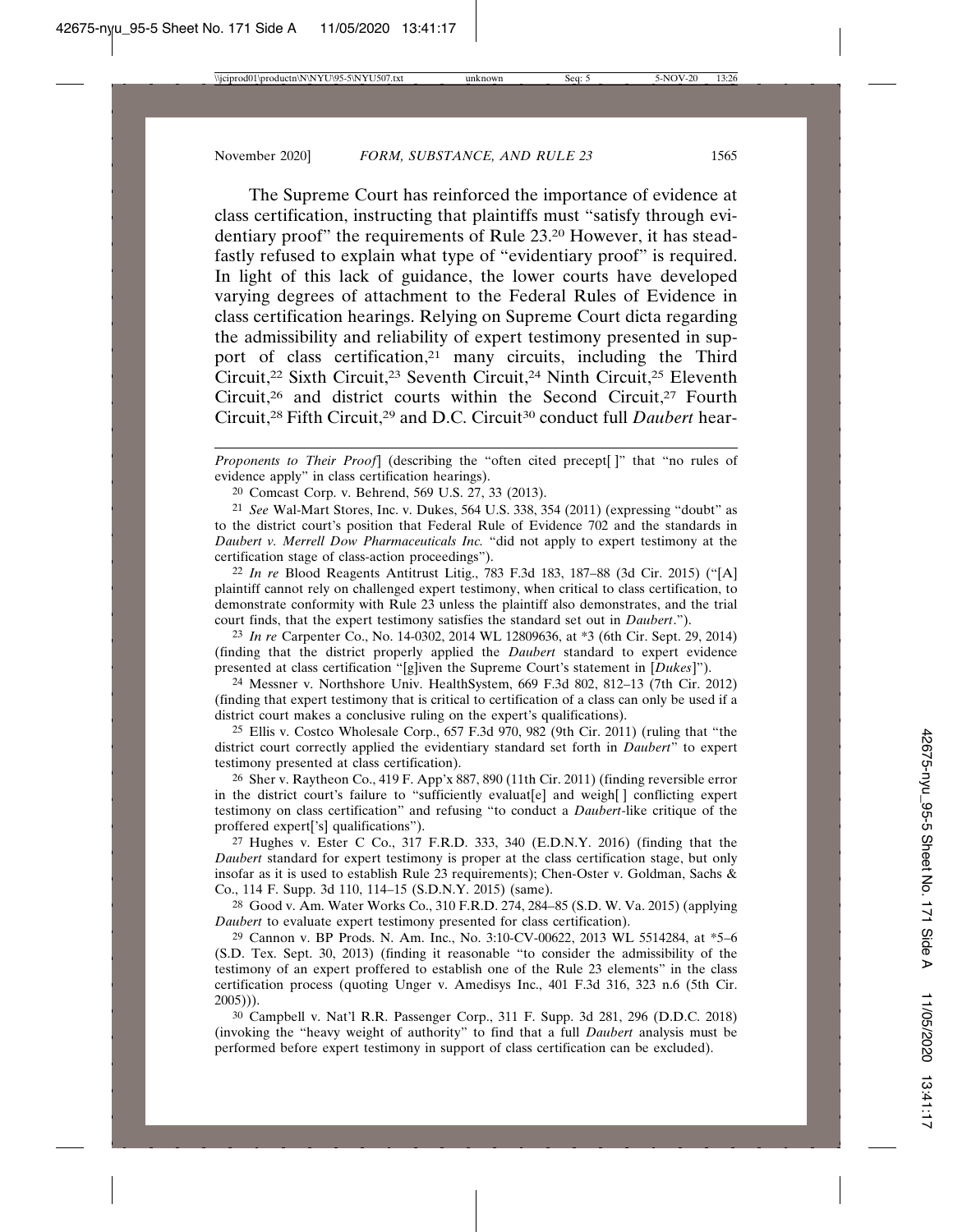ings when presented with expert evidence essential to class certification.31 A smaller number of these courts have extended their reasoning regarding the Supreme Court's hints about *Daubert* to the rest of the Federal Rules of Evidence. At present, only the Fifth Circuit<sup>32</sup> and a handful of district courts<sup>33</sup> evaluate the admissibility of evidence proffered in support of class certification against the full range of the Federal Rules of Evidence.

On the other side of the circuit split, the Ninth Circuit has held that a district court commits an error of law when it declines to consider evidence at the class certification stage solely on the basis that that evidence is inadmissible at trial.34 The Ninth Circuit's reasoning relies heavily on the rationale of the Eighth Circuit with regards to *Daubert* analysis in class certification.35

Existing literature has explored the extremes of this continuum, either advocating for the wholesale adoption of the Federal Rules of Evidence at class certification hearings,<sup>36</sup> or arguing that the Federal Rules of Evidence have no place in the class action procedure at all.37 Both arguments raise important questions about the role of the class certification hearing and the practical implications of additional stringency. However, in light of the competing interests at play in a class action proceeding and the singularly important mechanism of class certification in adjudicating the due process rights of hundreds, if not thousands, of claimants in one fell swoop, the question of what role evidence rules should play in a class action necessitates a more nuanced view.

34 Sali v. Corona Reg'l Med. Ctr., 909 F.3d 996, 1006–07 (9th Cir. 2018).

36 *See* Mullenix, *Putting Proponents to Their Proof*, *supra* note 19, at 645–48.

37 *E.g.*, Libby Jelinek, Comment, *The Applicability of the Federal Rules of Evidence at Class Certification*, 65 UCLA L. REV. 280 (2018).

<sup>31</sup> At present, the only circuit that has not followed *Dukes* in requiring *Daubert* hearings at class certification is the Eighth Circuit. *See In re* Zurn Pex Plumbing Prods. Liab. Litig., 644 F.3d 604, 611–13 (8th Cir. 2011) ("We have never required a district court to decide conclusively at the class certification stage what evidence will ultimately be admissible at trial.").

<sup>32</sup> *See* Unger v. Amedisys Inc., 401 F.3d 316, 319, 325 (5th Cir. 2005) ("When a court considers class certification . . . it must . . . base its ruling on admissible evidence.").

<sup>33</sup> *See Campbell*, 311 F. Supp. 3d at 310–11; Zuniga v. Bernalillo Cty., 319 F.R.D. 640, 660 n.5 (D.N.M. 2016) (concluding "that the Federal Rules of Evidence apply to class certification hearings"); *In re* Yasmin & Yaz (Drospirenone) Mktg., Sales Practices & Prods. Liab. Litig., No. 3:09-md-02100-DRH-PMF, 2012 WL 865041, at \*7 (S.D. Ill. Mar. 13, 2012) (adopting the position that "the Federal Rules of Evidence apply at the class certification stage").

<sup>35</sup> *Id.* at 1004 ("Because a class certification decision 'is far from a conclusive judgment on the merits of the case, it is of necessity . . . not accompanied by the traditional rules and procedure applicable to civil trials.'" (quoting *In re Zurn Pex*, 644 F.3d at 613 (internal quotations omitted))).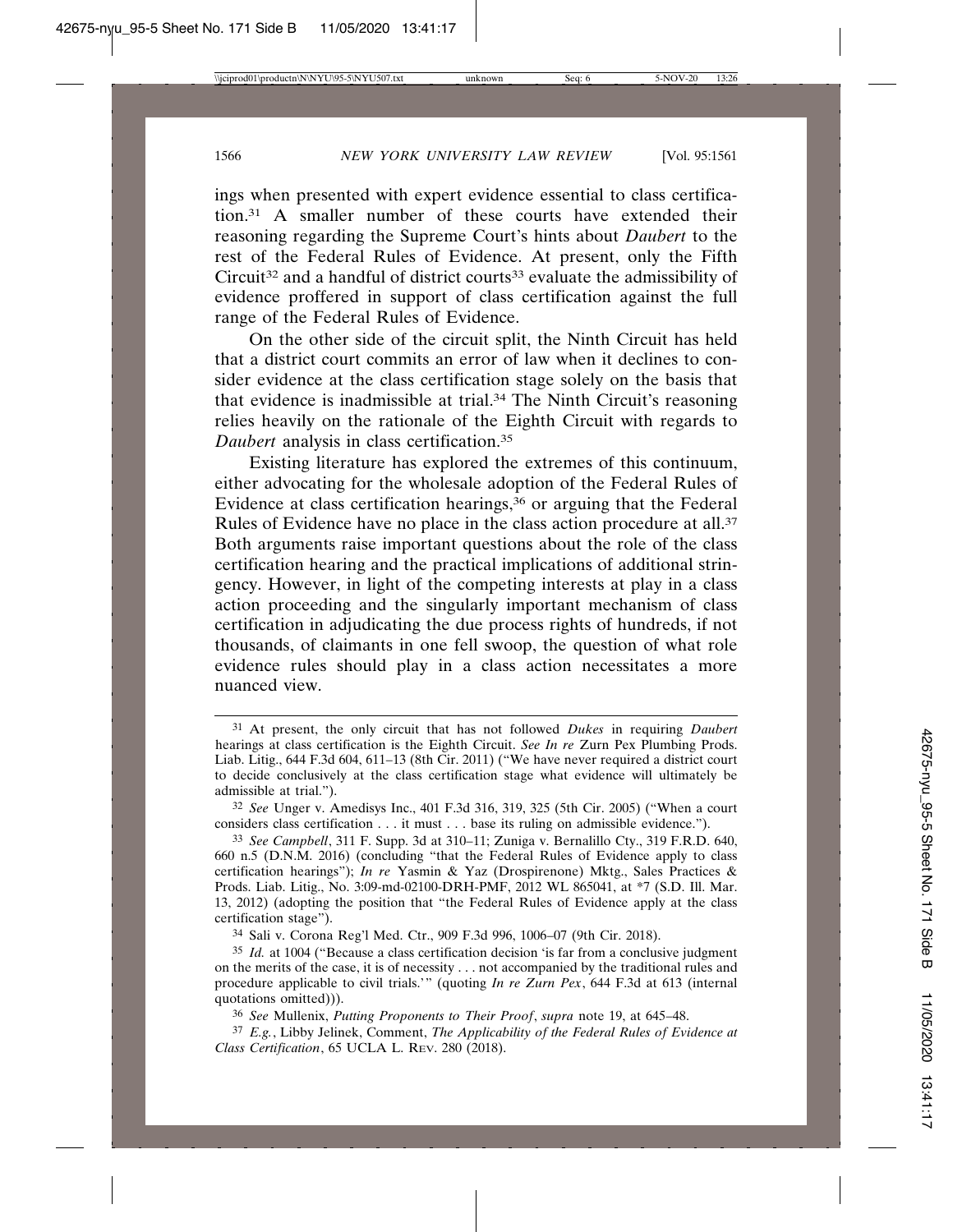This Note recommends a novel approach that balances the interests of prospective plaintiffs and defendants against the need to protect the rights of absent members of the putative class. The "no rules of evidence apply" standard adopted by the Ninth Circuit enables disloyal behavior by class counsel, puts defendants at risk of blackmail settlements, and provides insufficient incentive for judges to adequately safeguard the interests of absent class members.<sup>38</sup> On the other hand, the full adoption of the rules embraced by the Fifth Circuit may present too steep a barrier for plaintiffs.39 This Note presents a novel categorization of the Federal Rules of Evidence and proposes that only those evidence rules that regulate the substance of the proffered evidence be applied at class certification.40 Requiring the plaintiff to support her motion for class certification with evidence that *can be* admissible at trial sets an evidentiary standard just high enough to ensure that the court actively enforces the rights of absent class members but not so high as to be prohibitive for plaintiffs with scant resources but meritorious claims.

This Note proceeds in three Parts. Part I explains the requirement that elements of Rule 23 must be shown through evidentiary proof and surveys the existing circuit split on the application of the Federal Rules of Evidence to class certification. Part II discusses the interests at stake and argues that a heightened level of evidentiary scrutiny is necessary to balance and enforce these interests. Part III proposes a novel standard for evaluating evidence during class certification that ensures closer adhesion to the requirements of Rule 23 without unnecessarily burdening the class action mechanism.

## I

# CLASS CERTIFICATION AND THE ROLE OF "PROOF"

The class action mechanism comes with a wealth of benefits. For one, class actions are an efficient method of adjudication where a large group of claims-holders allege similar or identical claims against

<sup>38</sup> *See infra* Part II.

<sup>39</sup> *See infra* Part II.

<sup>40</sup> Some evidence rules govern the kind of evidence that is admissible based on its substance. For example, the hearsay rules contained in Article VIII of the Federal Rules of Evidence detail which *types* of out-of-court statements may be relied on by the finder of fact based on the content of those statements. Other evidence rules govern what form admissible evidence must take. For example, the authentication rules contained in Article IX detail how to ensure that evidence is what it purports to be; these rules do not discriminate between admissible and inadmissible evidence based on its content. The distinction between a form-based rule and a substance-based rule is simply whether the contested evidence would be admissible if presented in a different form. For more on the form/substance distinction, see *infra* Part III.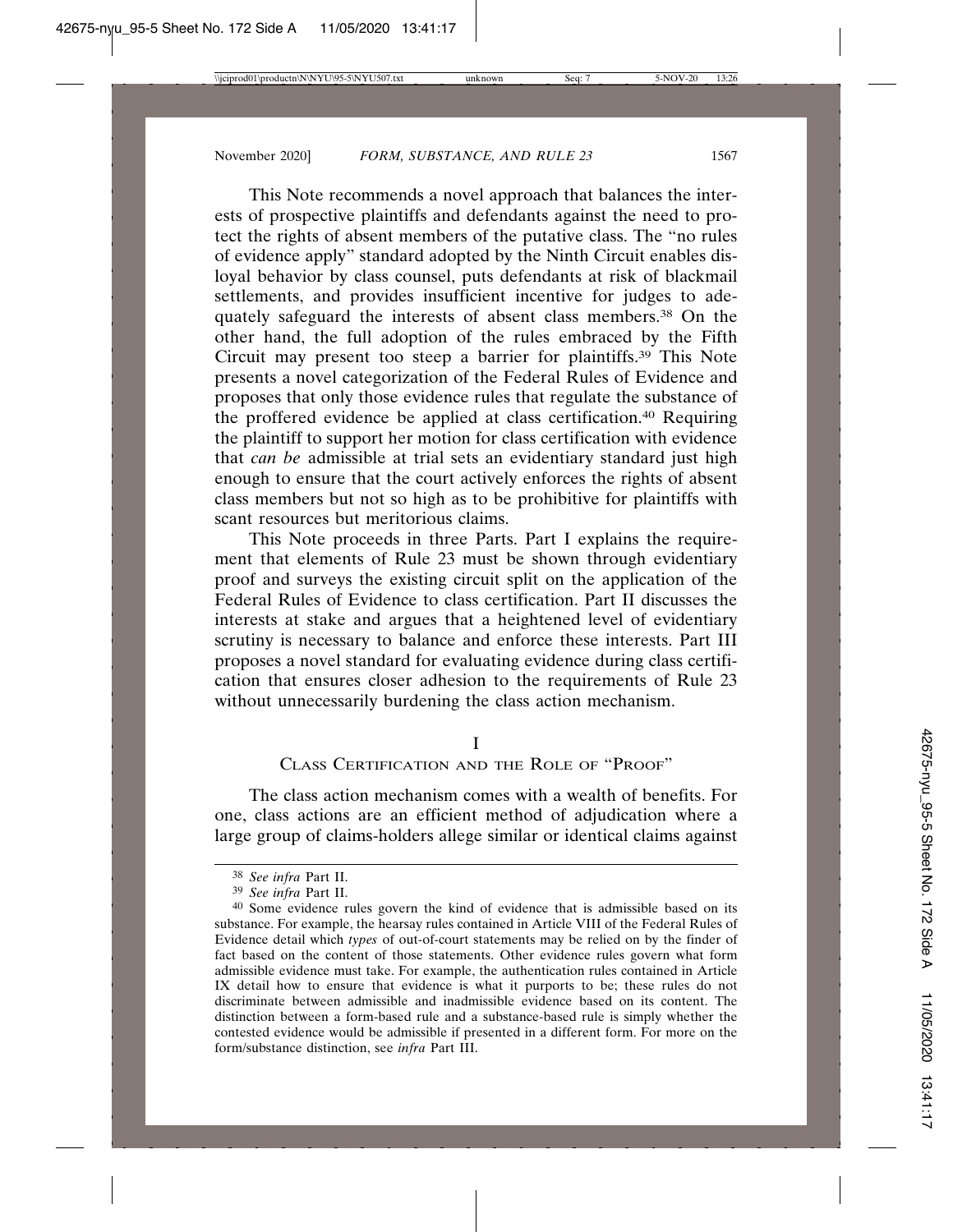the same defendant or group of defendants. Where joinder of all parties in interest is impracticable, the class action mechanism preserves judicial economy by allowing the court to resolve a large number of claims "in one fell swoop."41 Similarly, the aggregation of claims through the class action mechanism promotes the enforcement of legal rights and remedies through litigation. Individual claims-holders who have small-dollar, negative-value claims are more likely to see those rights vindicated through a class action, where the sheer volume of negative-value claims exceeds the transactional cost of litigation. Finally, class actions offer defendants consistency and finality. In cases with sprawling scope, class treatment subjects defendants to a single judgment binding on the class.

The promise of finality presents one of the most unique aspects of the class action mechanism. As a representative action, the class action is an exception to the general rule against nonparty preclusion.42 In order to present a legitimate representative action, there must be "special procedures to protect the nonparties' interests."43 Rule 23 of the Federal Rules of Civil Procedure dictates such procedures for safeguarding the interests of absent class members in class actions.44

## *A. The Requirements of Rule 23*

In order for a class action to be conducted, a court must issue an order determining that the action proposed by the plaintiff has satisfied the requirements of Rule  $23<sup>45</sup>$  Rule  $23(a)$  sets out prerequisites which test the necessity of the class action mechanism,<sup>46</sup> the cohesiveness of the class,47 and the adequacy of representation of absent class members' interests.48 In addition to surmounting the prerequisites in Rule 23(a), a plaintiff seeking certification must also show that her proposed class fits within one of the class types described in Rule  $23(b)$ .<sup>49</sup> Rule 23's certification requirements test the propriety of the

- 47 *Id.* 23(a)(2)-(3).
- 48 *Id.* 23(a)(4).

<sup>41</sup> Mejdrech v. Met-Coil Sys. Corp., 319 F.3d 910, 911 (7th Cir. 2003).

<sup>42</sup> *See infra* Section II.C.

<sup>43</sup> Taylor v. Sturgell, 553 U.S. 880, 897 (2008).

<sup>44</sup> FED. R. CIV. P. 23(a).

<sup>45</sup> *Id.* 23(c)(1)(A).

<sup>46</sup> *Id.* 23(a)(1).

<sup>49</sup> *See id.* 23(b). Rule 23(b) lists two types of "mandatory" classes, and one "opt-out" class. Rule  $23(b)(2)$  provides for the certification of a mandatory class when requesting injunctive or declaratory relief, while Rule 23(b)(1)(A) provides for the certification of a mandatory class where the prosecution of separate actions by or against individual class members would create a risk of inconsistent or varying adjudications. *Id.* These types of classes are "mandatory" because the rule does not provide absent class members in these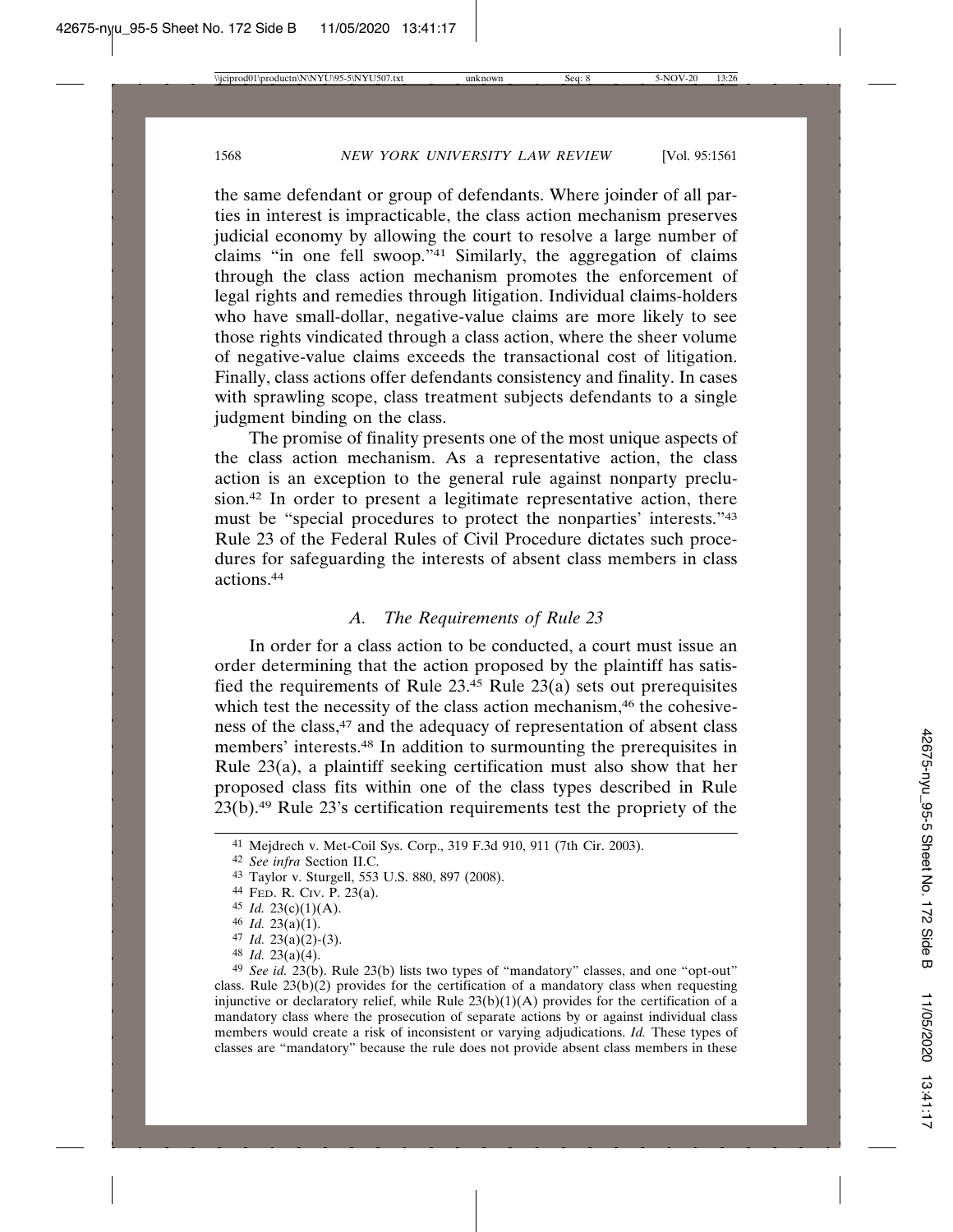class action device and the likelihood that the class representatives' interests are so intertwined with those of the class that the interests of absent class members are sufficiently represented as to satisfy due process.50

Despite its clear-cut language, Rule 23 does not simply present a pleading standard that can be surmounted by a well-crafted complaint. Rather, the satisfaction of each requirement must be *proven* by the party seeking certification. Take, for example, the commonality requirement in Rule  $23(a)(2)$ . Rule  $23(a)(2)$  issues a test of horizontal cohesion, requiring the plaintiff to show that there are questions of law or fact common to the class as a whole.<sup>51</sup> On its face, commonality requires only a "single question . . . common to the members of the class."52 However, in *Wal-Mart Stores, Inc. v. Dukes*, 53 the Supreme Court outlined a more exacting commonality inquiry, requiring the existence of a common question "of such a nature that it is capable of classwide resolution," such that "[the] truth or falsity [of the common question] will resolve an issue that is central to the validity of each one of the claims in one stroke."54 In *Dukes*, three named plaintiffs brought suit against Wal-Mart on behalf of a nationwide class of approximately 1.5 million current and former female employees, alleging that the company enabled discrimination against its female employees in violation of Title VII of the Civil Rights Act of 1964.55 Because Wal-Mart had no express corporate policy discouraging the advancement of women, the root of the plaintiffs' claim was that the discretion given by Wal-Mart to local managers in making salary and promotion decisions resulted in a "corporate culture" of unlawful discrimination to which all Wal-Mart's female employees were subject.56 In an opinion by Justice Scalia, the Court rejected this concept of commonality. It was not sufficient for plaintiffs to satisfy the bare face of

50 *See* Califano v. Yamasaki, 442 U.S. 682, 700–01 (1979) ("[T]he class-action device saves the resources of both the courts and the parties by permitting an issue potentially affecting every [class member] to be litigated in an economical fashion under Rule 23.").

53 564 U.S. 338 (2011).

56 *Id.* at 354.

types of class actions with an opt-out right. Thus, every member of the putative class is bound by settlement or judgment on class claims upon certification of the class. Meanwhile, Rule  $23(b)(3)$  provides for the certification of a class when common questions predominate over questions individual to members of the class, and when the class action mechanism is superior to other available methods of adjudication. *Id.* Such classes are wholly or predominantly for money damages, and as such include an opt-out right.

<sup>51</sup> FED. R. CIV. P. 23(a)(2).

<sup>52</sup> Richard A. Nagareda, *The Preexistence Principle and the Structure of the Class Action*, 103 COLUM. L. REV. 149, 176 & n.110 (2003).

<sup>54</sup> *Id.* at 350.

<sup>55</sup> *Id.* at 342.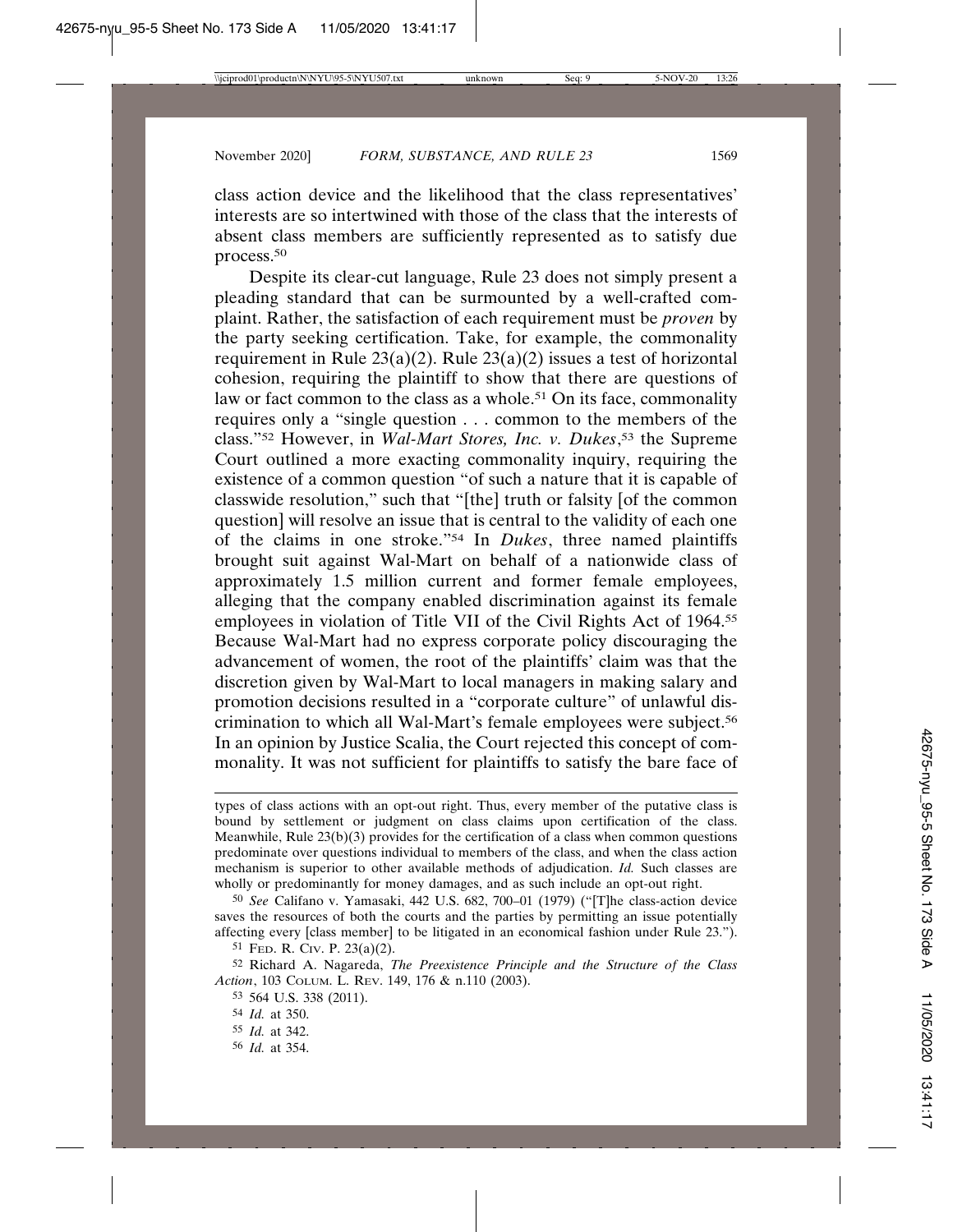Rule  $23(a)(2)$  by submitting a complaint that "literally raises common 'questions.'"57 Rather, plaintiffs had to give the court some assurance that answering a common question would resolve at least a piece of the litigation for the entire class.<sup>58</sup> Because plaintiffs advanced no evidence as to "whether 0.5 percent or 95 percent of the employment decisions at Wal-Mart might be determined by stereotyped thinking,"59 the Court concluded that the plaintiffs had not put forth a common question apt to drive resolution in a manner that made the class action device the most efficient mechanism of resolving their claims.60 Thus, commonality requires more than the barefaced pleading of common questions, but rather a showing that the use of a classwide proceeding can "generate common *answers* apt to drive the resolution of the litigation."61

In order to certify a class under Rule 23 and bind all absent class members to any judgment entered thereafter, the certifying court must find the requirements of the Rule met and issue a certification order.62 However, none of the requirements of class certification under Rule 23 are easily satisfied by simply alleging the existence of, for example, a common question or a naturally limited fund. Even a prerequisite as clear-cut as numerosity must be satisfied through some type of proof.63 Courts have long recognized that "[g]oing beyond the

60 *Id.* at 359.

61 *Id.* at 350 (quoting Richard A. Nagareda, *Class Certification in the Age of Aggregate Proof*, 84 N.Y.U. L. Rev. 97, 132 (2009)) (arguing that what matters to the commonality inquiry is not the raising of common questions, but whether there are "[d]issimilarities within the proposed class" that "have the potential to impede the generation of common answers").

 $62$  FeD. R. Civ. P. 23(e). While Rule 23 does not require the certifying court to issue findings of fact and conclusions of law regarding the satisfaction of Rule 23(a) and (b), virtually all federal courts now do so. *See, e.g.*, *In re* Gen. Motors Corp. Pick-Up Truck Fuel Tank Prods. Liab. Litig., 55 F.3d 768, 794–95 (3d Cir. 1995) (observing that most district judges make formal findings on Rule 23(a) and (b) even though Rule 23 does not explicitly require it); St. Paul Fire & Marine Ins. Co. v. Del Webb Cmtys., Inc., No. 2:12- CV-00674-KJD, 2013 WL 1181904, at \*2 (D. Nev. Mar. 19, 2013) (restating the court's certification order that was based on findings of fact and conclusions of law); Yeager's Fuel, Inc. v. Pa. Power & Light Co., 162 F.R.D. 482, 485 (E.D. Pa. 1995) (noting that a district court's ruling on class certification must set forth findings of fact and conclusions of law).

63 The numerosity requirement dictates that the putative class be "so numerous that joinder of all members is impracticable." FED. R. CIV. P.  $23(a)(1)$ . Because impracticability is a soft standard that inevitably varies in application across jurisdictions, in order to meet this requirement, the plaintiff "must show some evidence of or reasonably estimate the number of class members" without relying on "pure speculation or bare allegations." Flores v. Anjost Corp., 284 F.R.D. 112, 123 (S.D.N.Y. 2012).

<sup>57</sup> *Id.* at 349 (quoting Richard A. Nagareda, *Class Certification in the Age of Aggregate Proof*, 84 N.Y.U. L. REV. 97, 132 (2009).

<sup>58</sup> *Dukes*, 564 U.S. at 352.

<sup>59</sup> *Id.* at 354 (quoting the testimony of Dr. Bielby, the plaintiffs' expert).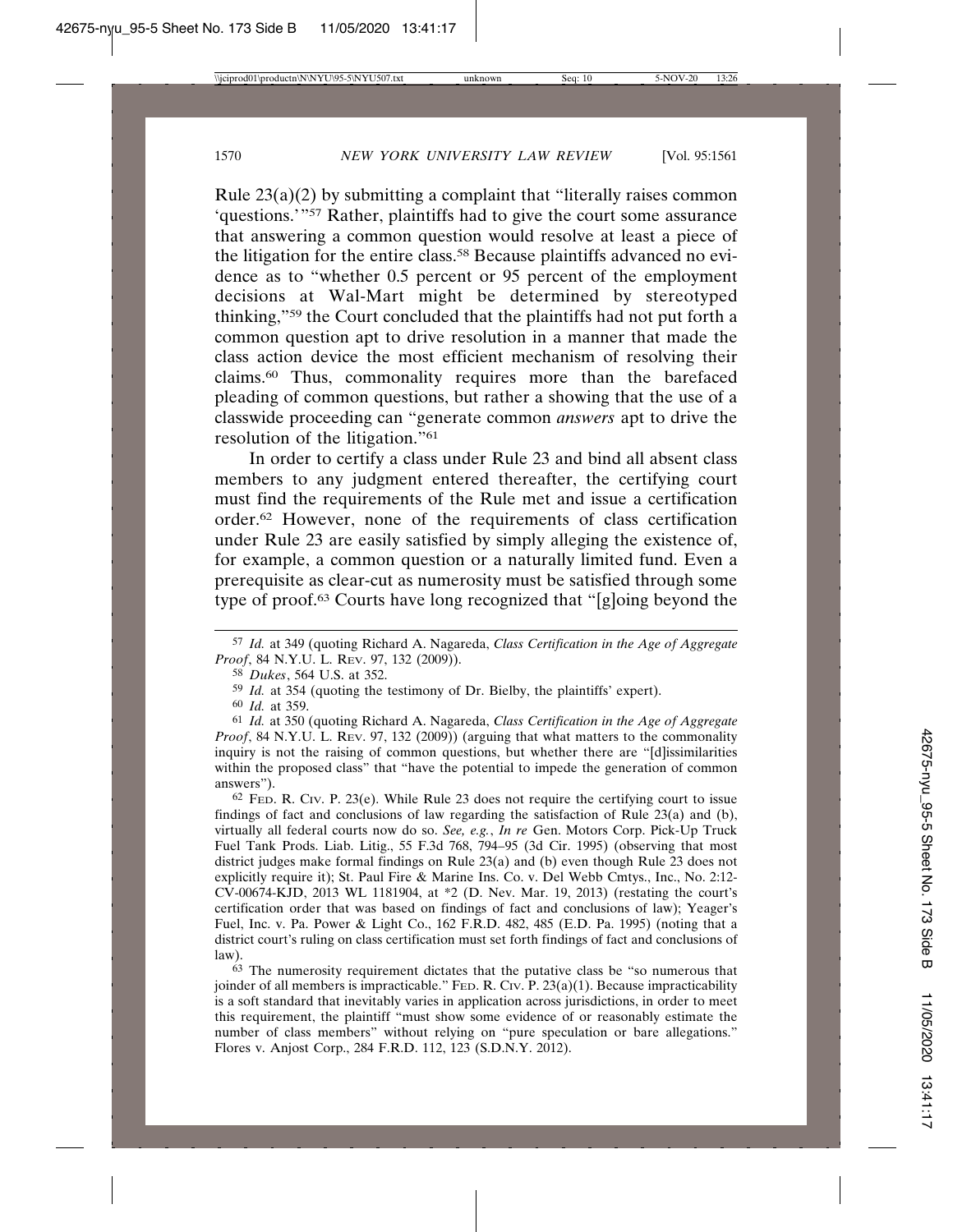pleadings is necessary . . . in order to make a meaningful determination of the certification issues."64 However, throughout the 1980s and 1990s, courts often treated the definitional provisions of Rule 23 as little more than a pleading standard. Some courts certified class actions on the pleadings alone, in the absence of a judicial hearing, supporting evidence, or any record on which to base the finding that Rule 23's elements had been met.65 Others adopted a presumption in favor of class certification, wherein any doubts about the propriety of a proposed class action were resolved in favor of the moving plaintiff.66 At the extreme end, courts issued "drive-by" certifications, wherein the mere filing of a class complaint with the clerk's office was sufficient to garner near-immediate class certification.<sup>67</sup> This refusal to closely examine the bases for class certification was rooted in the understanding that class certification must be separate from the merits of the underlying claim. This tenet of class action doctrine was reinforced by the Supreme Court's decision in *Eisen v. Carlisle & Jacquelin*, 68 which birthed the so-called "*Eisen* Rule," which courts interpreted as precluding any merits-based inquiry at the certification stage.<sup>69</sup>

As time went on, however, the courts began to recognize that certain factual determinations had to be made in order for the court to make a finding on an element required for class certification. In *General Telephone Co. v. Falcon*, 70 for example, the Supreme Court recognized that "sometimes it may be necessary for the court to probe behind the pleadings before coming to rest on the certification ques-

67 *See* Mullenix, *Putting Proponents to Their Proof*, *supra* note 19, at 614 (describing the practice of "drive-by" certifications); Victor E. Schwartz, Mark A. Behrens & Leah Lorber, *Federal Courts Should Decide Interstate Class Actions: A Call for Federal Class Action Diversity Jurisdiction Reform*, 37 HARV. J. ON LEGIS. 483, 501 (2000) (illustrating the problem of "drive-by" certifications in several state courts); *see also* Mitchell v. H & R Block, Inc., 783 So. 2d 812, 818 (Ala. 2000) (characterizing Alabama as the poster child for "drive-by" class certifications).

68 417 U.S. 156 (1974).

69 *See id.* at 158 (instructing that nothing in Rule 23 authorizes a court "to conduct a preliminary inquiry into the merits of a suit in order to determine whether it may be maintained as a class action").

70 457 U.S. 147 (1982).

<sup>64</sup> Castano v. Am. Tobacco Co., 84 F.3d 734, 744 (5th Cir. 1996).

<sup>65</sup> *See* Linda S. Mullenix, *Abandoning the Federal Class Action Ship: Is There Smoother Sailing for Class Actions in Gulf Waters?*, 74 TUL. L. REV. 1709, 1715 (2000) (describing the tendency of several state courts to certify anything that comes through the door).

<sup>66</sup> *See, e.g.*, Law v. NCAA, 167 F.R.D. 178, 181 (D. Kan. 1996) (asserting that district courts should construe Rule 23 liberally and resolve all doubts in favor of class certification); *In re* Carbon Dioxide Antitrust Litig., 149 F.R.D. 229, 232 (M.D. Fla. 1993) (stating that courts should resolve any doubts in favor of class certification).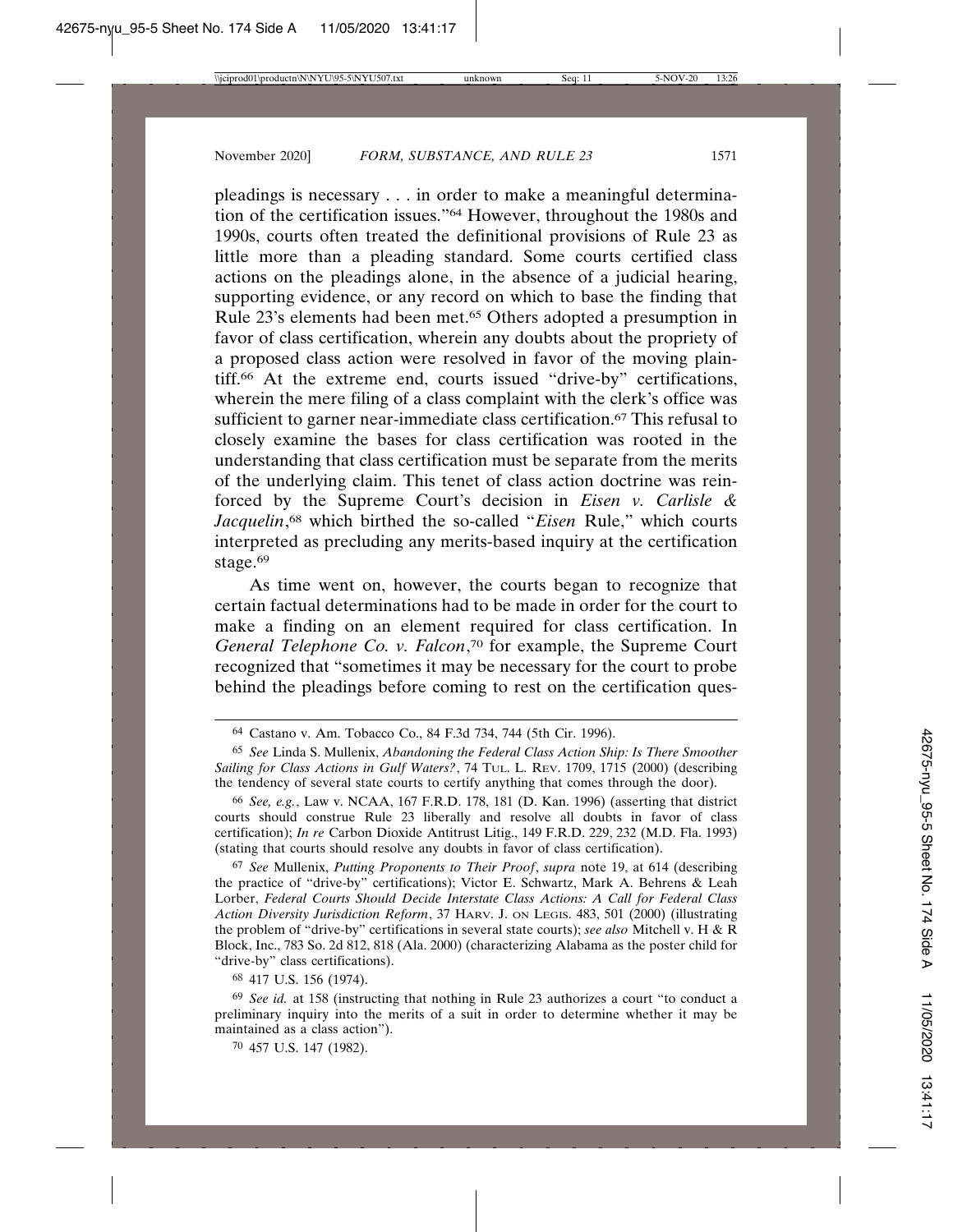tion,"71 noting that "the class determination generally involves considerations that are 'enmeshed in the factual and legal issues comprising the plaintiff's cause of action.'"72 It was not until a decade ago that federal courts across the board began applying more stringent review to plaintiffs' motions for class certification, with judicial scrutiny reaching its apex in the Third Circuit with *In re Hydrogen Peroxide Antitrust Litigation*. 73

# *B. The Evolving Standard of Review in Class Certification Hearings*

*In re Hydrogen Peroxide* was an antitrust action brought against chemical manufacturers who sold hydrogen peroxide. Because individual injury is an element of an antitrust violation under the Sherman Act, the plaintiffs had the burden of showing that antitrust impact was capable of proof at trial through evidence that is common to the class rather than evidence that is individual to its members.74 The District Court certified a (b)(3) class despite conflicting expert testimony as to whether common proof could be used to show antitrust impact classwide.<sup>75</sup> The Third Circuit vacated the certification order.<sup>76</sup> In an opinion by Judge Scirica, the court instructed that the decision to certify a class action must be supported by findings by the court and cannot merely succeed on a "threshold showing" by the party seeking certification, that each requirement of Rule 23 is met.77 In order to do this, a district court must "resolve all factual or legal disputes relevant to class certification *even if* they overlap with the merits – *including* disputes that may touch on an element of the underlying cause of action."78 Finally, the court's obligation to evaluate all relevant evidence extends to expert testimony—when faced with expert testimony, the court must conduct *Daubert* hearings and weigh conflicting expert analyses against each other.79 Because the District Court relied only on the plaintiff's expert in finding commonality and predominance satisfied, it erred in certifying the class.

Judge Scirica's opinion in *Hydrogen Peroxide* was not binding on sister circuits. However, its approach to the role of the certifying court

- 76 *Id.* at 307.
- 77 *Id.*
- 78 *Id.* (emphasis added).

<sup>71</sup> *Id.* at 160.

<sup>72</sup> *Id.* (quoting Coopers & Lybrand v. Livesay, 437 U.S. 463, 469 (1978)) (citation omitted).

<sup>73</sup> 552 F.3d 305 (3d Cir. 2008).

<sup>74</sup> *Id.* at 311.

<sup>75</sup> *Id.* at 312.

<sup>79</sup> *Id.* at 307, 323.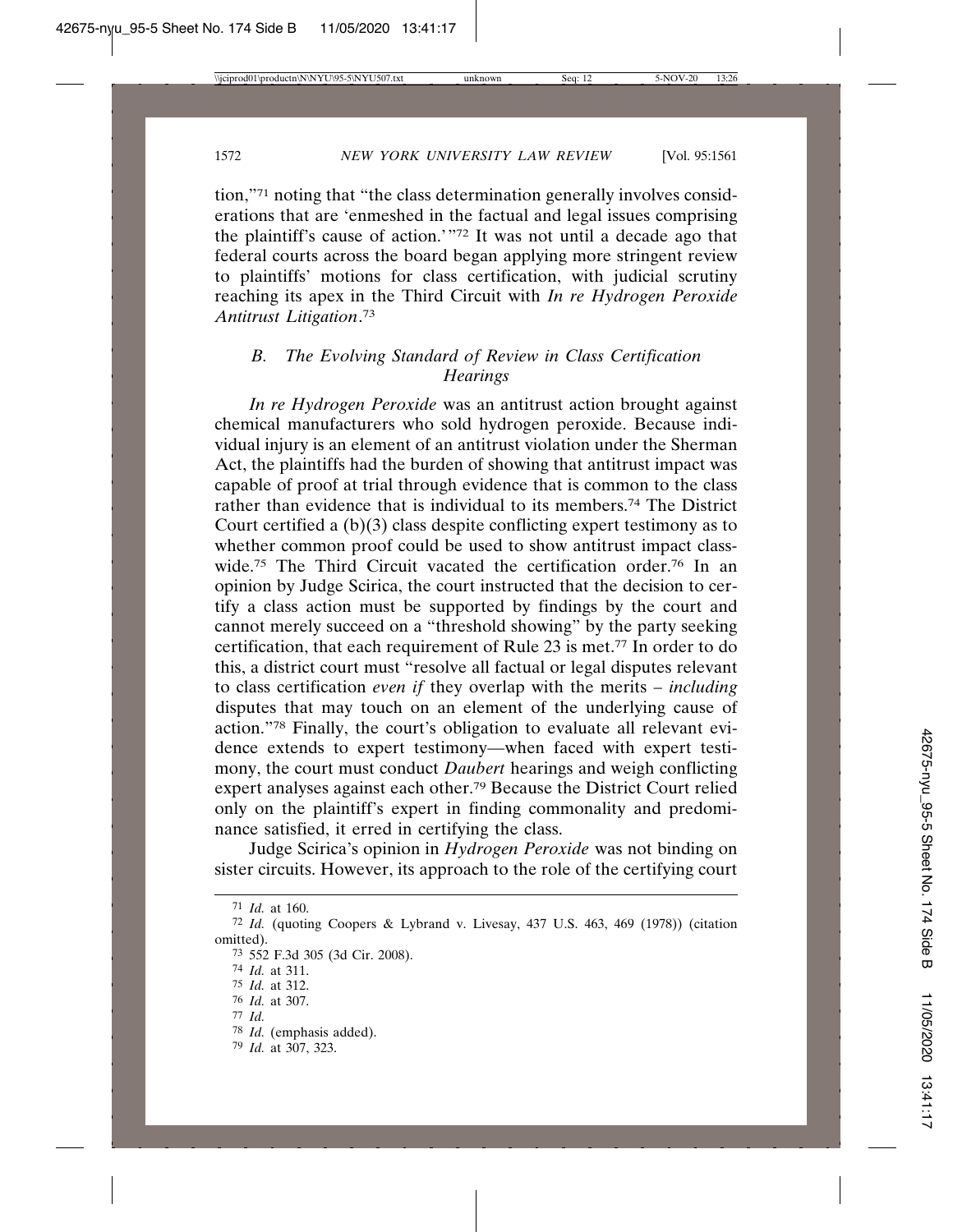at class certification was prescient. Soon after *Hydrogen Peroxide* was handed down, the Supreme Court, in *Dukes*, admonished judges to conduct a "rigorous analysis"<sup>80</sup> in determining that the requirements of Rule 23 have been satisfied, reemphasizing that Rule 23 "does not set forth a mere pleading standard" and that a plaintiff seeking certification must "affirmatively demonstrate . . . compliance with the Rule."81 Two years later, in *Comcast Corp. v. Behrend*, 82 the Court reversed the certification of another antitrust class action on the basis that plaintiffs had failed to show that the damages sought resulted from a classwide injury. The Court there reiterated that "certification is proper only if the trial court is satisfied, after a rigorous analysis, that the prerequisites of Rule 23(a) have been satisfied," noting that "such an analysis will frequently entail overlap with the merits of the plaintiff's underlying claim."83 Most recently, in *Amgen Inc. v. Connecticut Retirement Plans & Trust Funds*, 84 the Court affirmed certification of a securities class action where the defendant had conceded to the efficiency of the market but alleged that plaintiffs needed to additionally prove that defendant's disclosures were actually material in order to use fraud-on-the-market theory<sup>85</sup> to overcome issues of predominance regarding individual reliance. There, the Court held that "merits questions may be considered to the extent—but only to the extent—that they are relevant to determining whether the Rule 23 prerequisites for class certification are satisfied."86 Because materiality is not a prerequisite to efficiency, the plaintiffs need not prove it at certification; if the defendant is right that the misstatement is not material, then the answer is not decertification but rather judgment on the merits with preclusive effect on all class members.

The increasingly prominent role that merits inquiries play in the class certification decision raises an important question—what kind of record should a certifying court rely on in issuing its certification deci-

<sup>80</sup> Wal-Mart Stores, Inc. v. Dukes, 564 U.S. 338, 349 (2011) (quoting Gen. Tel. Co. of Sw. v. Falcon, 457 U.S. 147, 161 (1982)) (explaining that "actual, not presumed, conformance" with the requirements of Rule 23 is "indispensable," such that certification is proper only if the Rule 23 requirements have in fact been satisfied).

<sup>81</sup> *Id.*

<sup>82</sup> 569 U.S. 27 (2013).

<sup>83</sup> *Id.* at 33 (citation omitted).

<sup>84</sup> 568 U.S. 455 (2013).

<sup>85</sup> The fraud-on-the-market theory is based on the idea that, in an efficient securities market, materially misleading statements would defraud purchasers even if the purchasers do not rely on the misstatements. In *Basic, Inc. v. Levinson*, 485 U.S. 224 (1988), the Supreme Court held that reliance may be presumed where the market is efficient; thus, only by invoking the fraud-on-the-market theory can plaintiffs establish a classwide, rebuttable presumption of reliance that satisfies the (b)(3) predominance inquiry.

<sup>86</sup> *Amgen*, 568 U.S. at 466.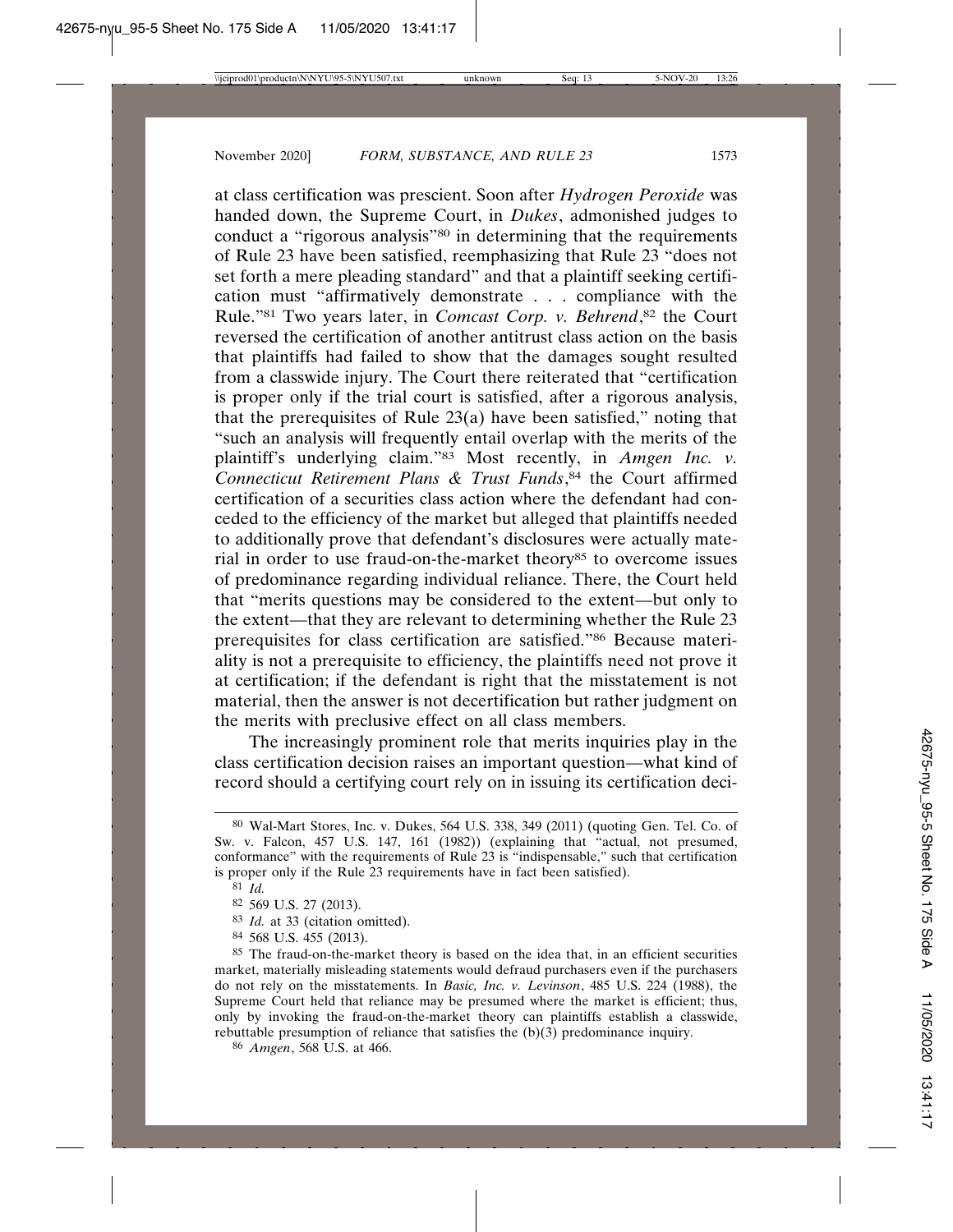sion? More specifically, what kind of evidentiary standard should the court apply to the evidence presented to support the satisfaction of the requirements of Rule 23? The Court initially granted certiorari on the question of "[w]hether a district court may certify a class action without resolving whether the plaintiff class has introduced admissible evidence" in *Comcast* but ultimately did not decide the issue in its opinion.87 More recently, the Court denied certiorari in *Taylor Farms* Pacific, Inc. v. Pena,<sup>88</sup> a case from the Ninth Circuit which again squarely presented the question to the Court. In the absence of explicit guidance from the high court, lower courts have found themselves dealing with a pervasive circuit split on the question of what role the Federal Rules of Evidence have to play at class certification hearings.

# *C. The Ongoing Dispute over the Federal Rules of Evidence*

Although the Supreme Court has never directly addressed the issue, the Court's dicta has strongly suggested that lower courts should scrutinize the admissibility and reliability of expert testimony presented in support of class certification.89 As such, the vast majority of circuits that have spoken on the issue have held that "where an expert's testimony is critical to class certification, 'a district court must conclusively rule on any challenge to the expert's qualifications or submissions prior to ruling on a class certification motion'—i.e., 'the district court must perform a full *Daubert* analysis<sup>90</sup> before certifying the class.'"91 The only circuit court in active disagreement is the Eighth Circuit.92

<sup>87</sup> *See* Comcast Corp. v. Behrend, 569 U.S. 27, 33 n.4 (2013) (declining to address the issue because defendants had failed to raise an appropriate objection on that ground before the trial court).

<sup>88</sup> Taylor Farms Pac., Inc. v. Pena, 128 S.Ct. 976 (2018) (denying petition for certiorari).

<sup>89</sup> *See* Wal-Mart Stores, Inc. v. Dukes, 564 U.S. 338, 354 (2011) (expressing "doubt" as to the district court's position that the admissibility standards of Rule 702 of the Federal Rules of Evidence and *Daubert v. Merrell Dow Pharmaceuticals Inc.* "did not apply to expert testimony at the certification stage of class-action proceedings").

<sup>90</sup> The *Daubert* Test, first articulated in *Daubert v. Merrell Dow Pharm., Inc.*, 509 U.S. 579 (1993), sets the standard governing the reliability of expert witness testimony, an essential element of the admissibility of such testimony under Rule 702 of the Federal Rules of Evidence. Meeting the standard involves analyzing scientific methodology through a set of illustrative factors aimed at gauging the reliability of the expert's results. 509 U.S. at 592. The *Daubert* standard was partially codified in the 2000 Rule 702 amendment.

<sup>91</sup> Campbell v. Nat'l R.R. Passenger Corp., 311 F. Supp. 3d 281, 294 (D.D.C. 2018) (quoting Am. Honda Motor Co. v. Allen, 600 F.3d 813, 815–16 (7th Cir. 2010)).

<sup>92</sup> *See In re* Zurn Pex Plumbing Prods. Liab. Litig., 644 F.3d 604, 611–13 (8th Cir. 2011) ("We have never required a district court to decide conclusively at the class certification stage when evidence will ultimately be admissible at trial.").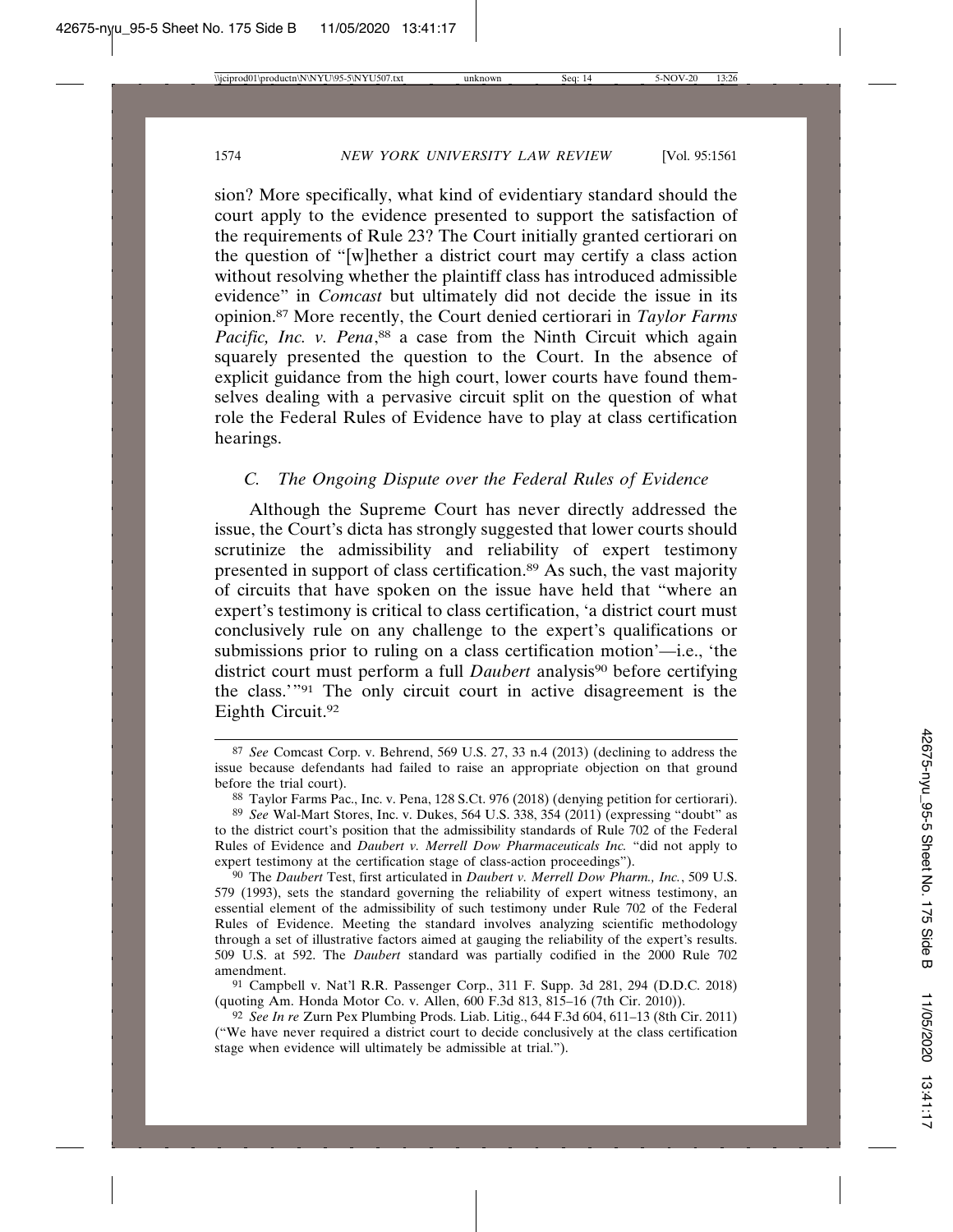While a largely one-sided debate rages over the applicability of *Daubert* to expert testimony tendered in support of certification, the applicability of other provisions of the Federal Rules of Evidence to nonexpert evidence has garnered much less attention by the courts. Only two circuit courts have directly addressed the issue, and each arrived at a different result.

In *Unger v. Amedisys Inc.*, 93 the Fifth Circuit held that a district court's class certification finding "must be made based on adequate admissible evidence."94 *Unger* was a securities class action in which plaintiffs sought to certify a  $(b)(3)$  class pursuant to a fraud-on-themarket theory.95 In order to rely on the fraud-on-the-market theory, plaintiffs had to show that the securities at issue were traded in an efficient market.96 To prove market efficiency, the plaintiffs relied heavily on two Internet printouts that purported to show the average weekly trading volume of the defendant's stock.<sup>97</sup> The district court relied on these "sketchy"98 Internet printouts to conclude that the defendant's stock traded in an efficient market during the time in question.99 On appeal, the Fifth Circuit found the district court's ruling unjustifiable on the basis that the Internet printouts constituted inadmissible hearsay. Holding that courts presented with motions for class certification must "base [their] ruling[s] on admissible evidence,"100 the Fifth Circuit explained that "reliance on unverifiable evidence is hardly better than relying on bare allegations."101 In concluding that the district court had committed reversible error, the court expounded that "[c]ourts cannot make an informed decision based on bare allegations, one-sided affidavits, and unexplained Internet printouts."102

District courts in other circuits have agreed.103 Judges in the U.S. District Court for the District of Columbia, for example, have

- 95 *See supra* note 85 and accompanying text.
- 96 *Unger*, 401 F.3d at 322.

102 *Id.* at 325.

<sup>93</sup> 401 F.3d 316, 320 (5th Cir. 2005).

<sup>94</sup> *Id.* at 325 ("When a court considers class certification based on the fraud-on-themarket theory, it must engage in thorough analysis, weigh the relevant factors, require both parties to justify their allegations, and base its ruling on admissible evidence.").

<sup>97</sup> *Id.* at 324.

<sup>98</sup> *Id.* at 320.

<sup>99</sup> *Id.* at 324.

<sup>100</sup> *Id.* at 325.

<sup>101</sup> *Id.* at 324.

<sup>103</sup> *See, e.g.*, Campbell v. Nat'l R.R. Passenger Corp., 311 F. Supp. 3d 281, 309–11 (D.D.C. 2018) (concluding that the weight of Supreme Court authority requires the court to address evidentiary objections to the plaintiffs' proffered declarations before relying on them for class certification); Zuniga v. Bernalillo County, 319 F.R.D. 640, 660 n.5 (D.N.M. 2016) (concluding "that the Federal Rules of Evidence apply to class certification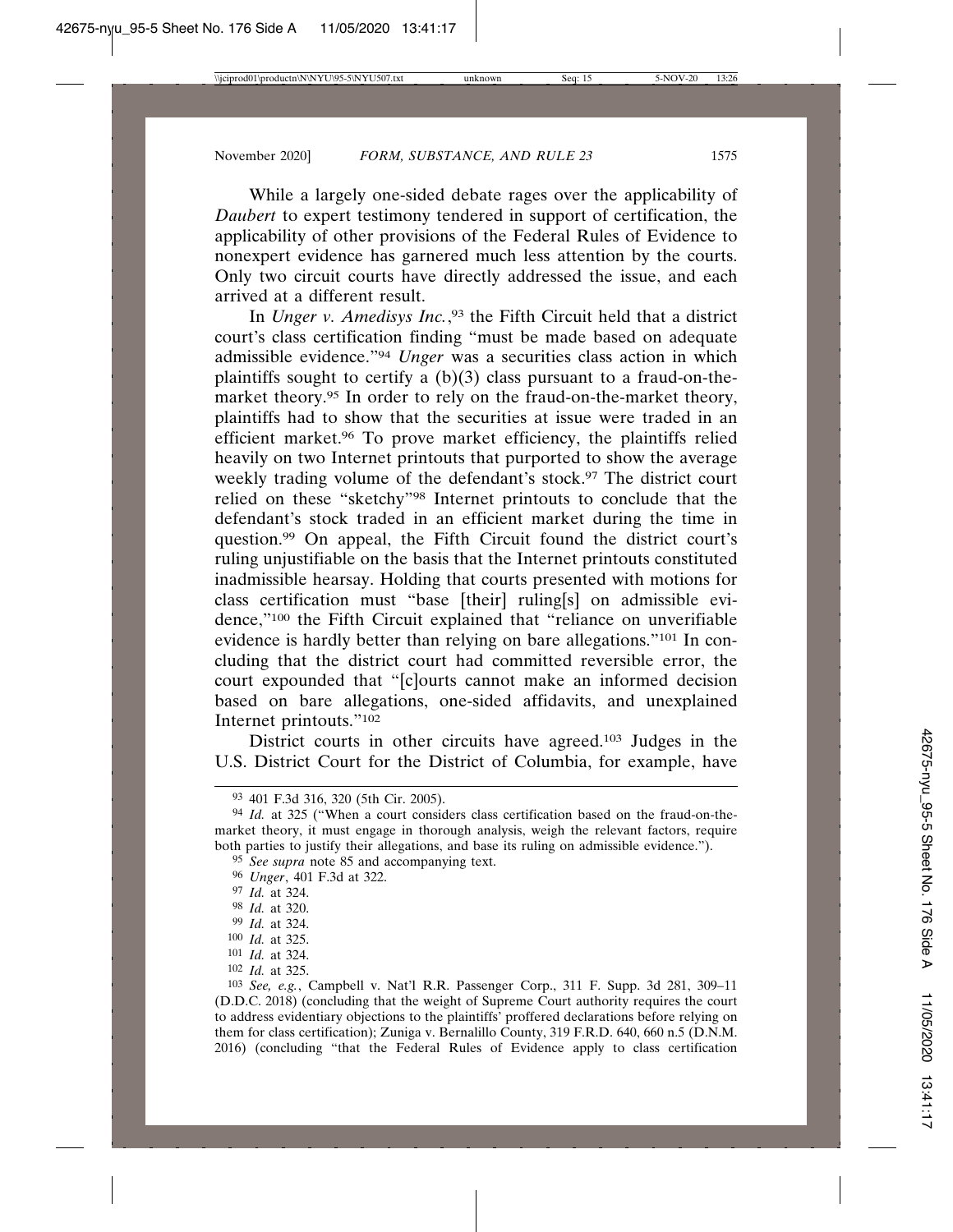evaluated nonexpert evidence pursuant to the Federal Rules of Evidence,104 basing their decision on the position that Supreme Court jurisprudence supports the conclusion that "when a party objects to evidence provided in support of class certification, a district court must assess the admissibility of that evidence before certifying a class."105 Most recently, a judge in the Eastern District of New York held that inadmissible hearsay could not be considered when ruling on a class certification motion.106 The court referred to the Supreme Court's suggestion in *Dukes* that evidentiary standards for expert testimony apply at the class certification stage and reasoned that there is no logical basis for applying "only some of the Rules of Evidence to class certification motions. They should either apply in full, or not at all."107

On the opposite side of the aisle stands the Ninth Circuit in *Sali v. Corona Regional Medical Center*. <sup>108</sup> *Sali* was a wage and hour case brought by a class of registered nurses alleging that they were systematically underpaid by the defendant in violation of California law.109 The defendant, in opposing class certification, argued, in part, that the named plaintiffs did not satisfy the Rule 23(a)(3) typicality require-

hearings"); Soutter v. Equifax Info. Servs. LLC, 299 F.R.D. 126, 131 (E.D. Va. 2014) ("The Federal Rules of Evidence . . . 'apply to proceedings in United States courts,' subject to certain exceptions not applicable here. A motion for class certification is, without doubt, such a proceeding." (citations omitted) (quoting FED. R. EVID. 101)); *In re* Yasmin & Yaz (Drospirenone) Mktg., Sales Practices & Prods. Liab. Litig., No. 3:09-md-02100-DRH-PMF, 2012 WL 865041, at \*7 (S.D. Ill. Mar. 13, 2012) (adopting the position that "the Federal Rules of Evidence apply at the class certification stage"); Pecover v. Elec. Arts Inc., No. C 08-2820 VRW, 2010 WL 8742757, at \*2 (N.D. Cal. Dec. 21, 2010) (arguing that nothing in the Federal Rules of Evidence or Federal Rules of Civil Procedure "suggest[s] that class action certification proceedings present an exception to FRE 1101 or that the Federal Rules of Evidence carry different meaning in the class action certification context than elsewhere"); Lewis v. First Am. Title Ins. Co., 265 F.R.D. 536, 544 (D. Idaho 2010) ("[T]he FRE and the minimal case law available support First American's position that the FRE apply generally at the class certification stage."); *see also* 1 JOSEPH M. MCLAUGHLIN, McLAUGHLIN ON CLASS ACTIONS § 3:14 (16th ed. 2019) ("When conducting its rigorous analysis of whether a class should be certified, the Court should apply the Rules of Evidence.").

104 *See, e.g.*, *Campbell*, 311 F. Supp. 3d at 308–09 (admitting statistical evidence proffered by the plaintiff pursuant to the relevance standard of Federal Rule of Evidence 401); *see also* FED. R. EVID. 401 ("Evidence is relevant if: (a) it has any tendency to make a fact more or less probable than it would be without the evidence; and (b) the fact is of consequence in determining the action.").

105 *Campbell*, 311 F. Supp. 3d at 310.

106 Lin v. Everyday Beauty Amore Inc., No. 18-cv-729 (BMC), 2019 WL 3037072, at \*2–3 (E.D.N.Y. July 11, 2019).

- 108 909 F.3d 996 (9th Cir. 2018).
- 109 *Id.* at 1000.

<sup>107</sup> *Id.* at \*3.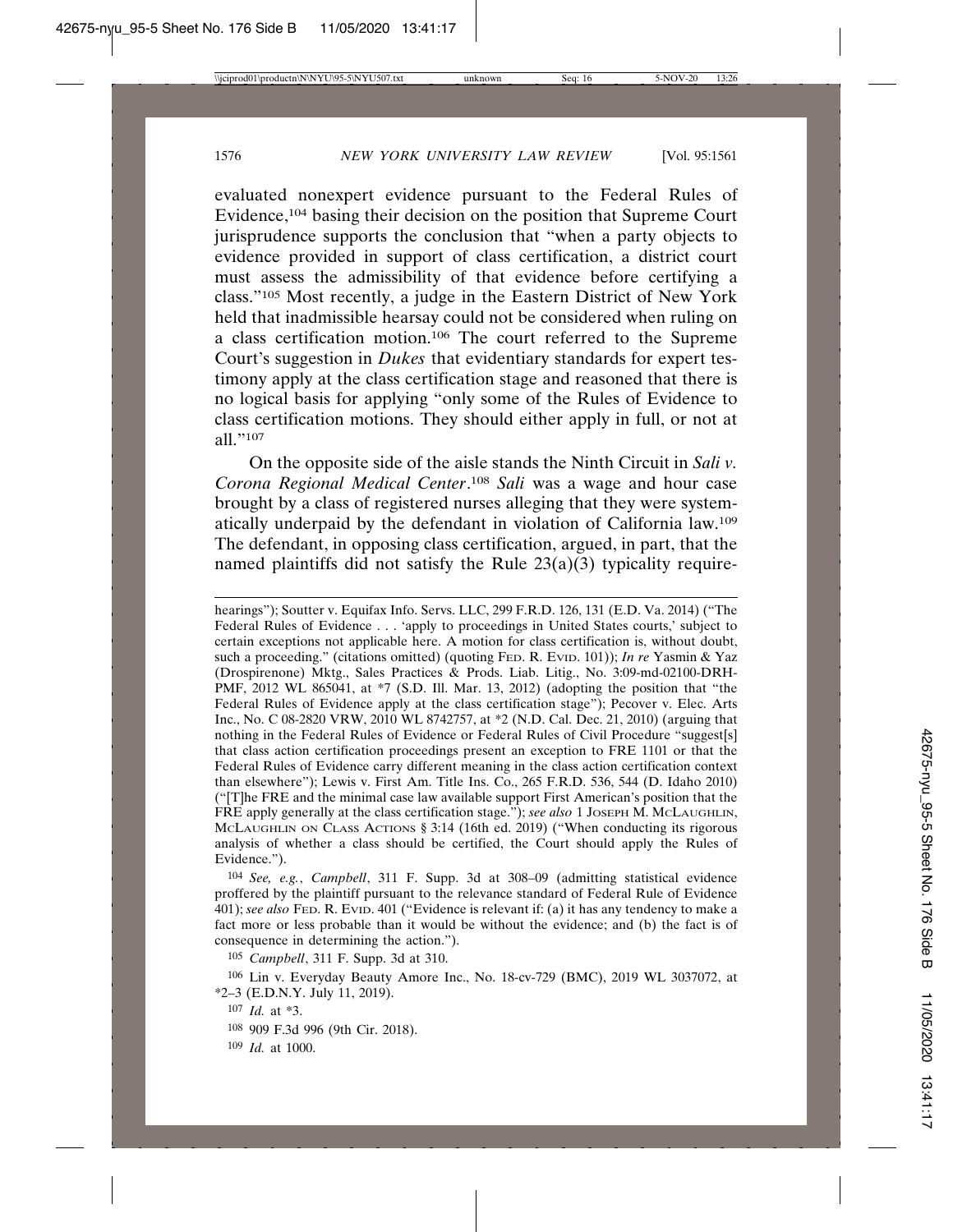ment<sup>110</sup> because they had failed to present admissible evidence of their injuries.111 In support of their motion for class certification, the two named plaintiffs had submitted a declaration by Javier Ruiz, a paralegal at class counsel's law firm, as evidence of their individual injuries. Ruiz had prepared spreadsheets that compared a random sampling of each named plaintiff's clock-in and clock-out times against defendant's records of their rounded, paid time in order to show that the defendant undercounted the named plaintiffs' clock-in and clock-out times by eight minutes per shift and six minutes per shift, respectively.112 Defendants objected to the declaration, arguing that "(1) the declaration constituted improper lay opinion testimony and must be excluded under Federal Rules of Evidence 701 and 702; (2) Ruiz's opinions were unreliable; (3) the declaration lacked foundation and Ruiz lacked personal knowledge of the information analyzed; and (4) the data underlying Ruiz's analysis was unauthenticated hearsay."<sup>113</sup> The district court agreed with the defendant and struck the declaration as inadmissible, based on each of those grounds.114

On appeal, the Ninth Circuit reversed, holding that a district court commits an error of law where it declines to consider evidence at the class certification stage solely on the basis of its inadmissibility.<sup>115</sup> While acknowledging that a plaintiff seeking class certification bears the burden of satisfying Rule 23 through evidentiary proof, Judge Mendoza relied heavily on the Eighth Circuit's jurisprudence questioning the applicability of *Daubert*116 and concluded that such

- 114 *Id.*
- 115 *Id.*

116 The Eighth Circuit has held that district courts do not need to conduct a full *Daubert* analysis at the class certification stage or even address whether proffered expert evidence will be admissible at trial. In lieu of *Daubert*, the Eighth Circuit imposed its own standard for assessing the reliability of expert evidence at class certification—"a focused *Daubert* analysis" that "scrutinize[s] the reliability of the expert testimony in light of the criteria for class certification and the current state of the evidence." *In re* Zurn Pex Plumbing Prods. Liab. Litig., 644 F.3d 604, 614 (8th Cir. 2011). The Eighth Circuit reasoned that class certification is "inherently tentative" and "preliminary" and may be revisited at any time during proceedings, and because full merits discovery is often not completed before a court rules on a motion for class certification, expert opinions and evidence "may have to adapt" and the district court may have to "reexamine its evidentiary rulings." *Id.* at 613. Additionally, because class certification "is far from a conclusive judgment on the merits of the case," the Eighth Circuit concluded that class certification does not require the traditional rules and procedures applied at trial. *Id.* The preliminary nature of the class

<sup>110</sup> Typicality requires that a plaintiff holding himself out as a class representative show that he "'possess[es] the same interest and suffer[s] the same injury' as the [absent] class members." Gen. Tel. Co. of Sw. v. Falcon, 457 U.S. 147, 156 (1982) (quoting E. Tex. Motor Freight Sys., Inc. v. Rodriguez, 431 U.S. 395, 403 (1977)).

<sup>111</sup> *Sali*, 909 F.3d at 1000.

<sup>112</sup> *Id.* at 1003.

<sup>113</sup> *Id.*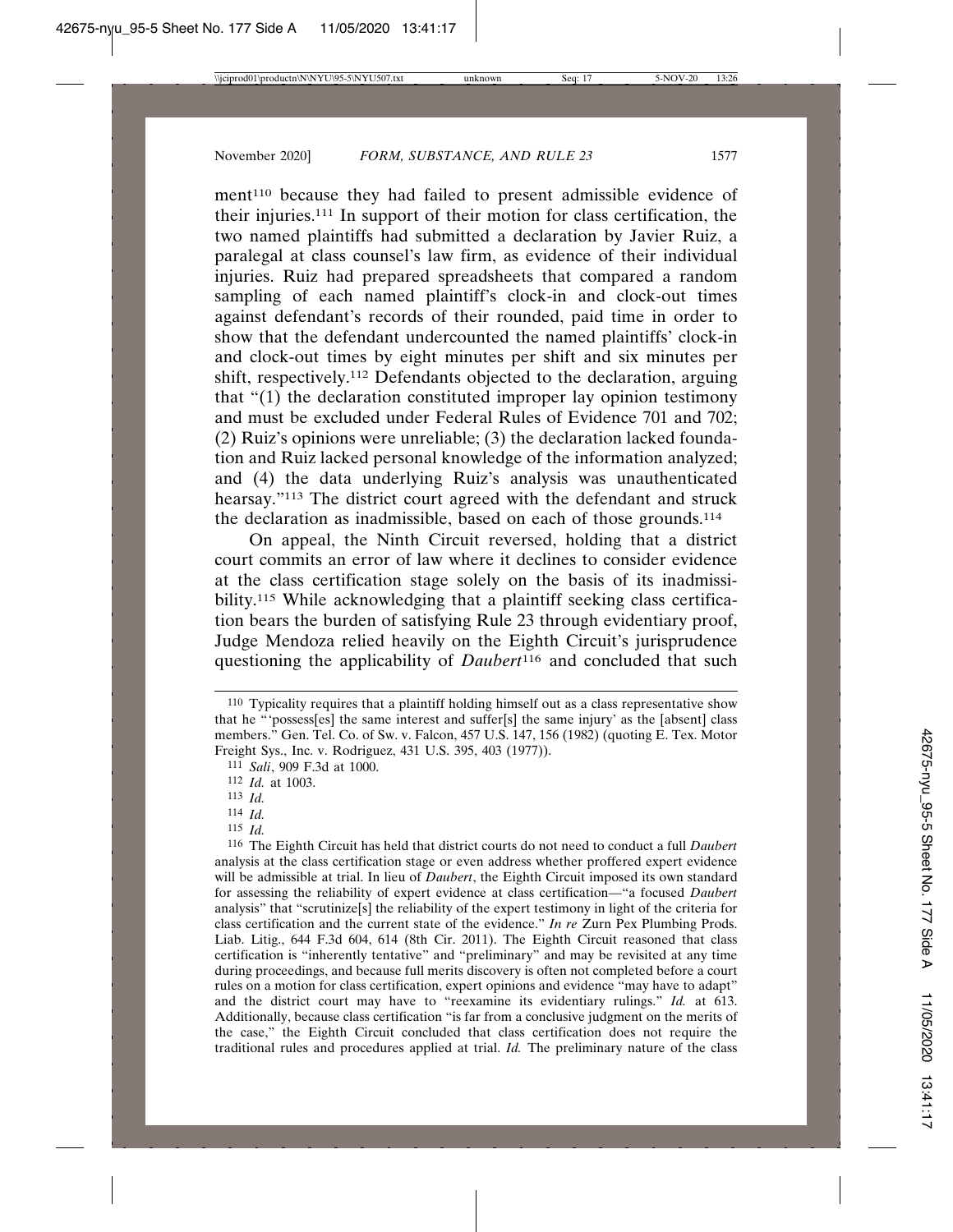evidentiary proof need not be admissible.117 On those grounds, the Ninth Circuit found that the district court improperly "rejected evidence that likely could have been presented in an admissible form at trial" and thus placed "formalistic evidentiary objections" above "proof that tended to support class certification."118 However, the Ninth Circuit also clarified that "the district court need not dispense with the standards of admissibility entirely."<sup>119</sup> Rather, district courts at class certification should consider the admissibility of the evidence, but only to the extent necessary to evaluate "the weight that evidence is given at the class certification stage."120 For example, the court is permitted to consider "whether the plaintiff's proof is, or will likely lead to, admissible evidence."121 While the Ninth Circuit's approach does not entirely foreclose the relevance of the Federal Rules of Evidence to class certification, its approach to evidence remains ad hoc. In holding that the inadmissibility of evidence alone cannot be a basis for denying certification, the Ninth Circuit articulated no evidentiary standard to be applied instead.122

The Federal Rules of Evidence themselves purport to apply broadly to proceedings in federal courts—they apply to proceedings before district and circuit courts in all U.S. jurisdictions;123 to all civil proceedings, which all class actions necessarily are;124 and to all stages of a case or proceeding.125 A class action certification hearing does not fall under any of the enumerated exceptions to the scope of the Federal Rules.126 A plain reading of the Federal Rules, then, suggests that the Fifth Circuit's position should prevail. However, the

121 *Id.*

122 *Id.* While no other circuit has echoed this stance, a number of district courts have taken the hardline position that the Federal Rules of Evidence should not apply at all. *See, e.g.*, Bell v. Addus Healthcare, Inc., No. C06-5188RJB, 2007 WL 3012507, at \*3 (W.D. Wash. Oct. 12, 2007) ("[T]he Court is still not persuaded that it must apply the traditional rules . . . [to] evidence in support of class certification."); Fisher v. Ciba Specialty Chems. Corp., 238 F.R.D. 273, 279 (S.D. Ala. 2006) ("[T]he Federal Rules of Evidence are not stringently applied at the class certification stage because of the preliminary nature of such proceedings. Courts confronted with Rule 23 issues may consider evidence that may not ultimately be admissible at trial.").

125 FED. R. EVID. 1101(c).

126 FED. R. EVID. 1101(d) (listing exceptions to the general applicability of the Federal Rules of Evidence, including for determinations of preliminary questions of fact governing

certification hearing has also been cited by one of the few pieces of scholarship addressing the issue, in support of the view that the Federal Rules of Evidence need not apply at class certification. Jelinek, *supra* note 37, at 312–17.

<sup>117</sup> *Sali*, 909 F.3d at 1005–06.

<sup>118</sup> *Id.* at 1006.

<sup>119</sup> *Id.*

<sup>120</sup> *Id.*

<sup>123</sup> FED. R. EVID. 1101(a).

<sup>124</sup> FED. R. EVID. 1101(b).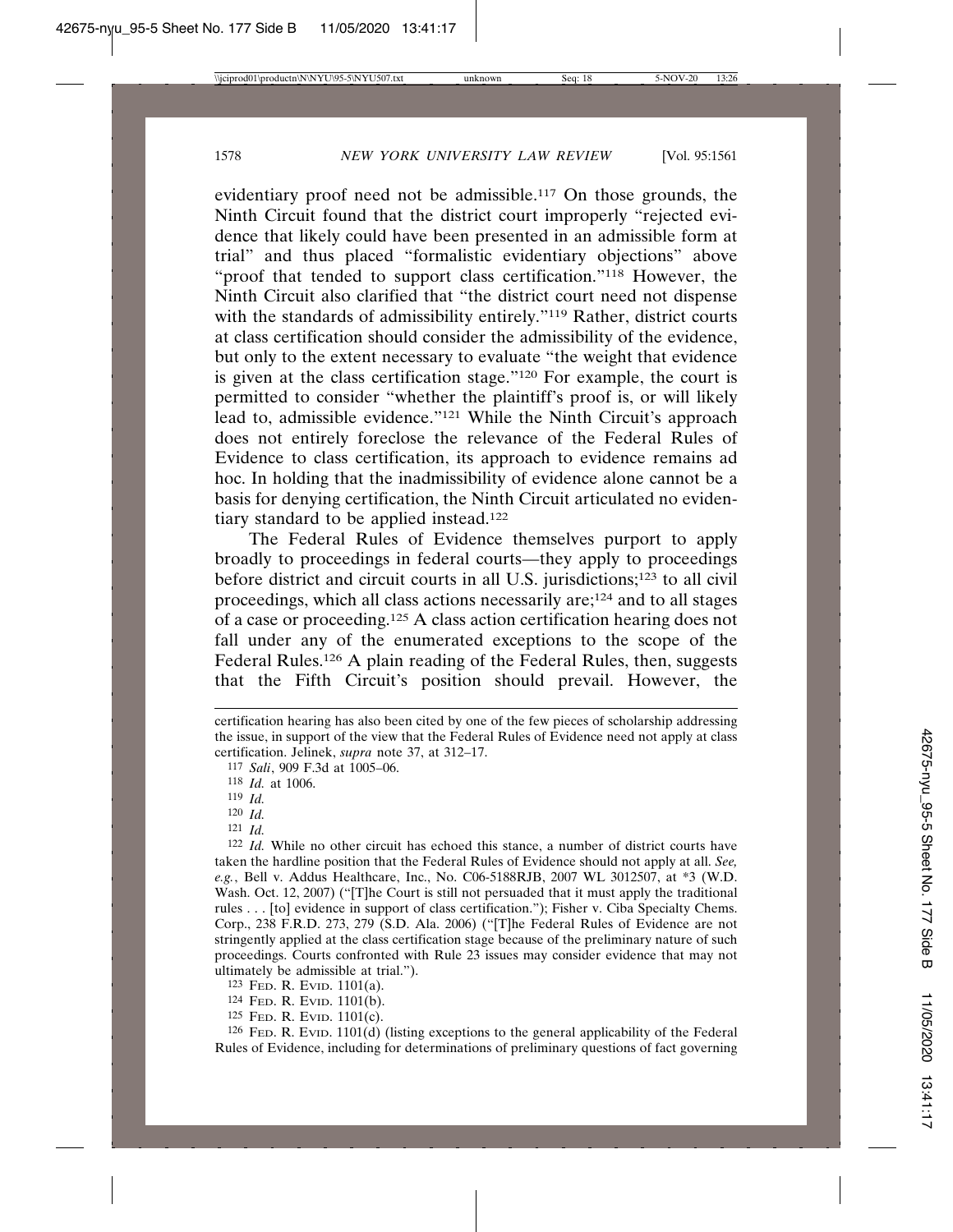rationales adopted by the Eighth and Ninth Circuit raise arguments that speak to the unique power of class litigation. While a certification decision is not the end goal of a class action and does not constitute a conclusive judgment on the merits of the case, it often has an outsized influence on the ultimate disposition of the action and carries with it serious consequences for the due process rights of absent class members. Thus, a nuanced view of what, if any, evidentiary standard should be applied requires due consideration of how litigation is transformed by certification and of the interests of each stakeholder in a class action.

#### II

# EXAMINING THE NEED FOR A COHERENT EVIDENTIARY **STANDARD**

Class certification is often considered the "single most important issue" in class action cases.127 Because of the binding effect of class certification on absent class members and the sheer volume of claims aggregated against the defendant in a class action, the stakes involved in a class action are significantly higher than in ordinary litigation.128 As such, a class certification hearing is "*the* major, significant litigation event in class litigation . . . . *It is the main event*."129

If the court denies class certification, consumers with small, negative-value claims may see their rights go unvindicated.130 If certification is granted, defendants may capitulate to blackmail settlements rather than endure invasive discovery, a lengthy trial, and the risk of a bankrupting judgment.131 The modern Rule 23 no longer has a provi-

128 *See, e.g.*, Parker v. Time Warner Entm't Co., 239 F.R.D. 318, 341 (E.D.N.Y. 2007) (noting that in "high-stakes complex class action litigation" defendants may face "devastating judgments" and "catastrophic damages awards").

admissibility, grand jury proceedings, and various categories of miscellaneous proceedings).

<sup>127</sup> *See, e.g.*, ARTHUR R. MILLER, AN OVERVIEW OF FEDERAL CLASS ACTIONS: PAST, PRESENT, AND FUTURE 12 (1977) (explaining that "whether the case will be certified . . . is the single most important issue in the case" because defense lawyers "believe that their ability to settle the case advantageously . . . depends on blocking certification," while plaintiffs' counsel "believe that their ability to obtain a large settlement turns on securing certification").

<sup>129</sup> Mullenix, *Putting Proponents to Their Proof*, *supra* note 19, at 631 (emphasis in original).

<sup>130</sup> *See generally* Linda S. Mullenix, *Complex Litigation: Negative Value Suits*, 26 NAT'L L.J. 1 (2004).

<sup>131</sup> *See* Bruce Hay & David Rosenberg, *"Sweetheart" and "Blackmail" Settlements in Class Actions: Reality and Remedy*, 75 NOTRE DAME L. REV. 1377, 1378 (2000) (explaining that blackmail settlements occur when "class counsel is able to threaten the defendant with a costly and risky trial").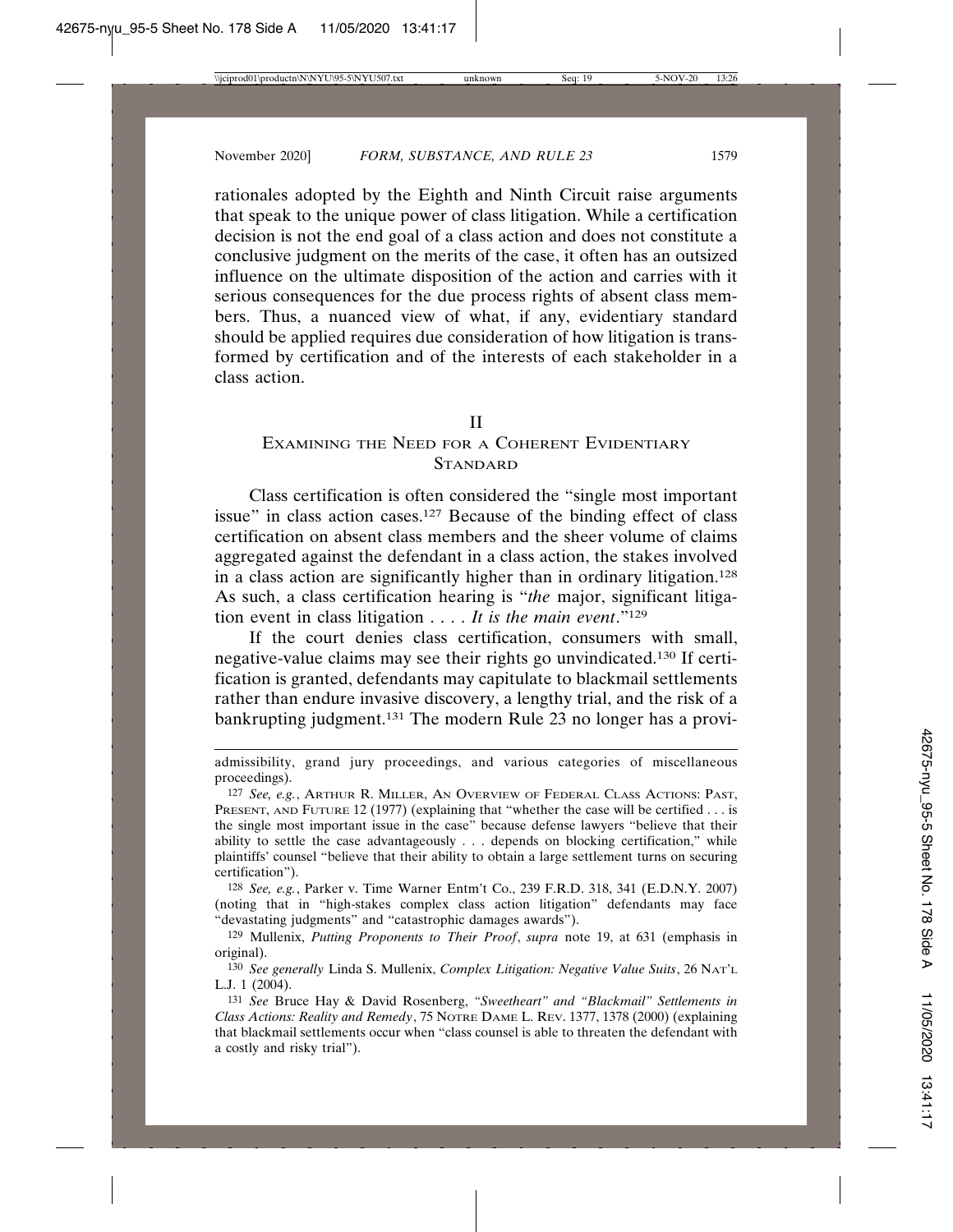sion for conditional certification of classes,132 and class certification decisions are rarely overturned on appeal.133 While the certification decision can be altered at any point prior to final judgment,134 decertification orders are "extremely rare,"135 especially as defendants' incentive to settle rarely gives the court an opportunity to reevaluate their initial certification decision.136 The enormity of a class certification decision distinguishes it from other preliminary hearings; it is "not merely another provisional proceeding sandwiched among the judge's other daily routine proceedings."137 In light of the gravity of the class certification decision, the lack of an evidentiary standard has serious consequences for all parties involved in the litigation but, most importantly, for absent class members.

133 While interlocutory appeals of class certification orders are permitted under Rule 23(f), these appeals are permissive. In fact, the court of appeals has "unfettered discretion whether to permit the appeal, akin to the discretion exercised by the Supreme Court in acting on a petition for certiorari." FED. R. CIV. P. 23(f) advisory committee's notes to 1998 amendments. In addition, the appellate standard of review for class certification decisions is deferential. *See, e.g.*, *In re* Hydrogen Peroxide Antitrust Litig., 552 F.3d 305, 312 (3d Cir. 2008) ("We review a class certification order for abuse of discretion . . . ."); Andrews v. Chevy Chase Bank, 545 F.3d 570, 573 (7th Cir. 2008) ("We generally review a grant of class certification for an abuse of discretion . . . ."). Collateral attacks after final judgment is entered are limited to attacks on procedural due process. The plaintiff cannot argue that she was not adequately represented in the prior suit; she can only argue that the prior court did not afford her a full and fair opportunity to litigate the issue. *See* Matsushita Elec. Indus. Co. v. Epstein, 516 U.S. 367, 377–80 (1996) (deferring to the Delaware court's finding of adequate representation and finding a full opportunity to litigate, based on the state's preclusion law, where the settlement released claims within exclusive federal jurisdiction); *see also* Epstein v. MCA, Inc. (*Epstein III*), 179 F.3d 641, 648 (9th Cir. 1999) ("Due process requires that an absent class member's right to adequate representation be protected by the adoption of the appropriate procedures by the certifying court and by the courts that review its determinations; due process does not require collateral secondguessing of those determinations and that review.").

134 FED. R. CIV. P. 23(c)(1)(C).

135 Mullenix, *Putting Proponents to Their Proof*, *supra* note 19, at 631. *But see In re* Grand Theft Auto Video Game Consumer Litig., 251 F.R.D. 139, 155–57 (S.D.N.Y. 2008) (decertifying nationwide settlement class after determining that individual issues predominate).

136 *See* Szabo v. Bridgeport Machs., Inc., 249 F.3d 672, 676 (7th Cir. 2001) ("[A]n order certifying a class usually is the district judge's last word on the subject; there is no later test of the decision's factual premises (and, if the case is settled, there could not be such an examination even if the district judge viewed the certification as provisional).").

137 Mullenix, *Putting Proponents to Their Proof*, *supra* note 19, at 631.

<sup>132</sup> *See* FED. R. CIV. P. 23(c) advisory committee's notes to 2003 amendments (noting the deletion of the conditional certification provision and stating that "[a] court that is not satisfied that the requirements of Rule 23 have been met should refuse certification until they have been met"). Conditional certification would allow the court to rule that the class will be certified as long as it meets certain additional requirements. If the court was not satisfied that the additional requirements were met, it could then strip the action of its status as a class action, essentially making the certification decision easily reversible.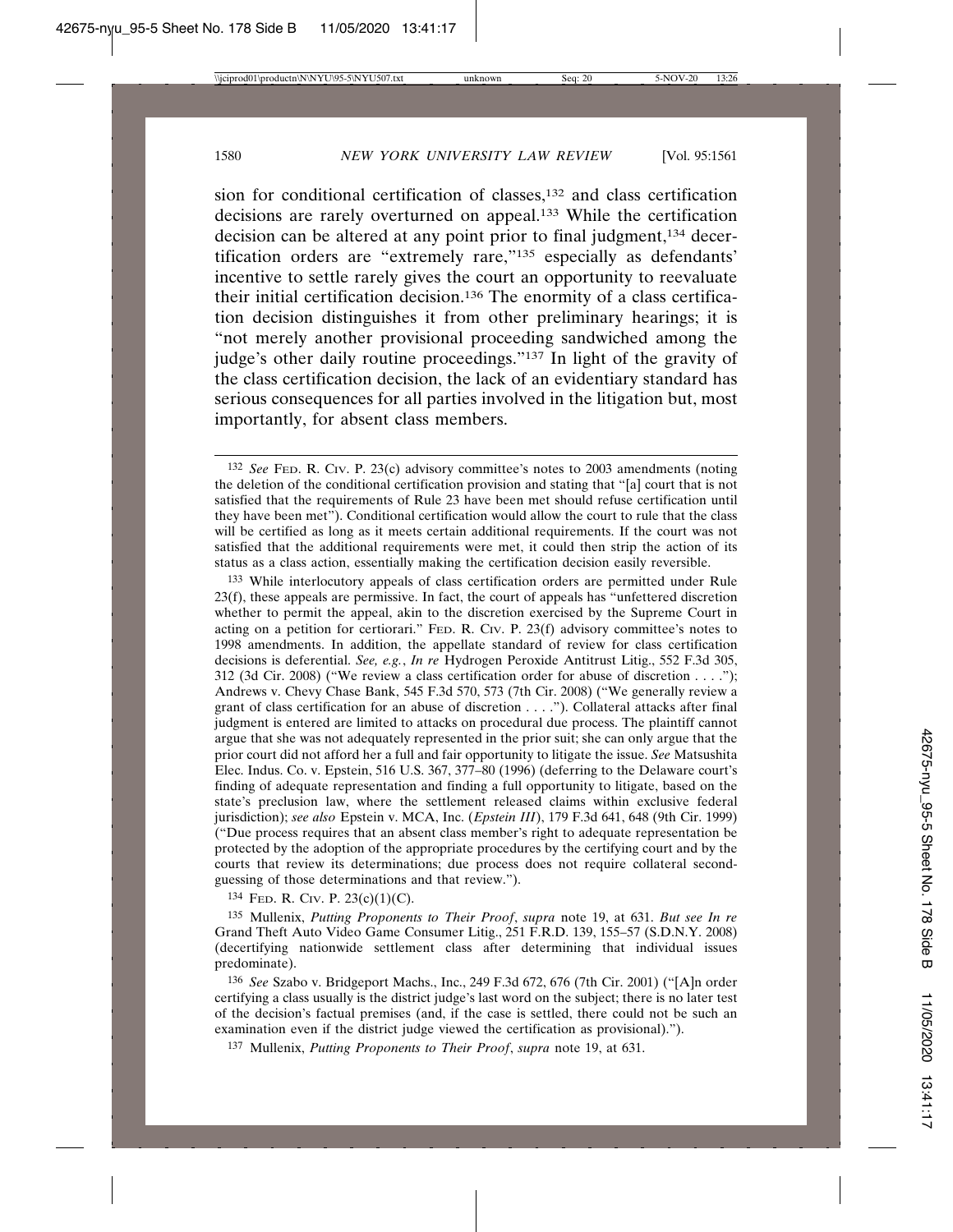## *A. Blackmail Settlements and the Stakes for the Defendant*

Viewing class litigation through the eyes of the defendant makes clear the need for an evidentiary standard at class certification. The problem of blackmail in class settlements has been recognized by jurists since the early 1970s.138 The root of the argument lies in the unique nature of aggregate litigation, which incorporates economies of scale into the standard formula of two-party litigation. In individual litigation, a trial determines only the defendant's liability to that individual plaintiff. However, once a class is certified, a defendant faces a single all-or-nothing trial that determines the defendant's liability to hundreds, if not thousands, of plaintiffs and a potential judgment aggregated into the millions.

This view of class certification as an all-or-nothing roll of the dice for the defendant featured prominently in Judge Posner's decision in *In re Rhone-Poulenc Rorer Inc.*, 139 one of the first cases to clearly articulate the conditions that give rise to a blackmail settlement. In *Rhone-Poulenc*, plaintiffs sought to certify a class consisting of persons with hemophilia who had contracted HIV from use of the defendants' HIV-tainted blood solids.140 Defendants appealed the certification of the class to the Seventh Circuit on a writ of mandamus. In granting the writ, Judge Posner, writing for the court, posited that class certification presented a risk of irreparable harm.141 Because Rule 23 at the time provided no mechanism for interlocutory review of class certification, by the time an appealable final judgment would have been issued, the defendants would already have been exposed to intolerable risk.142 In individual litigation, the defendants would have faced only three hundred lawsuits, due to statutes of limitations.143 While the potential damages in each were great, defendants had won twelve of the first thirteen individual cases brought against them on the same theories of liability, and were likely to win most of the remaining cases as well, resulting in total potential liability of no more than \$125 million.144 However, the certified class action swept in thousands of additional claims, increasing defendants' potential liability to \$25 billion.<sup>145</sup> This potential liability—and its attendant risk

- 144 *Id.*
- 145 *Id.*

<sup>138</sup> *See* HENRY J. FRIENDLY, FEDERAL JURISDICTION: A GENERAL VIEW 120 (1973).

<sup>139</sup> 51 F.3d 1293 (7th Cir. 1995).

<sup>140</sup> *Id.* at 1294.

<sup>141</sup> *Id.* at 1297.

<sup>142</sup> *Id.* at 1299–300.

<sup>143</sup> *Id.* at 1298.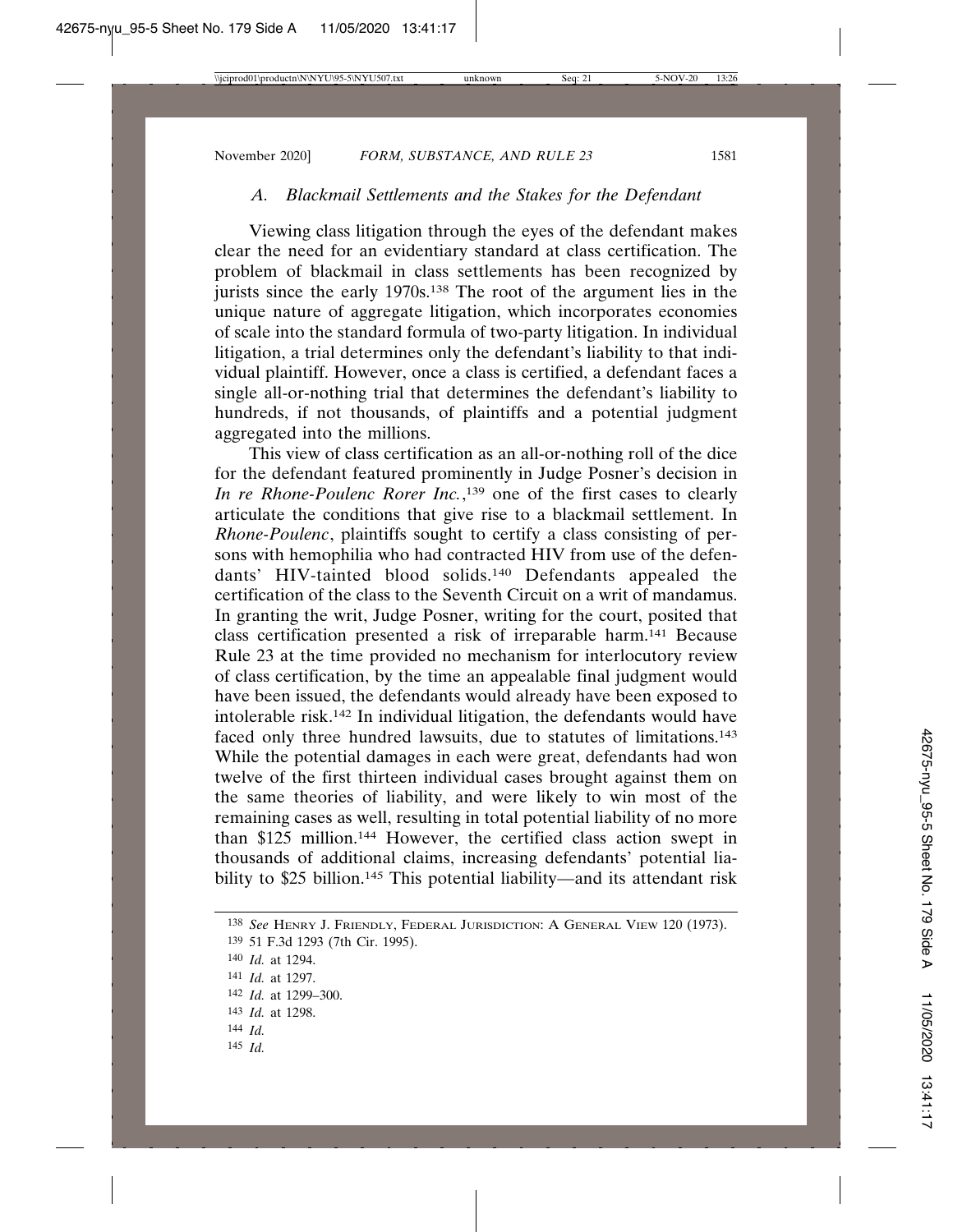of bankruptcy146—constituted "intense pressure to settle," such that there may never be a final judgment to review.147 Under this theory, even a small probability of an immense judgment constitutes a "blackmail settlement."148

Some scholars have argued that the dangers of defendant blackmail are overstated.149 However, even these critiques acknowledge that "a substantial majority" of certified classes end in classwide settlements.150 According to a study by the Federal Judicial Center, the percentage of certified class actions that end in settlement ranges from 62% to 100%.151 Out of the four federal districts studied, settlement rates for certified class actions were reported at 62%, 71%, 88%, and 100%.152 In these same districts, the rate of certified class actions that made it to trial were 8% in one district, 6% in another district, and 0% in the other two.153 Since *In re Rhone-Poulenc*, dozens of federal courts have expressed their concern about the risk posed by blackmail settlements.154 In 1998, the Rules Committee amended Rule 23 to

149 *See* Charles Silver, *"We're Scared to Death": Class Certification and Blackmail*, 78 N.Y.U. L. REV. 1357 (2003); *see also* Hay & Rosenberg, *supra* note 131, at 1403–04 (discussing that plaintiffs also face an all-or-nothing gamble in class actions).

150 Silver, *supra* note 149, at 1399.

151 THOMAS E. WILLGING, LAURAL L. HOOPER & ROBERT J. NIEMIC, FED. JUDICIAL CTR., EMPIRICAL STUDY OF CLASS ACTIONS IN FOUR FEDERAL DISTRICT COURTS: FINAL REPORT TO THE ADVISORY COMMITTEE ON CIVIL RULES 60 & n.213 (1996) (citing Bryant G. Garth, *Studying Civil Litigation Through the Class Action*, 62 IND. L.J. 497, 501 (1987)).

152 *Id.* at 179 tbl.39. These settlement rates exclude classes that were certified for the purposes of settlement. *Id.*

153 *Id.*

<sup>146</sup> *See id.* at 1299 (articulating a concern that defendants in class actions are forced "to stake their companies on the outcome of a single jury trial, or [are] forced by fear of the risk of bankruptcy to settle even if they have no legal liability").

<sup>147</sup> *Id.*

<sup>148</sup> *See In re* Bridgestone/Firestone, Inc., 288 F.3d 1012, 1015–16 (7th Cir. 2002) (allowing interlocutory appeal in a class action because the legal claim made was novel and there was a high likelihood that the claims would be settled); *see also* West v. Prudential Sec., Inc., 282 F.3d 935, 937 (7th Cir. 2002) (same).

<sup>154</sup> *See, e.g.*, Parker v. Time Warner Entm't Co., 331 F.3d 13, 22 (2d Cir. 2003) (discussing that there is a potential for very large damages awards which could induce unfair settlements); *In re* Visa Check/MasterMoney Antitrust Litig., 280 F.3d 124, 148 (2d Cir. 2001) (Jacobs, J., dissenting) (opposing class certification in part because the certification creates a danger of a coercive settlement); Newton v. Merrill Lynch, 259 F.3d 154, 163–64 (3d Cir. 2001) (stating a concern over the pressure certification can exert on defendants to settle); Castano v. Am. Tobacco Co., 84 F.3d 734, 746 (5th Cir. 1996) (same); *In re* Gen. Motors Corp. Pick-Up Truck Fuel Tank Prods. Liab. Litig., 55 F.3d 768, 784–85 (3d Cir. 1995) (asserting that class actions create an opportunity for plaintiffs to use the threat of a class action to gain a settlement in excess of what the individual claims are worth); Griffin v. GK Intelligent Sys., Inc., 196 F.R.D. 298, 305 (S.D. Tex. 2000) (stating a concern over the pressure certification can exert on defendants to settle); Marascalco v. Int'l Computerized Orthokeratology Soc'y, Inc., 181 F.R.D. 331, 339 n.19 (N.D. Miss. 1998) (same).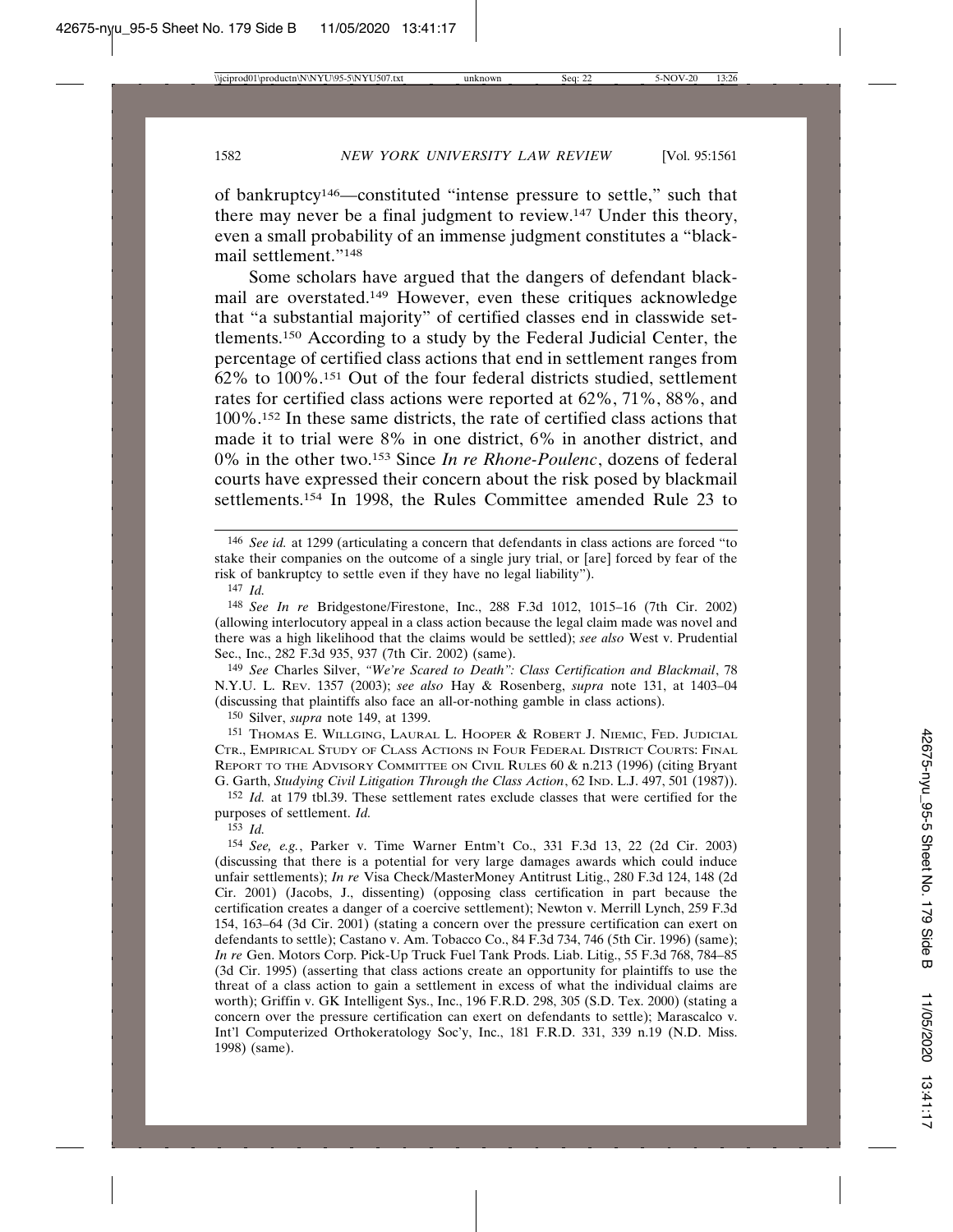adopt a provision allowing for interlocutory appeal to help alleviate settlement pressure.155 This risk plays a factor in defendants' internal calculus: The defense bar continues to advise clients with the understanding that blackmail risk must factor into trial strategy.156 Even the Supreme Court has tacitly conceded the existence of blackmail settlements.<sup>157</sup>

While defendant blackmail may not take the extortionate form vividly painted by Judge Posner, contemporary courts recognize that the heightened risk presented by aggregate litigation is exactly what makes certification such a dispositive stage of the class action.158 A defendant facing such monumental risk is likely to settle even cases that are substantively weak rather than take their chances, making the rigor of the class certification decision all the more vital.

A more stringent standard for class certification mitigates the risk of blackmail settlements by requiring the court to more carefully consider whether the class action mechanism—with all its wide-ranging effects on bargaining power—is the proper vehicle for the class to vindicate its claims against the defendant. By centering the role of the court in determining whether class treatment is appropriate, a heightened evidentiary burden mitigates the risk that class certification is used as a vehicle for "strike-suit settlement[s]."159

156 *See, e.g.*, *Class Action Defense*, VENABLE LLP, https://www.venable.com/services/ practices/class-action-defense (last visited May 26, 2020) (recognizing that defeating class certification "reduc[es] the potential exposure on a case from many millions of dollars to a negligible amount"); *Class Action Litigation*, QUINN EMANUEL TRIAL LAWYERS, https:// www.quinnemanuel.com/practice-areas/class-action-litigation.aspx (last visited May 26, 2020) ("We know a class action can quickly become a tool for litigation extortion.").

157 *See* AT&T Mobility LLC v. Concepcion, 563 U.S. 333, 350 (2011) ("Faced with even a small chance of a devastating loss, defendants will be pressured into settling questionable claims."); Coopers & Lybrand v. Livesay, 437 U.S. 463, 476 (1978) ("Certification of a large class may so increase the defendant's potential damages liability and litigation costs that he may find it economically prudent to settle and to abandon a meritorious defense.").

158 *See, e.g.*, Soutter v. Equifax Info. Servs. LLC, 299 F.R.D. 126, 130–31 (E.D. Va. 2014) (describing the changes in bargaining power caused by certification, and concluding that "the class certification decision is, as a practical matter, of dispositive consequence, notwithstanding that it is not dispositive in the same way as is a summary judgment motion").

159 *See Class Action Litigation*, *supra* note 156. A "strike suit" is a lawsuit of questionable merit brought by a plaintiff with the purpose of leveraging a settlement from the defendant that would amount to less than the defendant's cost of litigating. Strike suits are most common in the realm of securities law. *See generally* Note, *Extortionate Corporate Litigation: The Strike Suit*, 34 COLUM. L. REV. 1308 (1934).

<sup>155</sup> FED. R. CIV. P. 23(f) advisory committee's notes to 1998 amendments ("[S]everal concerns justify expansion of present opportunities to appeal. . . . An order granting certification . . . may force a defendant to settle rather than incur the costs of defending a class action and run the risk of potentially ruinous liability.").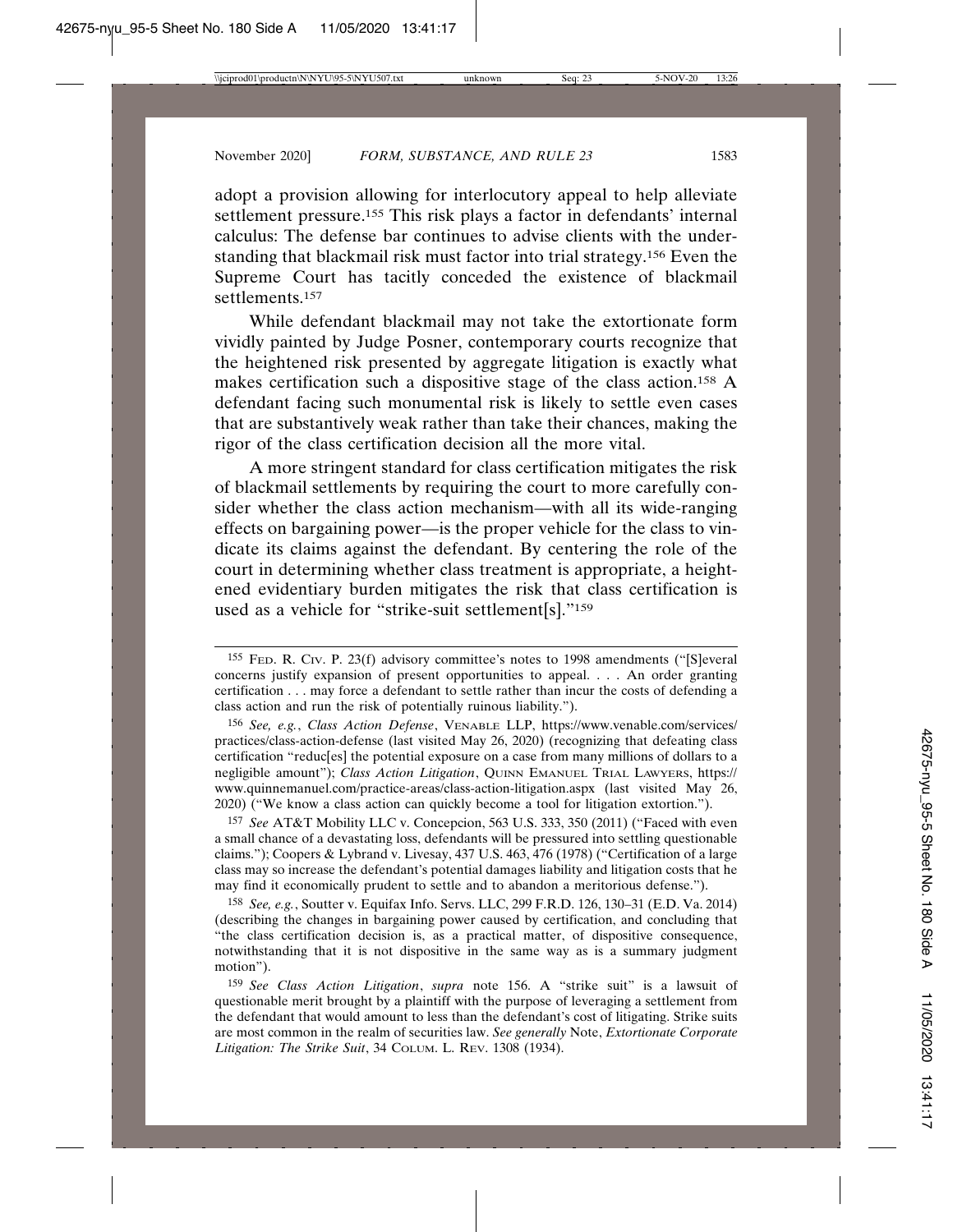More rigor at the class certification stage can also prevent plaintiffs' counsel from elbowing their way to the negotiation table by throwing voluminous binders of documents at the court. Because nothing prohibits a party from creating an evidentiary record consisting of materials that would be inadmissible at trial, plaintiffs' counsel can generate mountains of documents comprised of hearsay or otherwise inadmissible materials in the hopes of persuading the court that sheer volume of production is an adequate substitute for actual conformity with Rule 23.160 Considering how frequently the size of the record is cited by reviewing courts as a basis for affirming class certification, this stratagem seems to be working.161 Not only that, but permitting the plaintiff to bloat the record with material that is not probative of Rule 23 requirements runs the risk of creating a merits-based record for the purpose of convincing the court that the class should be certified in order to punish the wrongdoings of the defendant.162 By requiring plaintiffs' counsel to do the legwork required to secure certification on the basis of admissible evidence, and by requiring the court to enforce this barrier to entry, adoption of an evidentiary standard at class certification equalizes bargaining power and reduces the likelihood that absent class members become bound by preclusive settlements without due cause.

The risk posed by blackmail settlements is not borne solely by defendants. The pressure to settle can combine with perverse incentives on the part of class counsel in a manner that illuminates the problem that a lack of evidentiary rigor creates for absent class members.

## *B. Sweetheart Settlements and Incentives for Class Counsel*

Class certification does not exert settlement pressure solely on the defendant. The incentive to settle creates a parallel problem of "sweetheart settlements," wherein class counsel compromises the interests of absent class members by accepting undervalued settlements and releasing overbroad claims in order to avoid protracted liti-

<sup>160</sup> *See* Mullenix, *Putting Proponents to Their Proof*, *supra* note 19, at 624–25 ("The simple concept is that if the class proponents offer into the record dozens of black looseleaf binders of documents, there must be . . . class certification requirements . . . within the vast documentary evidence.").

<sup>161</sup> *See, e.g.*, Morgan v. Family Dollar Stores, Inc., 551 F.3d 1233, 1245 (11th Cir. 2008) (noting that "Family Dollar produced voluminous payroll records, store manuals, emails, and other communications").

<sup>162</sup> *See* Mullenix, *Putting Proponents to Their Proof*, *supra* note 19 at 626–27 (asserting that class counsel often presents the judge with vast amounts of the defendants' alleged bad conduct to suggest that "where there is smoke, there must be fire").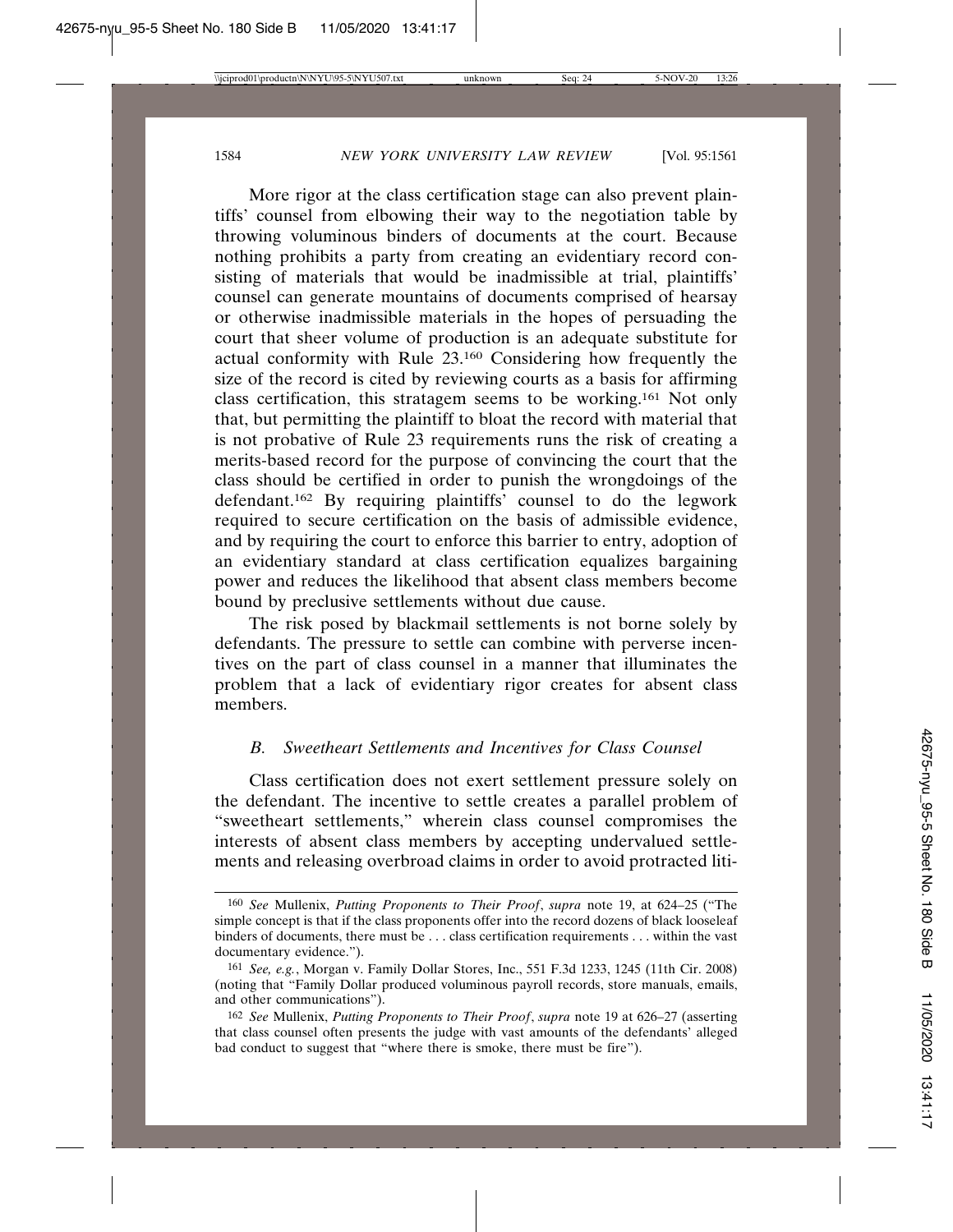gation while collecting an outsize fee.163 Here, it is absent class members who stand to lose, as class settlements increasingly broaden to include not only those claims brought by the class, but also claims that were not raised at all.

Additionally, because the majority of class actions proceed on contingency for class counsel,164 class counsel has every incentive to settle claims upon certification in lieu of the expense of going to trial.165 At the same time, class certification presents defendants with every incentive to "pay the class's lawyers enough to make them go away."166 This is a toxic combination. Class counsel is not barred from negotiating the amount of attorneys' fees with the defendant in the course of negotiating the settlement,<sup>167</sup> a process that incentivizes class counsel to accept a settlement figure at a less-than-optimal amount in order to ensure first-class treatment of attorneys' fees.168 Hence, throughout class action jurisprudence, evidence of collusion

165 *See Kirby*, 333 F.2d at 347; *see also supra* Section II.B.

<sup>163</sup> *See, e.g.*, Alleghany Corp. v. Kirby, 333 F.2d 327, 347 (2d Cir. 1964) (observing that class counsel has "every incentive to accept a settlement that runs into high six figures or more regardless of how strong the claims for much larger amounts may be . . . [because] a juicy bird in the hand is worth more than the vision of a much larger one in the bush"); Hay & Rosenberg, *supra* note 131, at 1390 (discussing the argument that class counsel may "sell out" the class in a "sweetheart" settlement because "the defendant and the class counsel have a joint incentive to negotiate a settlement that gives the class counsel a generous attorney's fee, but gives the class members less than the fair value of their claims").

<sup>164</sup> *How Class Action Lawyers Get Paid*, WOODROW & PELUSO LLC (Apr. 14, 2015), https://www.woodrowpeluso.com/single-post/2015/04/15/How-Class-Action-Lawyers-Get-Paid ("[T]he named plaintiff in a class action never pays the lawyer. Rather, class action lawyers take cases on a contingency basis and have their attorneys' fees approved by the court when a class settlement is approved or class judgment obtained."); *see* Theodore Eisenberg, Geoffrey Miller & Roy Germano, *Attorneys' Fees in Class Actions 2009–2013*, 92 N.Y.U. L. REV. 937, 938 (2017) (discussing the relationship in class action lawsuits between recovery and attorneys' fees rewarded); Daniel Fisher, *Study Shows Consumer Class-Action Lawyers Earn Millions, Clients Little*, FORBES (Dec. 11, 2013), https:// www.forbes.com/sites/danielfisher/2013/12/11/with-consumer-class-actions-lawyers-aremostly-paid-to-do-nothing (explaining some of the different modes and rationales behind attorneys' fees and class payouts).

<sup>166</sup> *In re* Aqua Dots Prods. Liab. Litig., 654 F.3d 748, 753 (7th Cir. 2011); *see also supra* Section II.A.

<sup>167</sup> *See* Evans v. Jeff, 475 U.S. 717, 732 (1986) ("[A] general proscription against negotiated waiver of attorneys' fees in exchange for a settlement on the merits would itself impede vindication of civil rights, at least in some cases, by reducing the attractiveness of settlement."); Staton v. Boeing Co., 327 F.3d 938, 972 (9th Cir. 2003) ("[T]he parties may negotiate and settle the amount of statutory fees along with the merits of the case, as permitted by *Evans*.").

<sup>168</sup> *See* Hay & Rosenberg, *supra* note 131, at 1391 (describing the tendency of precertification settlement agreements to generate scenarios in which defendants settle with whichever plaintiffs' lawyer settles for the lowest figure, incentivizing plaintiffs' counsel to underbid one another in order to secure attorneys' fees).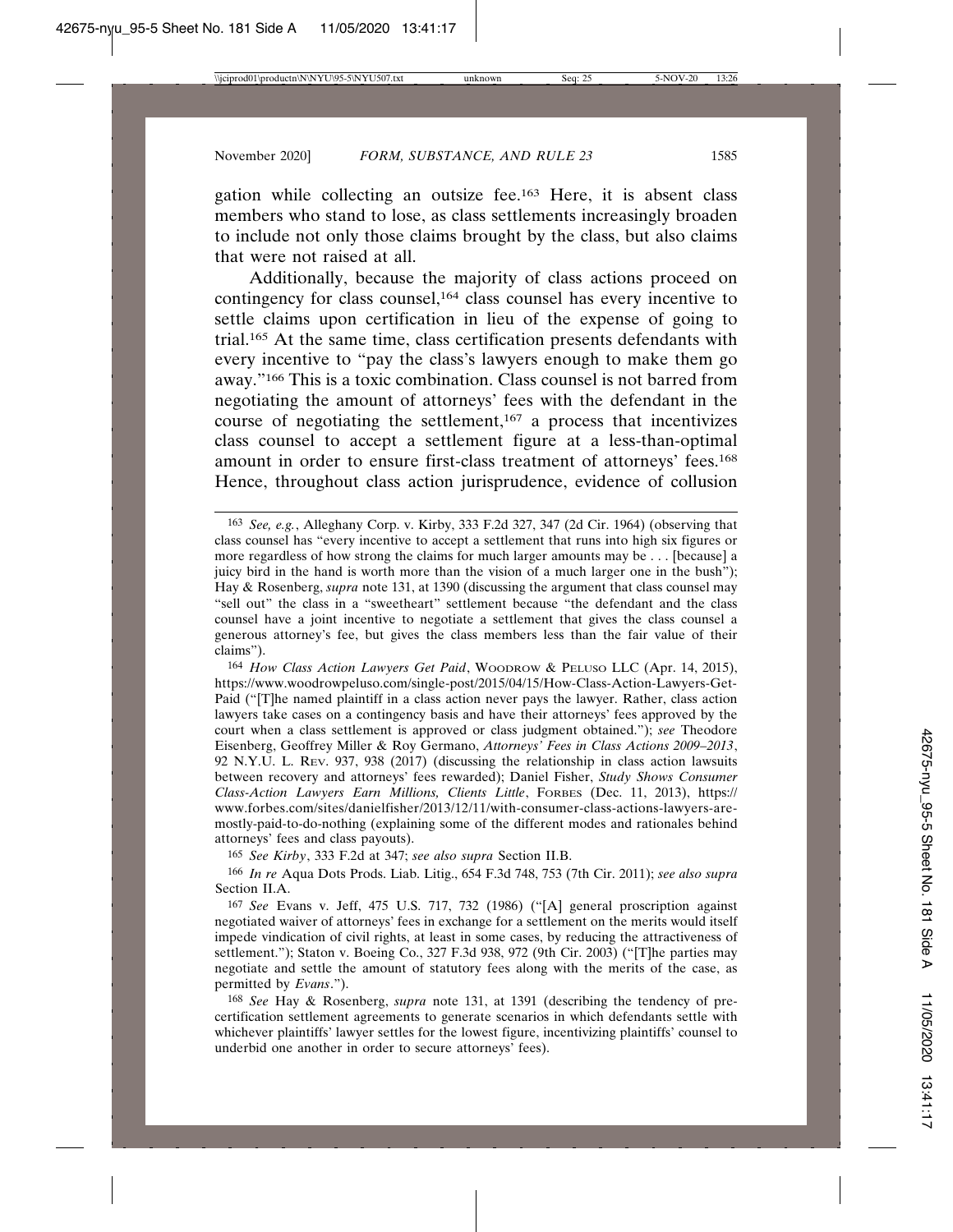between plaintiff and defense counsel abounds. In *Reynolds v. Beneficial National Bank*, 169 the Seventh Circuit reversed certification of a settlement that paid out \$4.75 million in attorneys' fees, where the settlement disbursed only \$15 million in damages across one million class members, even though circumstantial evidence suggested that the defendant had initially valued the claims at over \$25 million.170 In *Staton v. Boeing Co.*, 171 the Ninth Circuit reversed a settlement that required Boeing to pay only \$7.3 million in damages to the class and agree to duplicative injunctive relief, while pricing attorneys' fees at \$4.05 million.172 In *In re Cendant Corp. PRIDES Litigation*, 173 the Third Circuit reversed a settlement where the grant of attorneys' fees amounted to almost seven times the lodestar value of the attorneys' work on the case.174 And in *In re Vioxx Products Liability Litigation*, the Eastern District of Louisiana signed off on a master settlement agreement which leveraged attorneys' fees to incentivize class counsel against advising clients with the strongest claims to opt out of the settlement.<sup>175</sup>

Sweetheart settlements become more problematic for absent class members as defendants seek settlement terms that release not only the claims filed against it but also other claims that were not brought by the class. These types of settlements are permitted even when there is no clear jurisdiction over all released claims, so long as all settled claims share a common nucleus of operative fact.176 Courts tend to justify such arrangements on the basis that defendants are

<sup>169</sup> 288 F.3d 277 (7th Cir. 2002).

<sup>170</sup> *See id.* at 282–84 (stating that although there was no clear proof of collusion between plaintiff and defense counsel, the circumstances of the settlement were suspicious).

<sup>171</sup> 327 F.3d 938.

<sup>172</sup> *See id.* at 944–45, 972 (determining that the award of fees was invalid because the procedures used didn't "protect[ ] the class from the possibility that class counsel were accepting an excessive fee at the expense of the class").

<sup>173</sup> 243 F.3d 722 (3d Cir. 2001).

<sup>174</sup> *See id.* at 732 & n.11, 744 (noting that the attorneys' fees, which amounted to over \$19 million, were only 5.7% of the class's total recovery but over seven times the amount billed hourly).

<sup>175</sup> *See* Settlement Agreement Between Merek & Co., Inc. & The Counsel Listed on the Signature Pages Hereto, *In re* Vioxx Prods. Liab. Litig., 574 F. Supp. 2d 606 (E.D. La. 2008) (No. 1657) (requiring counsel to withdraw from representing any eligible claimant who failed to submit a non-deficient and non-defective Enrollment Form, thereby discouraging counsel from assisting plaintiffs with the strongest claims from opting out of the class settlement). https://www.beasleyallen.com/alerts/attachments/Vioxx%20Master% 20Settlement%20Agreement%20-%20With%20Exhibits.pdf; *see also* Joint Report No. 36 of Plaintiffs' and Defendants' Liaison Counsel, *In re* Vioxx Prods. Liab. Litig., 574 F. Supp. 2d 606 (E.D. La. 2008) (No. 1657).

<sup>176</sup> *See* Sullivan v. DB Invs., Inc., 667 F.3d 273, 335 (3d Cir. 2011) (Scirica, J., concurring) (outlining that class certification only requires a "common nucleus of operative fact" even if there are variations in state law throughout class members).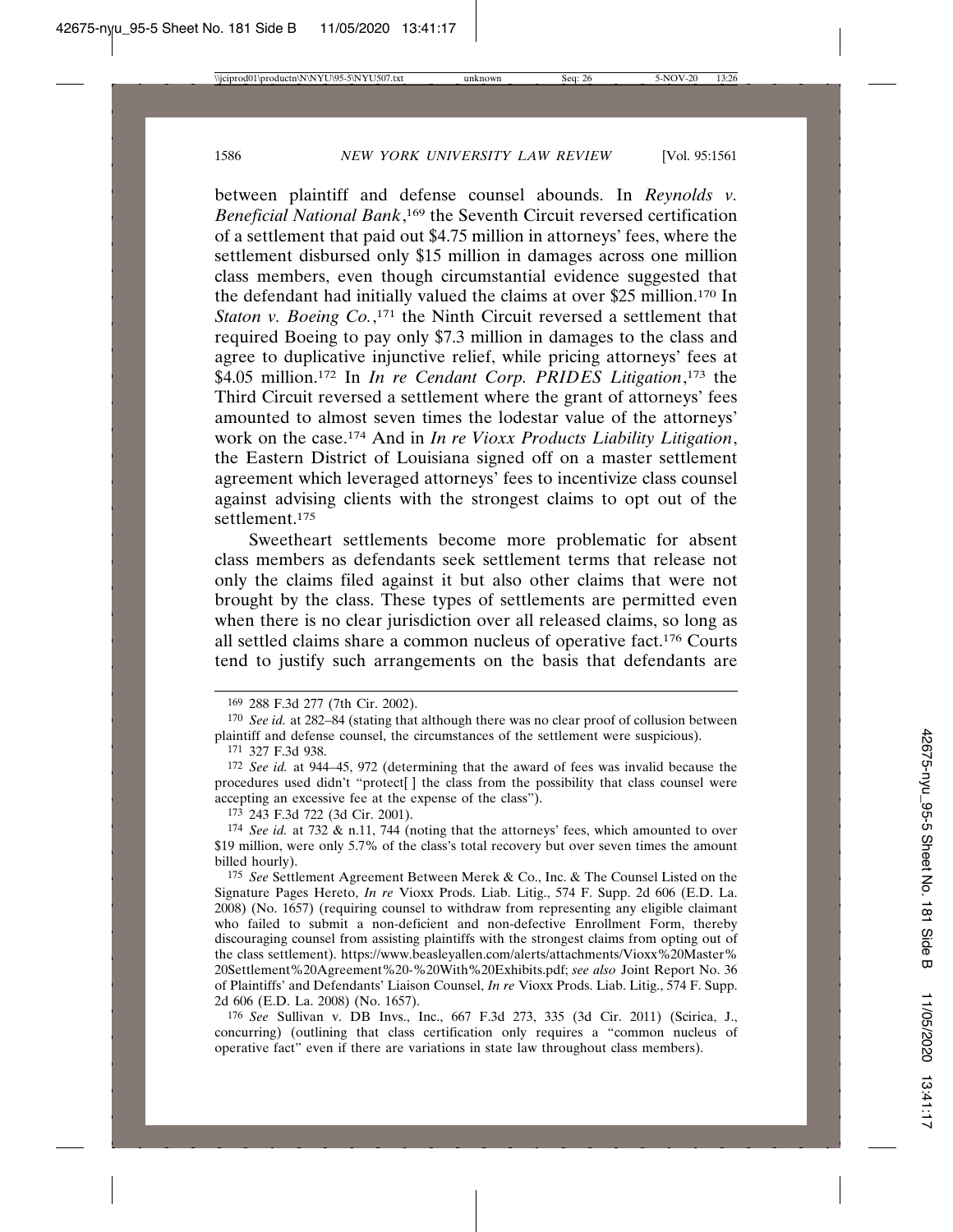paying peace premiums in exchange for the settlement and release of similar bundles of claims.<sup>177</sup> However, this practice poses the greatest risk to the rights of absent class members, as their *choses in action* are negotiated away even where their representatives have no bargaining power. The risks inherent in this dynamic are most evident in the Ninth Circuit's decision in *Epstein v. MCA, Inc.* (*Epstein III*).178 *Epstein III* was issued on remand from the Supreme Court's decision in *Matsushita Electric Industrial Co. v. Epstein*. <sup>179</sup> Matsushita, the defendant, had been sued by two sets of shareholders, one of which alleged breach of fiduciary duty in state court in Delaware, while the other brought federal securities claims in federal court in California.180 Despite little bargaining power,181 Delaware counsel negotiated a settlement with Matsushita that released not only the low-value state law claims but also the high-value federal securities claims.182 The Supreme Court held that the settlement was entitled to preclusive effect and thus barred further litigation of the California claims.183 On remand, even though the Ninth Circuit believed that Delaware counsel failed to investigate or develop the federal claims, rolled over during settlement negotiations, and ultimately entered into a settlement that was "worthless except for [counsel's] own fees,"184 the court, on rehearing, affirmed the dismissal of the federal claims.185 In doing so, the Ninth Circuit held that collateral attacks on class settlements were limited to whether the earlier judgment asserted a full and fair opportunity to litigate the claim or issue; they do not include reconsideration of the merits or adequacy of representation, only procedural analysis.186 Because both issue and claim preclusion attached to the certified settlement, the *Matsushita* shareholders lost the ability to litigate their high-value federal securities claims. Meanwhile, Delaware counsel collected one million dollars in fees.<sup>187</sup>

Imposing an evidentiary standard on class certification increases the rigor of the certification decision. Heightening certification standards reduces undue settlement pressure on defendants, which in turn

<sup>177</sup> *See id.* at 339.

<sup>178</sup> 179 F.3d 641 (9th Cir. 1999).

<sup>179</sup> 516 U.S. 367 (1996).

<sup>180</sup> Matsushita Elec. Indus. Co. v. Epstein, 516 U.S. 367, 370 (1996).

<sup>181</sup> Because the Exchange Act conferred exclusive jurisdiction in the federal courts, *Matsushita*, 516 U.S. at 370, Delaware counsel could not carry out a threat to litigate the federal claims in Delaware state court. 15 U.S.C. § 78aa(a) (2018).

<sup>182</sup> *Matsushita*, 516 U.S. at 371–72, 391.

<sup>183</sup> *Id.* at 385–86.

<sup>184</sup> Epstein v. MCA, Inc. (*Epstein II*), 126 F.3d 1235, 1251 (9th Cir. 1997).

<sup>185</sup> *Epstein III*, 179 F.3d at 650.

<sup>186</sup> *Id.* at 648.

<sup>187</sup> *Matsushita*, 516 U.S. at 391 (Ginsburg, J., concurring in part).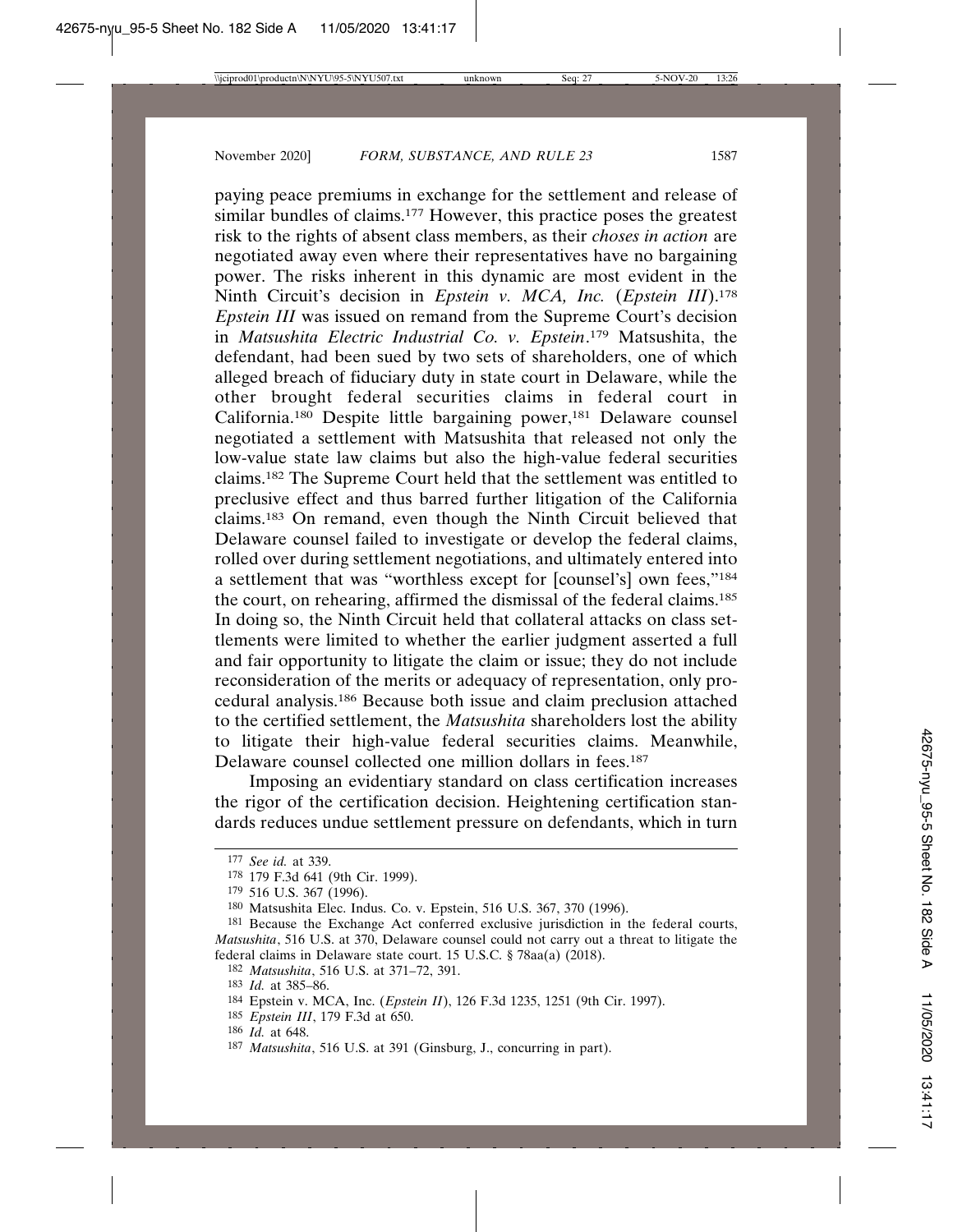disincentivizes sweetheart settlements.188 Requiring the presentation of admissible evidence to support class certification, even for settlement classes, decreases the incentive to collude with defendants to sell out the class in exchange for an exorbitant attorneys' fee.189 Moreover, evidence of investment in the case by class counsel is a useful proxy for loyalty to the class.190 Additionally, an evidentiary standard for class certification enables objectors to challenge settlements in the same way that a defendant might challenge certification for trial. Such empowerment strengthens the effectiveness of this enforcement device, which is one of the few safeguards against collusive settlements.191 Thus, adopting an evidentiary standard is protective not just of defendants but also of the rights of absent class members in incentivizing truly adequate representation.

## *C. The Role of the Court in Enforcing Due Process*

Class counsel is not the only party in a class action proceeding tasked with safeguarding the interests of absent class members. Arguably, it is not class counsel but the certifying court which is deputized to play this role. In comparison to other provisions of the Federal Rules of Civil Procedure, which view the court as a neutral arbiter of law, Rule 23 gives the judiciary power to actively seize, rein in, control, and resolve sprawling litigation. It also delegates to the court the active responsibility of protecting the interests of absent class members by enforcing the requirements of Rule 23, including the requirement of assessing the adequacy of class counsel. In acting as the gatekeeper to the class action mechanism, the role of the court is to ensure the enforcement of due process for the dozens, hundreds, or thousands of individual class members who face the loss of voice, and in many cases the option to exit, in exchange for loyalty.192 Consid-

<sup>188</sup> *See supra* Sections II.A, II.B.

<sup>189</sup> Even a defendant seeking to reverse-auction a settlement would need to adequately compensate class counsel for the time and effort necessary to build a record of admissible evidence upon which to seek certification, and class counsel may be less incentivized to under-value the kind of meritorious claim it could support with admissible evidence.

<sup>190</sup> *Cf. In re* Cendant Corp. Litig., 264 F.3d 201, 235–36 (3d Cir. 2001) (noting that prior to settlement, there was a minimal amount of motion practice, discovery was virtually nonexistent, and counsel spent a relatively small amount of time on the case).

<sup>&</sup>lt;sup>191</sup> *See* FED, R. Civ. P.  $23(e)(5)$  (describing the mechanisms by which a class member may object to a proposed settlement).

<sup>192</sup> *See* Daly v. Harris, 209 F.R.D. 180, 189 (D. Haw. 2002) (explaining that enforcement of Rule  $23(a)(4)$ 's adequacy requirement is vital in class actions because it "serves to protect the due process rights of absent class members who will be bound by the judgment"). Rule 23 also offers other due process protections—for example, the opt-out provision of Rule 23(c)(2). *See* Phillips Petroleum Co. v. Shutts, 472 U.S. 797, 814 & n.5 (1985) (holding that the provisions, such as those in Rule  $23(c)(2)$ , that allow class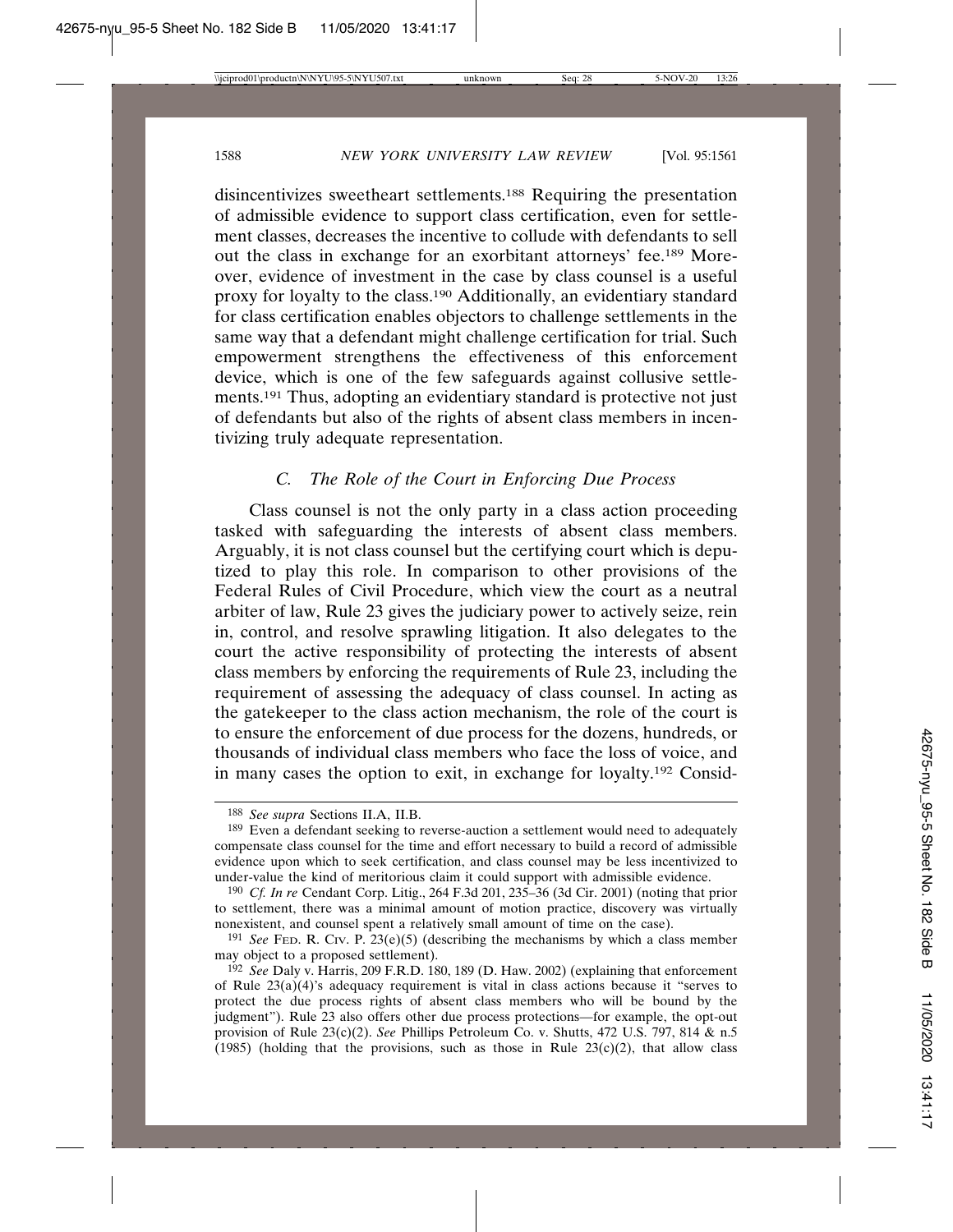ering the binding effect of class certification on the class and the difficulty of overturning class certification on appeal, the responsibility held by the court in the class action context is especially weighty.

In most cases, due process requires that a plaintiff who holds a *chose in action* have their day in court before their claim is extinguished.193 One of the fundamental tenets of preclusion doctrine is that "one is not bound by a judgment *in personam* in a litigation in which he is not designated as a party or to which he has not been made a party by service of process."<sup>194</sup> Such judgments are not entitled to full faith and credit, rendering them nonbinding.195 However, representative actions are one of the few narrow exceptions to the rule against nonparty preclusion. In *Taylor v. Sturgell*, 196 the Supreme Court ruled that a nonparty may be bound by a prior judgment if they were "'adequately represented by someone with the same interests who [wa]s a party' to the [prior] suit."<sup>197</sup> In holding there that the government's proffered theory of "virtual representation" was too expansive to constitute adequate representation, Justice Ginsburg explained that this exception was met only where the court in the first suit "'took care to protect the interests' of absent parties, or that the parties to that litigation 'understood their suit to be on behalf of absent [parties].'"198 Thus, representative actions create a new role for the court—in lieu of acting as a neutral arbiter, as in individual litigation, a judge in a representative action must look out for the interests of nonparties who are absent.

The need for an evidentiary standard at the class certification stage, then, is most pressing when considered in light of the judicial role. Class certification is the formal recognition of a representative action; once the class is certified, all members of the putative class are bound by any subsequent judgment. Even when presented with black-

members to opt out of damages suits, adequately protect those class members' due process rights). However, there is open debate as to whether mandatory classes seeking damages receive sufficient due process protection under Rule 23. For more on this issue, see Megan E. Barriger, Comment, *Due Process Limitations on Rule 23(b)(2) Monetary Remedies: Examining the Source of the Limitation in* Wal-Mart Stores, Inc. v. Dukes, 15 U. PA. J. CONST. L. 619, 626 (2012).

<sup>193</sup> *See* Richards v. Jefferson County, 517 U.S. 793, 798 (1996) (explaining that estoppel rules are bound up in the "deep-rooted historic tradition that everyone should have his own day in court" (citations omitted)).

<sup>194</sup> Hansberry v. Lee, 311 U.S. 32, 40 (1940); *see also Richards*, 517 U.S. at 797 (holding that the application of claim preclusion against a nonparty to the prior suit was inconsistent with the due process guarantees of the Fourteenth Amendment).

<sup>195</sup> Pennoyer v. Neff, 95 U.S. 714, 732–33 (1878).

<sup>196</sup> 553 U.S. 880 (2008).

<sup>197</sup> *Id.* at 894 (first alteration in original) (quoting *Richards*, 517 U.S. at 798).

<sup>198</sup> *Id.* at 896 (alteration in original) (quoting *Richards*, 517 U.S. at 802).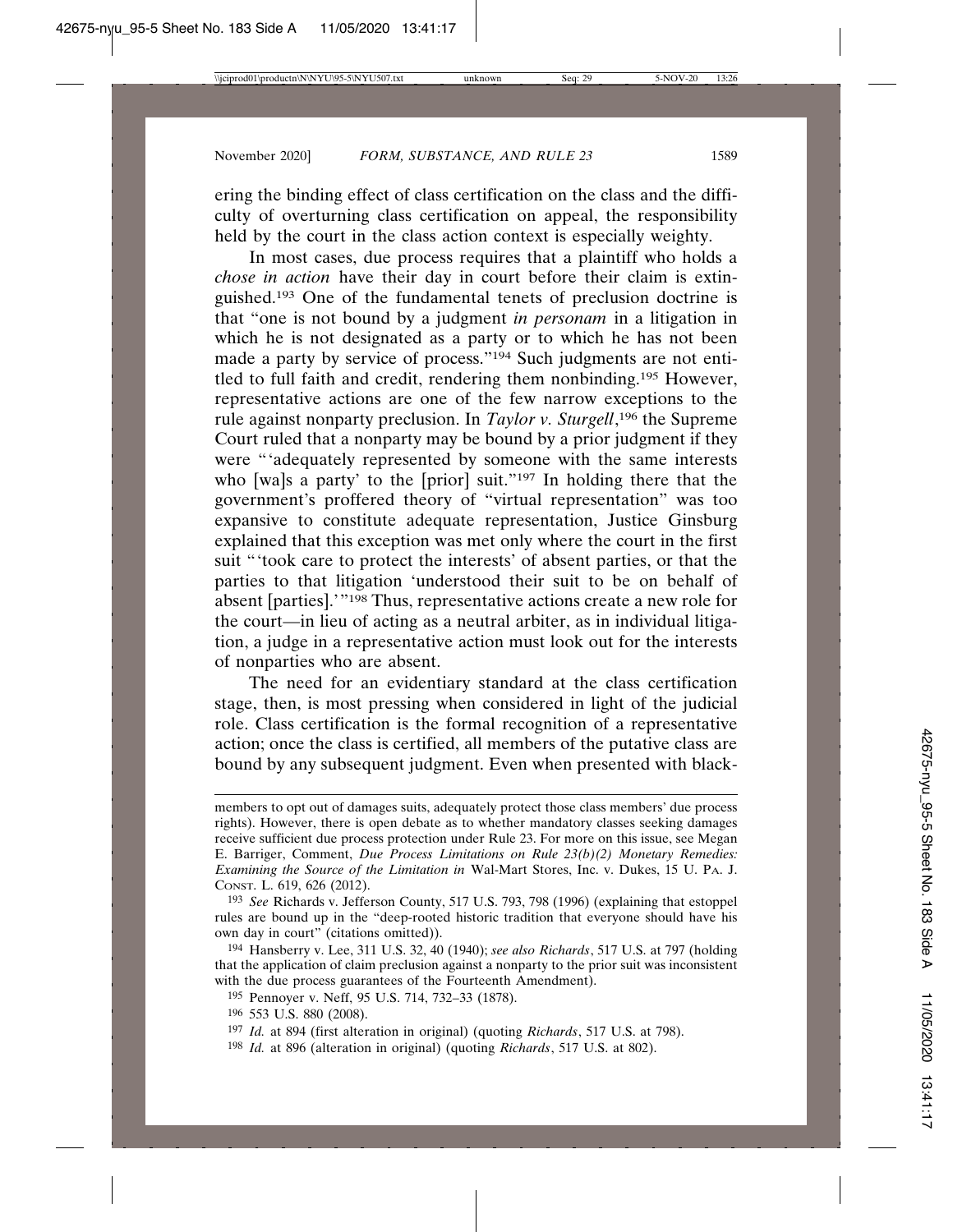mail or sweetheart settlements, it is ultimately the responsibility of the court to consider whether the proposed deal adequately and fairly compensates absent class members.199 In the course of certification, the role of the court is to safeguard the interests of absent class members and ensure that class treatment is the appropriate vehicle for addressing their claims.200 In short, it is the responsibility of the certifying court to take care that absent class members' *choses in action* are not extinguished without due process of law. The procedural protection provided by Rule 23 on this front lies in the court's adherence to the requirements of the Rule itself. Thus, the role of the court in a class action proceeding cannot be adequately performed without requiring judges to evaluate class certification motions based on a true and reliable evidentiary record. If no evidentiary rules apply at class certification, the court can be persuaded to relinquish the rights of absent class members in the face of voluminous records of the defendant's wrongdoing or a large monetary settlement, whether or not certification is appropriate under Rule 23. The imposition of evidentiary rules incentivizes the court's vigorous defense of absent class members' interests in a way that the current system does not.

The stakes here illustrate the necessity of a uniform evidentiary standard to the record proffered for class certification. At minimum, an evidentiary standard ensures the certifying court's adherence to Rule 23, the only procedural mechanism protecting the due process rights of absent class members. On a broader scale, an evidentiary standard creates incentive effects that minimize the risk of blackmail settlements to defendants and enforces loyalty on the part of class counsel. Once it becomes clear that an evidentiary standard for class certification is needed, the question becomes *what* exactly that evidentiary standard should be.

## III

# A FORM/SUBSTANCE EVIDENTIARY RULE FOR CLASS **CERTIFICATION**

In light of the existing circuit split on the subject, the federal courts need a uniform, effective approach to evidence presented for class certification to fully address the stakes at issue. The few pieces of literature dedicated to the applicability of the Federal Rules of Evidence at class certification take an all-or-nothing approach—either

<sup>199</sup> FED. R. CIV. P. 23(e).

<sup>200</sup> *See generally* Note, *Conflicts in Class Actions and Protection of Absent Class Members*, 91 YALE L.J. 590, 591–92 (1982) (describing the role of the court in protecting absent class members' interests at the class certification stage).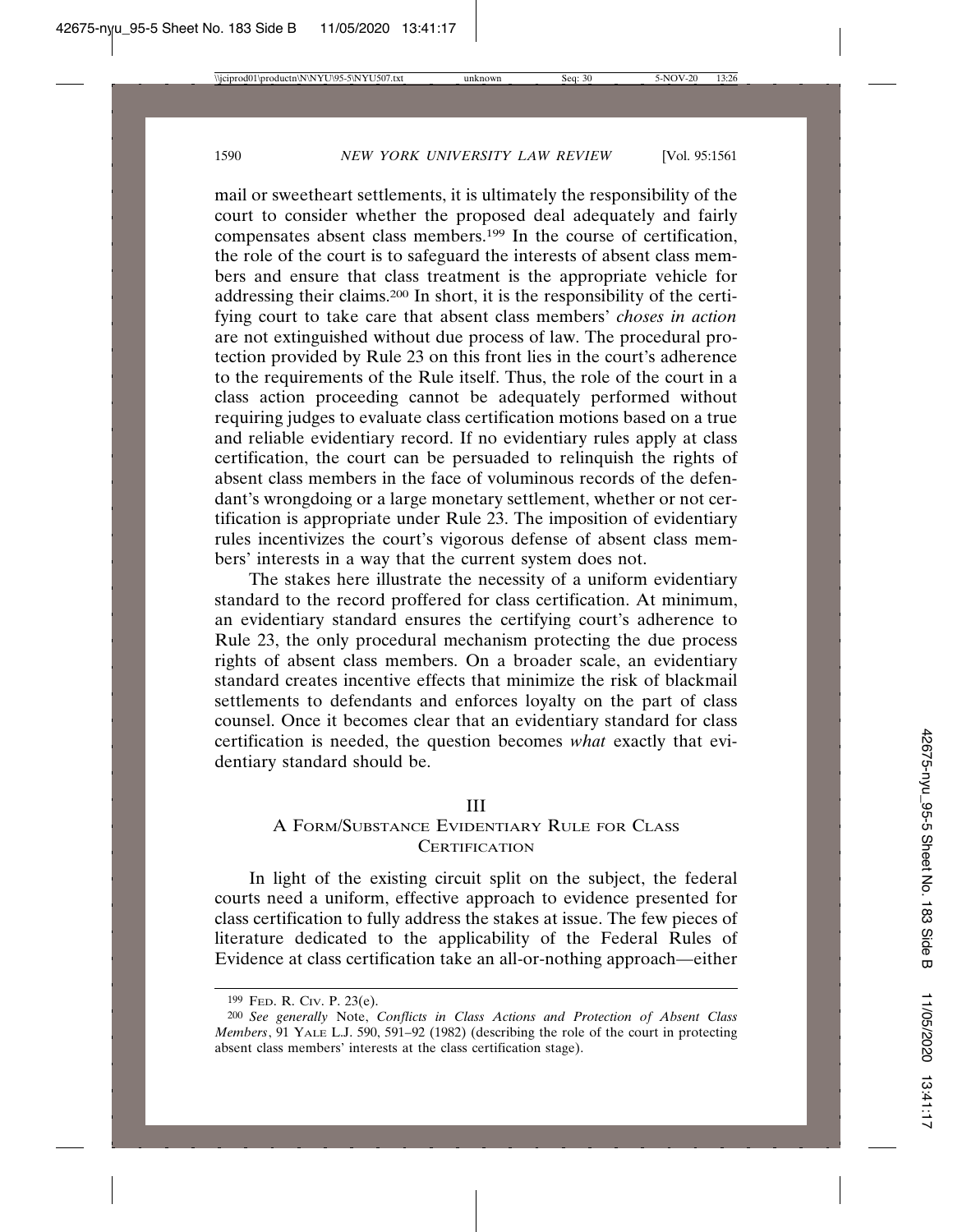the Federal Rules of Evidence must be adopted wholesale or set aside entirely.201 The federal courts have taken a similar approach.202 However, neither approach adequately addresses all of the interests at play in a class action proceeding. The Fifth Circuit's position that the Federal Rules of Evidence should be applied at class certification in their entirety risks turning certification into a mini-trial, thus losing many of the efficiency benefits of the class action device. On the other hand, the Ninth Circuit's position that no evidentiary standards should be enforced at class certification jeopardizes the due process protections of absent class members and is, at least in spirit, inconsistent with the Supreme Court's guidance in *Dukes*.

An evidentiary standard that respects these countervailing interests must then lie somewhere between *Unger* and *Sali*. This Note proposes that those Federal Rules of Evidence that govern the substance of the proffered evidence be applied at class certification. This substance-form distinction properly balances the interests of defendants in avoiding settlement blackmail and absent class members in enforcing due process against the interests of class counsel and putative named plaintiffs in preserving the accessibility of the class action mechanism. This proposed rule also resolves the existing circuit split by addressing both the Fifth Circuit's concerns over reliance on unreliable evidence and the Ninth Circuit's concerns over excessive formalism.

# *A. Form and Substance in the Federal Rules of Evidence*

The Federal Rules of Evidence are fundamentally concerned with reliability. The Anglo-Saxon adversarial system of litigation centers on a fact-finding process that is based in both live and documentary testimony, and, as such, it is essential that the basis of that fact-finding be reliable. Accordingly, evidentiary rules governing issues such as hearsay,<sup>203</sup> original documents,<sup>204</sup> personal knowledge,<sup>205</sup> and expert

<sup>201</sup> *Compare* Mullenix, *Putting Proponents to Their Proof*, *supra* note 19 (arguing that the Federal Rules of Evidence should apply across the board to class certification), *with* Jelinek, *supra* note 37 (arguing that none of the Federal Rules of Evidence should apply). 202 For an overview of the federal courts' approach, see Section I.C.

<sup>203</sup> *See* FED. R. EVID. art. VIII advisory committee's introductory note (noting that one of the purposes of the hearsay rule is "to encourage the witness to do his best with respect to each of [the factors of perception, memory, narration, and sincerity], and to expose any inaccuracies which may enter in" by requiring live, sworn testimony subject to crossexamination).

<sup>204</sup> *See* FED. R. EVID. 1001 advisory committee's note (noting that the best evidence "afforded substantial guarantees against inaccuracies and fraud"); see also 2 McCORMICK ON EVIDENCE 229 (John W. Strong ed., 5th ed. 1999) (noting "the danger of mistransmitting critical facts which accompanies the use of written copies or recollection").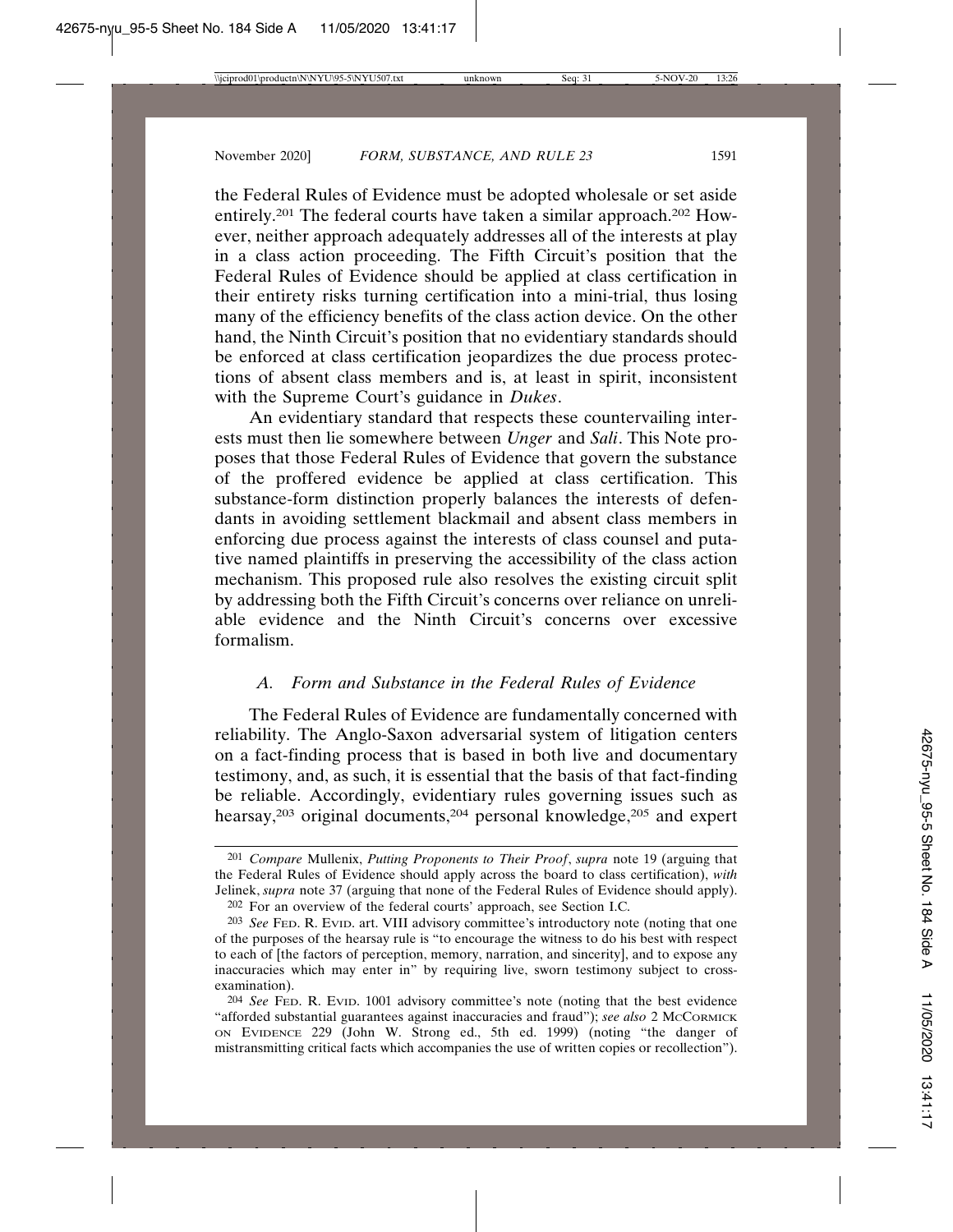testimony206 fundamentally reflect concerns over reliability. From this perspective, the Federal Rules of Evidence can be viewed as a set of policy judgments regarding what types of evidence are, and are not, reliable and valid bases for fact-finding.207 This Note contends that these policy judgments fall into two buckets—rules that regulate the admissibility of evidence based on form and rules that regulate the admissibility of evidence based on substance.

Some evidence rules determine what evidence is reliable based on the form that evidence takes. These rules can be termed "formbased" rules. The evidence rules contained in Article VI of the Federal Rules of Evidence, for example, dictate who can testify as a witness,<sup>208</sup> the process of evaluating the truthfulness of witnesses,<sup>209</sup> and the requirement that witnesses testify only to matters of which they have personal knowledge.210 These rules do not describe the type of information the court can consider in the process of fact-finding. Instead, they describe solely the means by which that evidence can be presented and, to a lesser degree, how that evidence should be weighed.211 Another example of form-based rules are the authentication requirements of Article IX.212 Authentication is fundamentally about correctly identifying a piece of evidence, which is an issue of the forms that evidence takes and the reliability of a claim that the evidence is what the proponent says it is, not of what kind of evidence can be considered. Finally, the "best evidence" rules contained in Article X primarily regulate form.213 These rules aim to ensure reliability by requiring documentary evidence to take certain forms—spe-

- 208 FED. R. EVID. 601, 605–06.
- 209 FED. R. EVID. 603, 607.

- 212 FED. R. EVID. art. IX.
- 213 FED. R. EVID. art. X.

<sup>205</sup> *See* FED. R. EVID. 602 advisory committee's note ("'[T]he rule requiring that a witness who testifies to a fact which can be perceived by the senses must have had an opportunity to observe, and must have actually observed the fact' is a 'most pervasive manifestation' of the common law insistence upon 'the most reliable sources of information.'" (alteration in original) (quoting McCORMICK ON EVIDENCE)).

<sup>206</sup> *See* Daubert v. Merrell Dow Pharm., Inc., 509 U.S. 579, 590–92, 590 n.9 (1993) (noting the common law's concern with reliable sources of information as manifested in the personal knowledge and hearsay rules and explaining that the reliability requirement in Rule 702 grows out of a concern about the wide latitude given to expert witnesses whose opinions need not be based on firsthand knowledge or observation).

<sup>207</sup> *See* FED. R. EVID. 102 (describing the purpose of the evidence rules as "ascertaining the truth and securing a just determination").

<sup>210</sup> FED. R. EVID. 602.

<sup>211</sup> The exception to this description of Article VI would be Rules 608 and 609, which dictate when evidence of a witness's character for untruthfulness, including a prior criminal conviction, can be used to attack a witness's credibility. FED. R. EVID. 608–09. Here, because the rules are describing when a certain type of evidence can be considered by the court, the rules regulate substance rather than form.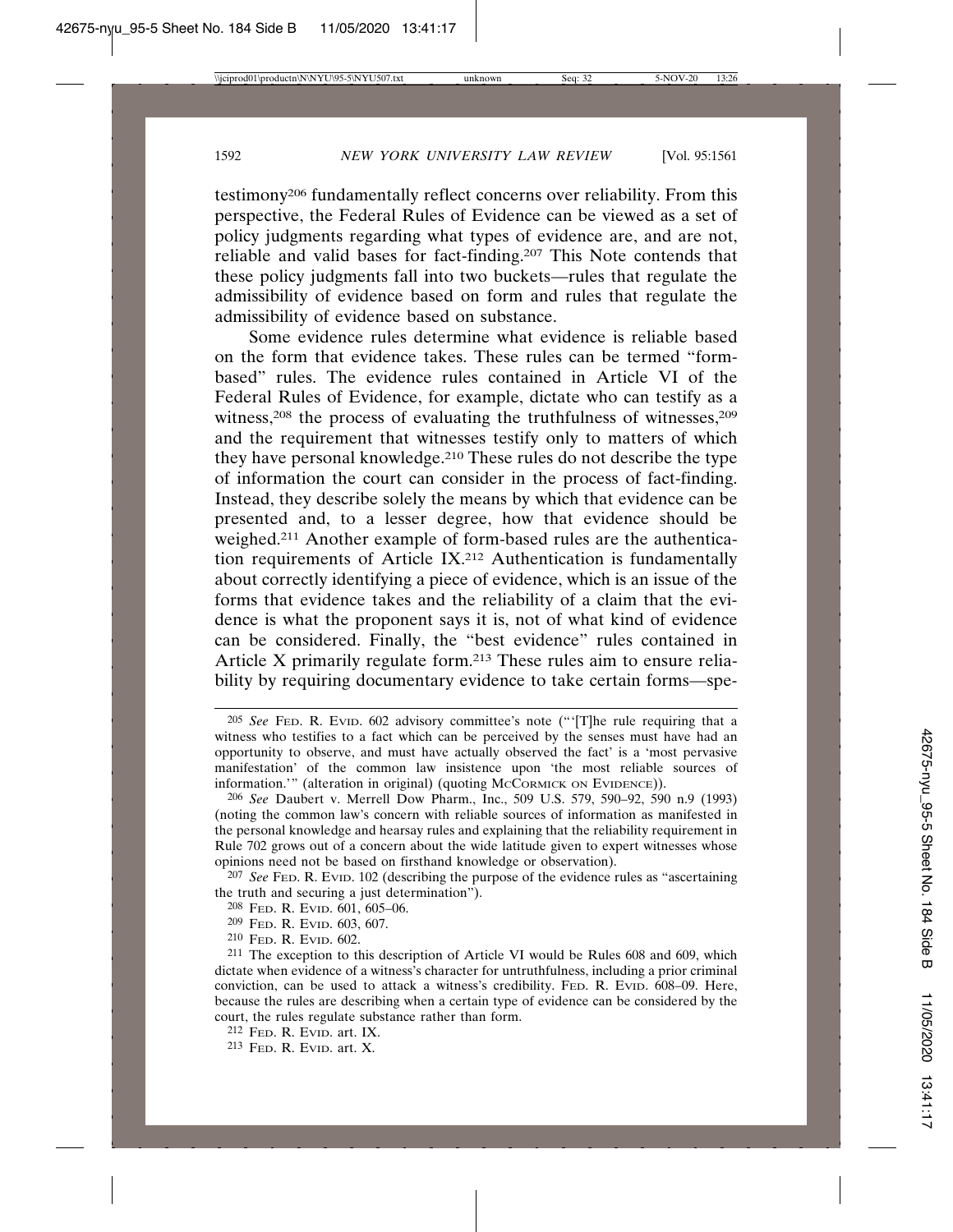cifically, that they be admitted in original form where possible.214 Fundamentally, form rules further the goals of evidence law by imposing procedural requirements designed to ensure that the evidence presented is likely to be reliable; they do not distinguish between reliable and unreliable evidence based on the content of the proffered evidence.

Other evidence rules do constitute substantive judgments as to what types of evidence can be considered reliable. These rules can be termed "substance-based" rules. The most obvious example of this type of evidence are the rules regulating the admissibility of expert opinions.215 Rule 702 states that a witness proffered as an expert may offer opinion testimony only by demonstrating that the expert's specialized knowledge would be useful to the trier of fact, that the testimony is based on sufficient facts and data, that the testimony is the result of reliable principles and methods, and that the expert reliably applied the principles and methods to the facts of the case.216 The *Daubert* factors explicitly test the reliability of the expert's methodology.217 Rule 702 is clear—opinion testimony that clears the bar set in the rule is admissible; opinion testimony that does not satisfy Rule 702's requirements is not. The rule is not concerned with how the evidence is presented—whether as live testimony, or a written report but rather with the substance of what is offered. Another example of a substance-based rule is the full set of hearsay rules contained in Article VIII.218 While Rule 802 offers a broad definition of hearsay, Rules 803 and 804 outline clear categorical carve-outs for types of hearsay statements—out-of-court statements offered for the truth of the matter asserted—that are nonetheless admissible.219 For example, records of regularly conducted activities are categorically admissible under Rule  $803(6)$ ,<sup>220</sup> and public records are categorically admissible under Rule  $803(8)$ .<sup>221</sup> In most proceedings where these evidence rules are applied, statements offered into evidence that meet the definitions set out in Rule 803(6) and Rule 803(8) are admissible for the purposes

<sup>214</sup> FED. R. EVID. 1002.

<sup>215</sup> FED. R. EVID. 702–05.

<sup>216</sup> FED. R. EVID. 702.

<sup>217</sup> The Supreme Court's opinion in *Daubert* instructs that in assessing reliability under Rule 702(c), judges should consider whether the theory or technique has been or can be tested, has been subjected to peer review and publication, has a known error rate, and has gained widespread acceptance within the field. These factors, while relevant, are not necessarily dispositive. Daubert v. Merrell Dow Pharm., Inc., 509 U.S. 579, 593–94 (1993).

<sup>218</sup> FED. R. EVID. art. VIII.

<sup>219</sup> *Compare* FED. R. EVID. 801, *with* FED. R. EVID. 803, 804.

<sup>220</sup> FED. R. EVID. 803(6).

<sup>221</sup> FED. R. EVID. 803(8).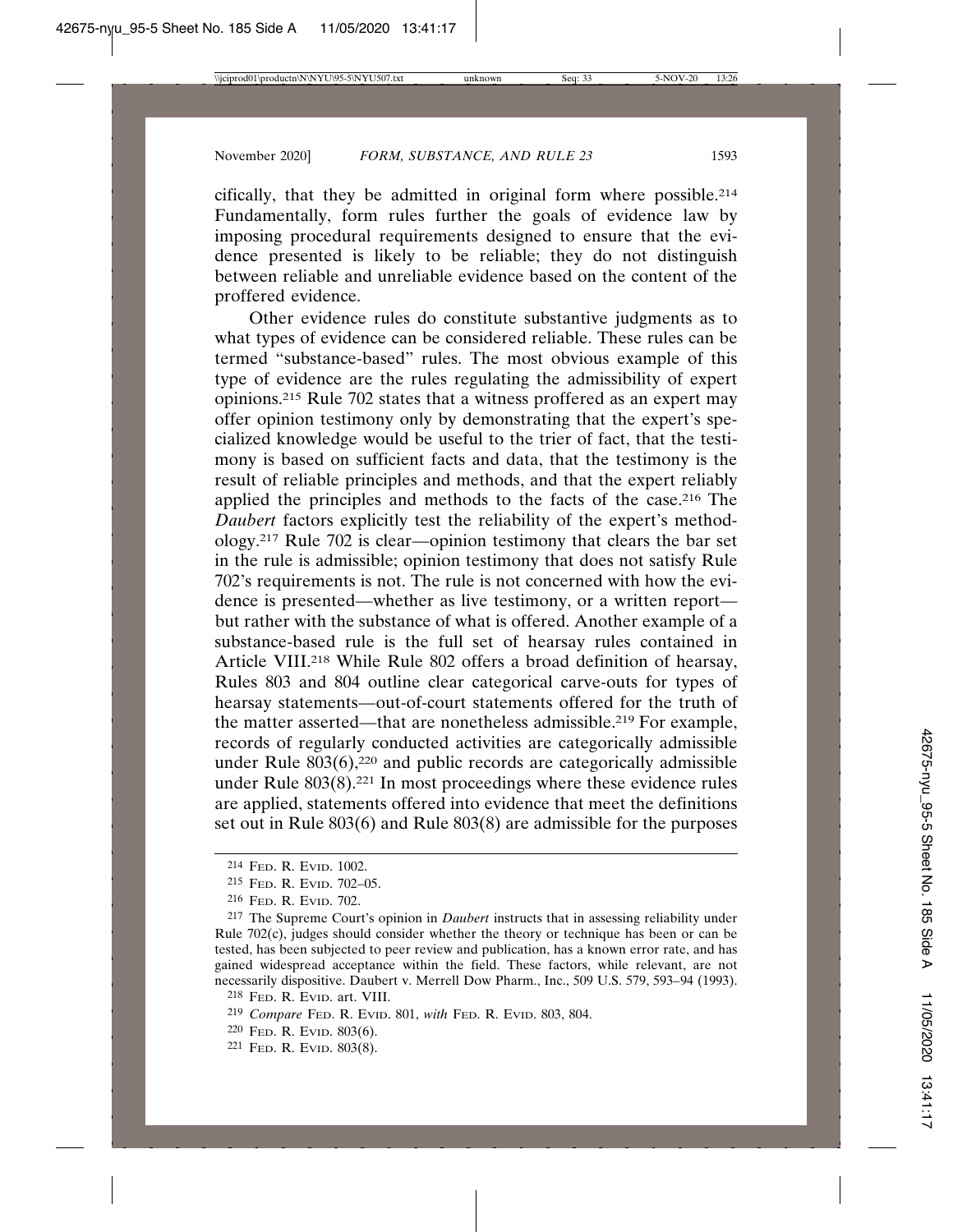of fact-finding unless limited by some other provision of the Federal Rules of Evidence.222

The fundamental difference between form-based rules and substance-based rules is the degree to which they constitute a bar to a piece of proffered evidence. If a piece of evidence is objected to as inadmissible under a form-based rule, reformulating it into an admissible form is sufficient to surmount this evidentiary hurdle. However, a substance-based rule is an absolute bar to the admissibility of evidence. If a piece of evidence elicits a substance-based objection, no amount of reshaping, reformulating, or foundation-laying can defeat the objection—no matter how the information is presented, the type of evidence proffered is categorically either admissible or inadmissible. A declarant-witness's prior out-of-court statement is typically inadmissible hearsay223 regardless of whether she recalls it in her oral testimony or if counsel proffers it in written form. A lay witness's opinion is inadmissible if it is not based in personal knowledge, no matter how truthful the witness is.224 Inadmissible character evidence cannot be rendered admissible when issued as an opinion as to the defendant's character rather than as a recollection of a specific instance of conduct.225

In light of this categorization, this Note argues that substancebased rules should apply to class certification proceedings, while formbased rules should not.

## *B. Class Certification and the Form/Substance Distinction*

Due to the interests at stake, an evidentiary standard at class certification must increase the rigor of the class certification decision. As described in Part II, the imposition of an evidentiary standard relieves settlement pressure on defendants by imposing a higher bar on class certification, which is often an outcome-determinative juncture in

<sup>222</sup> Some categories of evidence are regulated by both form- and substance-based rules. For example, the character evidence rules in Article IV dictate both what types of character evidence is admissible, and, in the case of admissible character evidence, what form the testimony must take. *Compare* FED. R. EVID. 404 (describing which types of character evidence are admissible and which types are not admissible), *with* FED. R. EVID. 405 (describing appropriate methods for proving character when evidence of a person's character or character trait is admissible). Thus, while it may be difficult to categorize the full slate of character evidence rules as either form- or substance-based, individual rules can generally be sorted after some analysis.

 $223$  *See* FED. R. EVID.  $801(d)(1)$  (listing the three narrow conditions under which a declarant-witness's prior statements do not constitute hearsay). Also, we assume here that the statement does not fall under one of the hearsay exceptions in Rule 803 and Rule 804. 224 FED. R. EVID. 701.

<sup>225</sup> *See* FED. R. EVID. 404 (explaining the prohibited uses of character evidence and outlining the forms which admissible evidence may take).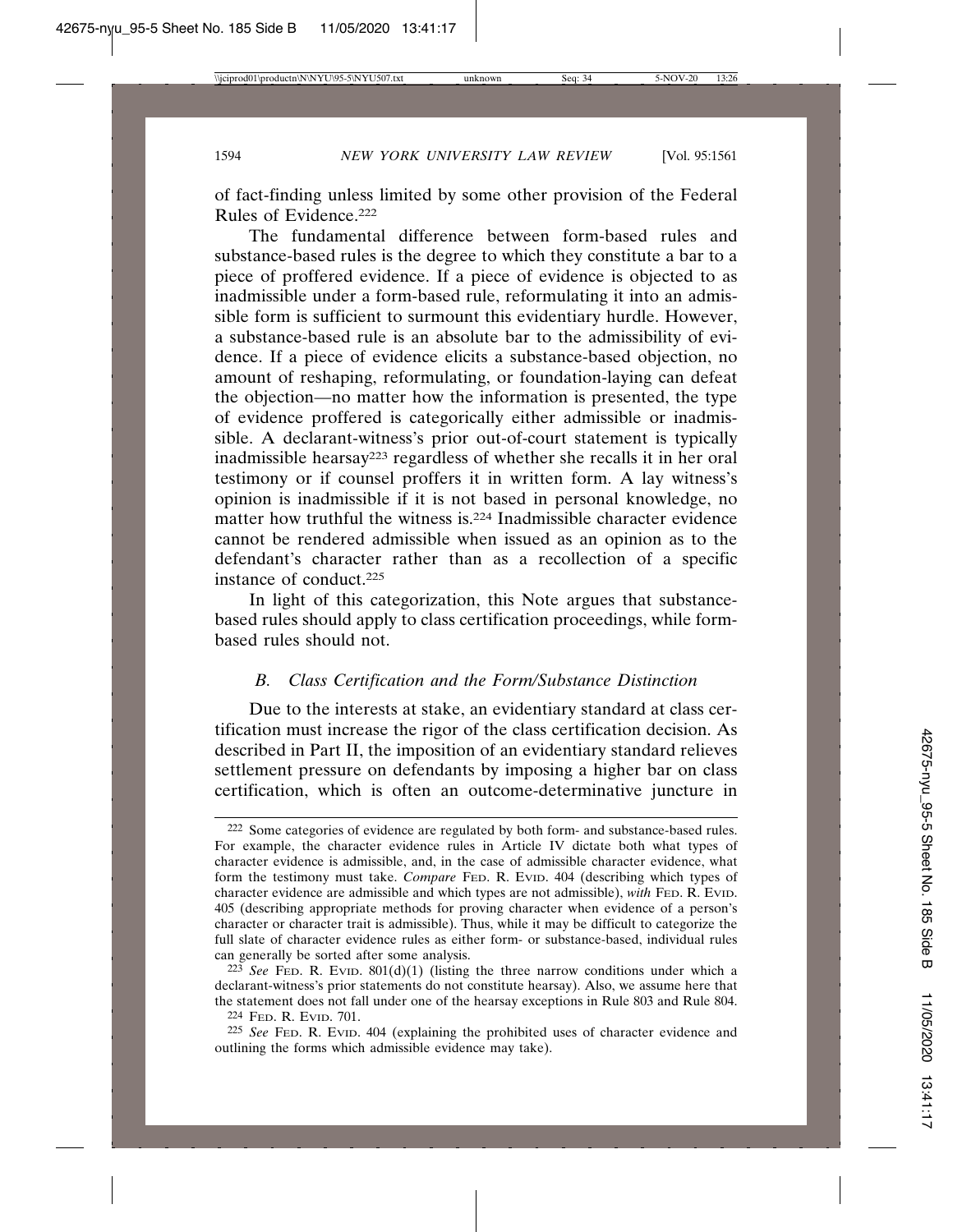class action litigation.226 Relieving settlement pressure on defendants also protects the interests of absent class members by decreasing the incentive for class counsel to engage in sweetheart settlements and incentivizes both class counsel and the courts to look more closely at the record at class certification to ensure that the requirements of Rule 23 are actually being met.<sup>227</sup> This incentive is especially important in light of the role of Rule 23 in ensuring procedural due process for the rights of absent class members; by requiring more judicial involvement at the class certification stage, an evidentiary standard pushes courts to engage in their role as the gatekeeper of the aggregation decision<sup>228</sup> and the last line of defense for absent class members against overambitious but inadequate class representatives.<sup>229</sup>

On the other hand, requiring class counsel to do more work on the front end increases transaction costs in a way that may disincentivize plaintiffs' counsel from pursuing low-value claims.230 Adopting the full, formalistic slate of evidence rules requires a higher upfront investment by class counsel and would most likely result in the filtering out of cases that may be weaker on the merits or more difficult to certify. In addition, requiring that all evidence presented at the preliminary stage of class certification be admissible under the Federal Rules of Evidence may place too much of a burden on plaintiffs' counsel working on contingency, leading meritorious cases to slip through the cracks due to the heightened transactional cost of litigation. In practice, such a standard may also require the court to try the case before trying the case, which severely reduces the efficiency gains offered by the class action mechanism. This suggests that the acrossthe-board adoption of the Federal Rules of Evidence championed by the Fifth Circuit is ultimately inefficient and fails to serve some of the goals of the class action device.

Adopting solely substance-based rules at the class certification stage balances these countervailing interests. On the one hand, imposing rules that substantively regulate the content on the record requires class counsel to create a record geared towards satisfying the requirements of Rule 23, requires the court to substantively engage with both the record and the requirements, and therefore is likely to

<sup>226</sup> *See supra* Section II.A.

<sup>227</sup> *See supra* Section II.B.

<sup>228</sup> For more on class certification and the role of the court as gatekeeper, see Richard Marcus, *Reviving Judicial Gatekeeping of Aggregation: Scrutinizing the Merits on Class Certification*, 79 GEO. WASH. L. REV. 324 (2011).

<sup>229</sup> *See supra* Section II.C.

<sup>230</sup> Silver, *supra* note 149, at 1392 ("When facing the prospect of litigating for years without being paid, a contingent-fee lawyer's interest in a case will predictably diminish.").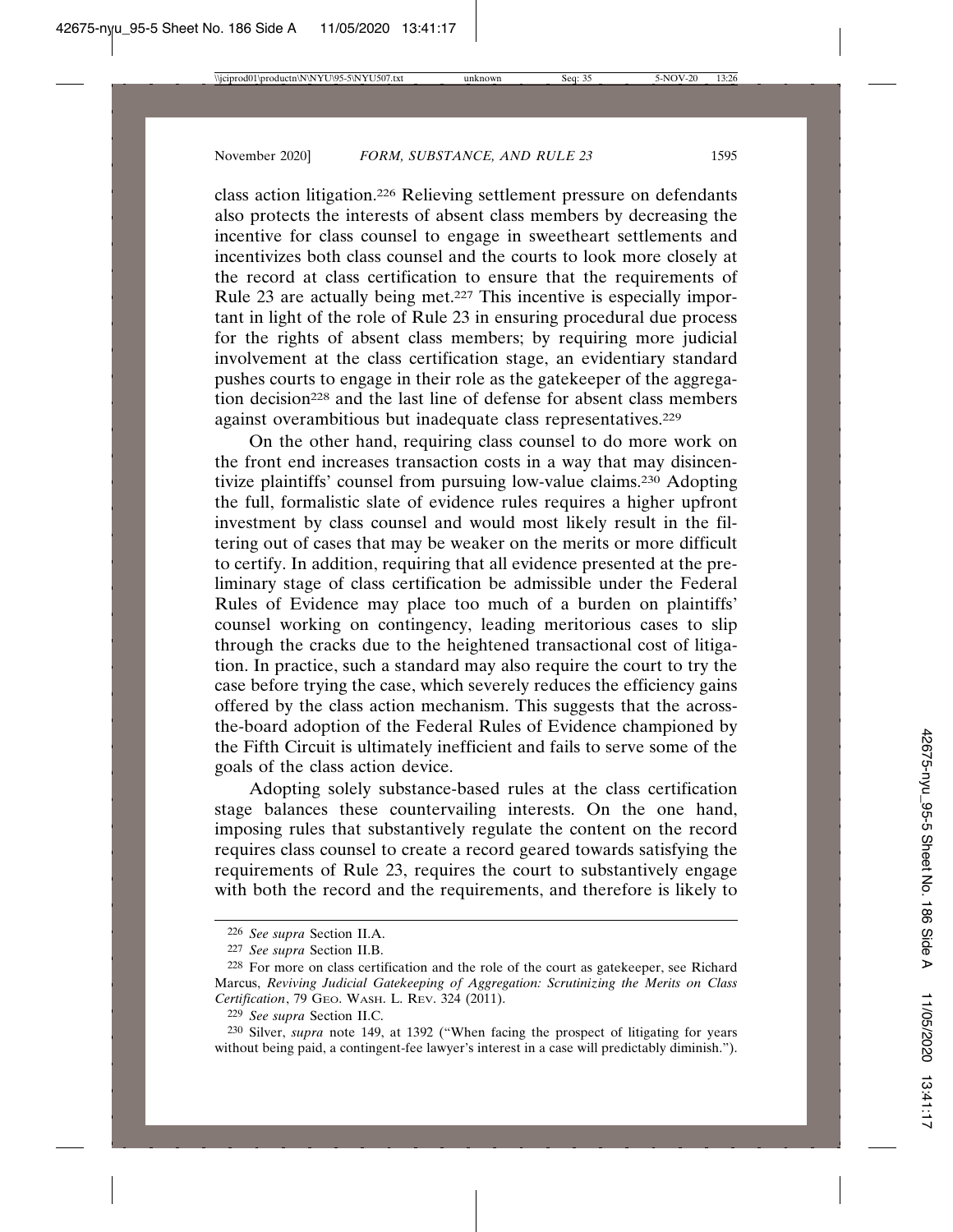reduce the certification of improper or non-meritorious claims, thus relieving the kind of settlement pressure that would result in both blackmail and sweetheart settlements. On the other hand, by relieving counsel of the need to present evidence in the forms that would be required by imposing the full slate of evidence rules, the bar is not set so high as to disincentivize counsel from bringing meritorious claims, while still requiring just enough upfront investment by class counsel to serve the above-listed deterrent effects.231

This proposed rule is also functional. The distinction between form- and substance-based rules is fairly straightforward. The question that drives the inquiry is whether the contested evidence would be admissible if presented in a different form. If the answer is yes, the rule that forms the basis of the opposing party's evidentiary objection is a form-based rule. If the answer is no, then the rule is necessarily substance-based.232 At class certification, the party seeking to admit the contested evidence onto the record should be required only to show that the proffered evidence could be presented in an admissible form at trial. This standard is similar to that required for summary judgment,233 making it a standard that is not entirely new to the courts that have to apply it. It is also far simpler a rule to implement than other form-or-substance inquiries the federal courts have been forced to engage in.234

In addition to its functionality, the focus on substance-based rules is also consistent with the guidance issued by the Supreme Court, albeit in dicta, thus far. As noted, the Supreme Court has suggested on multiple occasions that certifying courts confronted with expert evidence at the class certification stage apply *Daubert* in analyzing and weighing expert testimony.235 *Daubert* and Rule 702 are fundamentally substance-based evidence rules primarily concerned with the

235 *See supra* notes 89–92 and accompanying text.

<sup>231</sup> It is important to note here that these are academic assessments of the possible effects of adopting this rule on the above-listed parties. Because no other scholarship has contemplated a compromise between adopting the full slate of Federal Rules of Evidence and adopting none at all, there is little in the way of concrete data as to the possible effects of such a compromise.

<sup>232</sup> This distinction is made clear in Section III.A.

<sup>&</sup>lt;sup>233</sup> *See* FED. R. CIv. P.  $56(c)(2)$  ("A party may object that the material cited to support or dispute a fact cannot be presented in a form that would be admissible in evidence."). Note, however, that the summary judgment standard for evidence is somewhat more stringent than that proposed for class certification, as summary judgment usually occurs after discovery, while class certification typically occurs at a much earlier stage.

<sup>234</sup> *See, e.g.*, Shady Grove Orthopedic Ass'n v. Allstate Ins. Co., 559 U.S. 393 (2010) (illustrating the Supreme Court's convoluted and somewhat tortured application of the *Erie* doctrine, which distinguishes between substantive and procedural federal rules, statutes, and practices); *see also* any first-year law student's attempt to illustrate the *Erie* doctrine in the form of a flow chart.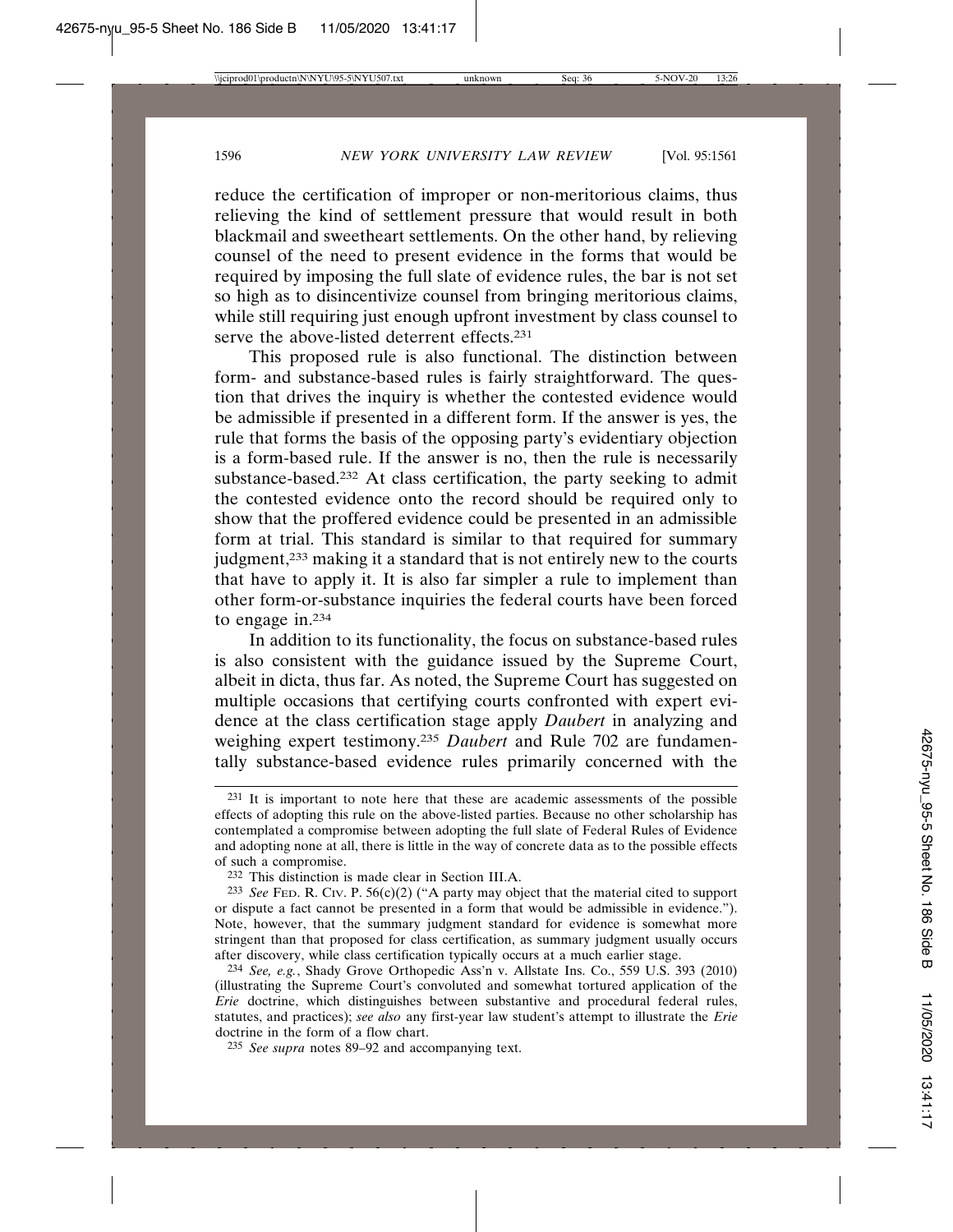type of expert evidence that courts can rely on.236 In evaluating expert evidence, the court serves a "gatekeeping role"237 that cannot be abdicated in the class action setting solely because the court is dealing with aggregated claims rather than individual litigation.238 This reasoning logically extends to other substantive standards, such as those regarding hearsay. If the court must look to evidence law in determining what kind of evidence is sufficiently reliable to underpin a class certification decision when proffered as expert testimony, it should refer to the same source in adjudging the reliability of all evidence offered in support of class certification.

The form-substance distinction also addresses the concerns raised by the Ninth Circuit in *Sali*. <sup>239</sup> The court in *Sali* was fundamentally concerned that "relying on formalistic evidentiary objections" prevented the district court from considering evidence that "likely could have been presented in an admissible form at trial" and would have gone a significant way in support of plaintiffs' motion for class certification.240 In holding that the district court committed reversible error in applying the Federal Rules of Evidence to evidence offered in support of class certification, the court objected to the application of form-based rules, which resulted in the exclusion of payroll data relevant to the questions of commonality, typicality, and predominance.<sup>241</sup> The application of substance-based rules, however, would resolve the Ninth Circuit's concerns about excessive formalism. It would also allow for the admission of the payroll data in *Sali*, 242 while still barring the Internet printouts rejected in *Unger*. 243 This result is consistent with the values of reliability advanced by both courts in their opinions

 $242$  As the Ninth Circuit noted in its decision, plaintiffs subsequently submitted affidavits in support of the payroll data's authenticity. *Sali*, 909 F.3d at 1006.

<sup>236</sup> *See supra* Section III.A.

<sup>237</sup> Daubert v. Merrell Dow Pharm., Inc., 509 U.S. 579, 596–97 (1993).

<sup>238</sup> *See In re* Hydrogen Peroxide Antitrust Litig., 552 F.3d 305, 323 (3d Cir. 2008) (emphasizing the importance of the court's gatekeeping function in requiring *Daubert* at class certification); *In re* Blood Reagents Antitrust Litig., 783 F.3d 183, 185 (3d Cir. 2015) (same).

<sup>239</sup> *See supra* notes 34–35 and accompanying text.

<sup>240</sup> Sali v. Corona Reg'l Med. Ctr., 909 F.3d 996, 1006 (9th Cir. 2018).

<sup>241</sup> The district court ruled that plaintiff's proffered attestation was inadmissible both because it was not authenticated and because it constituted improper opinion testimony due to the witness's lack of personal knowledge sufficient to attest that the data accurately represented plaintiff's employment records. *Sali*, 909 F.3d at 1003. As noted, both the authentication rules and the requirement of personal knowledge are form-based rules. *See supra* Section III.A.

<sup>243</sup> *See supra* text accompanying notes 97–102. Based on the information available in the Fifth Circuit's opinion regarding said printouts, they do not seem to fall into any of the exceptions to the hearsay rule listed in Rule 803, which likely renders them inadmissible hearsay under Rule 802.